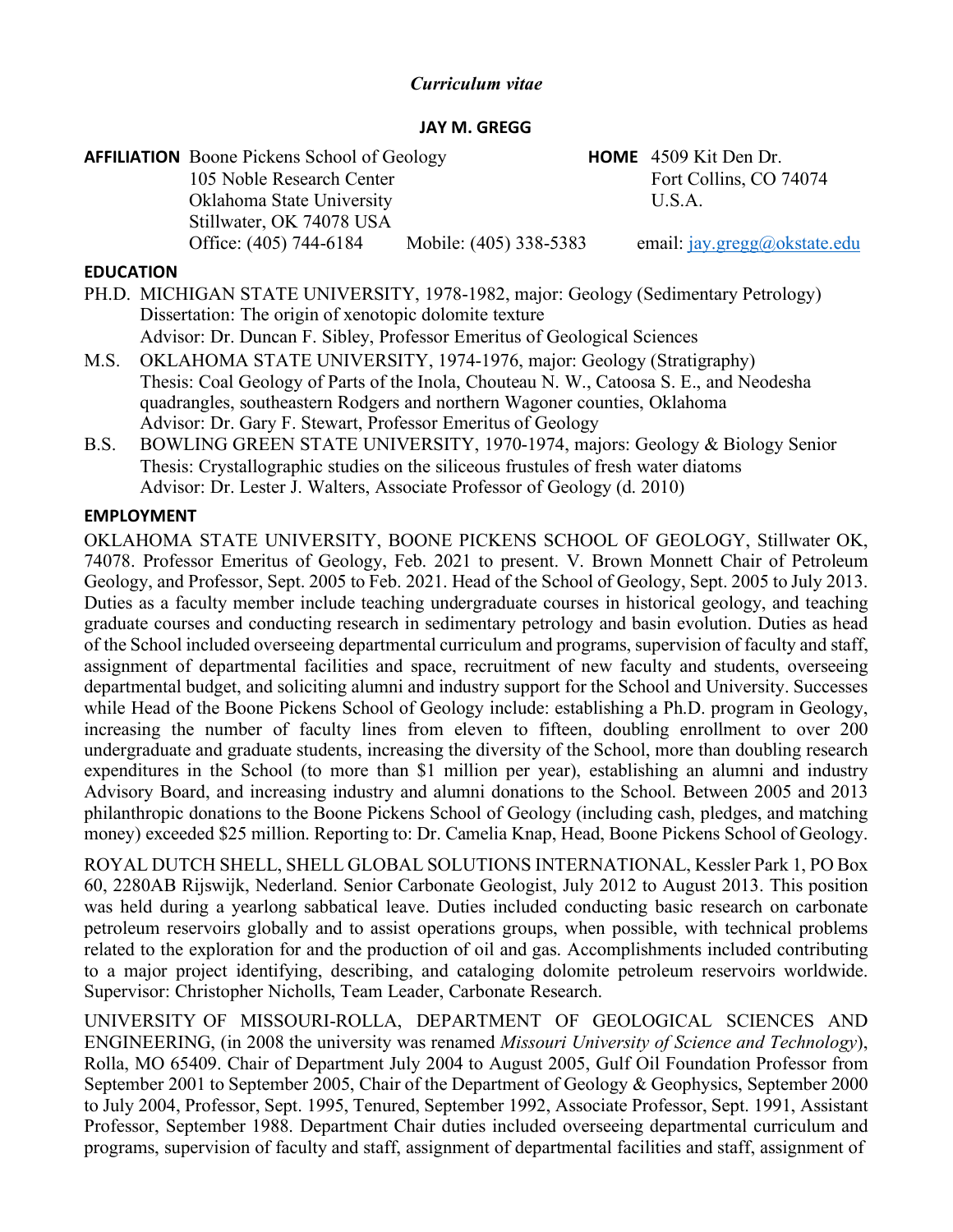## **EMPLOYMENT (Continued)**

departmental facilities and space, recruitment of new faculty and students, overseeing the departmental budget, soliciting alumni and industry support. Successes while Chair included: increasing research expenditures to more than \$1 million per year, increasing graduate enrollment, especially in the Ph.D. program, increasing by 50% the level of alumni donations to the department, maintaining a high undergraduate enrollment (60+ students), and facilitating the merger of the Department of Geology  $\&$ Geophysics with Geological & Petroleum Engineering in 2004. Faculty duties included teaching courses in introductory geology, sedimentology, and stratigraphy, as well as teaching graduate courses and conducting research in sedimentary petrology and basin evolution. Reporting to: Dr. Lee Saperstein, Dean, School of Mines and Metallurgy, 2000-2004; Dr. Mariesa L. Crow, Interim Dean, School of Materials, Energy & Earth Resources 2004-2005.

AN COLÁISTE OLLSCOILE, BAILE ÁTHA CLAITH, ÉRIE, SCOIL NA NEOLAÍOCHTAÍ GEOLAÍOCHTA, (University College Dublin, Ireland, School of Geological Sciences), Fulbright Scholar and Visiting Professor, August 1995 to July 1996. This position was held during a yearlong sabbatical leave. Duties included presenting a lecture and practical course to undergraduate and graduate students in carbonate sedimentology, developing and teaching a short course on dolomite and dolomitization for industry, and conducting research on the Carboniferous age carbonates and ore deposits of the Irish Midlands. Reporting to: Dr. Michael J. Kennedy, Professor and Chair of Geology.

WESTINGHOUSE HANFORD COMPANY, Principal Scientist, Division of Civilian Waste Management, Richland, WA, August 1987 to April 1988. Duties included studies on the suitability of the Hanford area for the high level nuclear waste repository. This involved laboratory and theoretical research on the long-term response of geological packaging material (*e.g.* smectite clay minerals) to the deep subsurface diagenetic conditions existing in the repository environment. Supervisor: George T. Harper, Manager, Engineering and Design.

St. JOE MINERALS CORPORATION, GEOLOGICAL RESEARCH LABORATORY, Senior Research Geologist, Viburnum, MO, August 1982 to November 1986, Tucson, Az. November 1986 to July 1987. Duties included basic and applied research on the sedimentology, petrology, paleohydrology, and geochemistry of sedimentary rocks hosting base metal ore deposits, coordinating this work with research conducted at universities, assist with problems in exploration and production, budget planning, and supervising technical personnel. Supervisors: Paul E. Gerdemann, Vice President of Exploration 1982 to 1986, Richard Bean, research manager 1986 to 1987.

SUN EXPLORATION AND PRODUCTION COMPANY, Associate Production Geologist, Midland, TX. June 1976 to September 1978. Duties included evaluation of petroleum reservoirs (mainly carbonate) with regard to primary and secondary recovery, designing reservoir development programs, well-site geology, and exploration for new oil and gas in productive areas. Supervisor: Donald W. Simmons, Manager of Geology.

# **TEACHING RELATED ACTIVITY Courses Taught**

| Course Name                                                    | Level             | Ave. Num. Students |
|----------------------------------------------------------------|-------------------|--------------------|
| Physical Geology (1988-2005)                                   | $1st$ year        | 30                 |
| Historical Geology (Evolution of the Earth) (1989-92, 2006-20) | $1st$ year        | 30                 |
| Petrology (all 3 rock groups) (1992-98)                        | $2nd/3rd$ year    | 38                 |
| Stratigraphy and Sedimentation (1996-2005)                     | $2nd/3rd$ year    | 32                 |
| Invertebrate Paleontology (1988-91)                            | $3rd/4th$ year    |                    |
| Basin Evolution (1990-2009)                                    | Graduate          | 12                 |
| Carbonate petrology/sedimentology (1989-2011)                  | Graduate          | 12                 |
| Carbonate Petrology and Geochemistry (2013-2017)               | Advanced graduate | 10                 |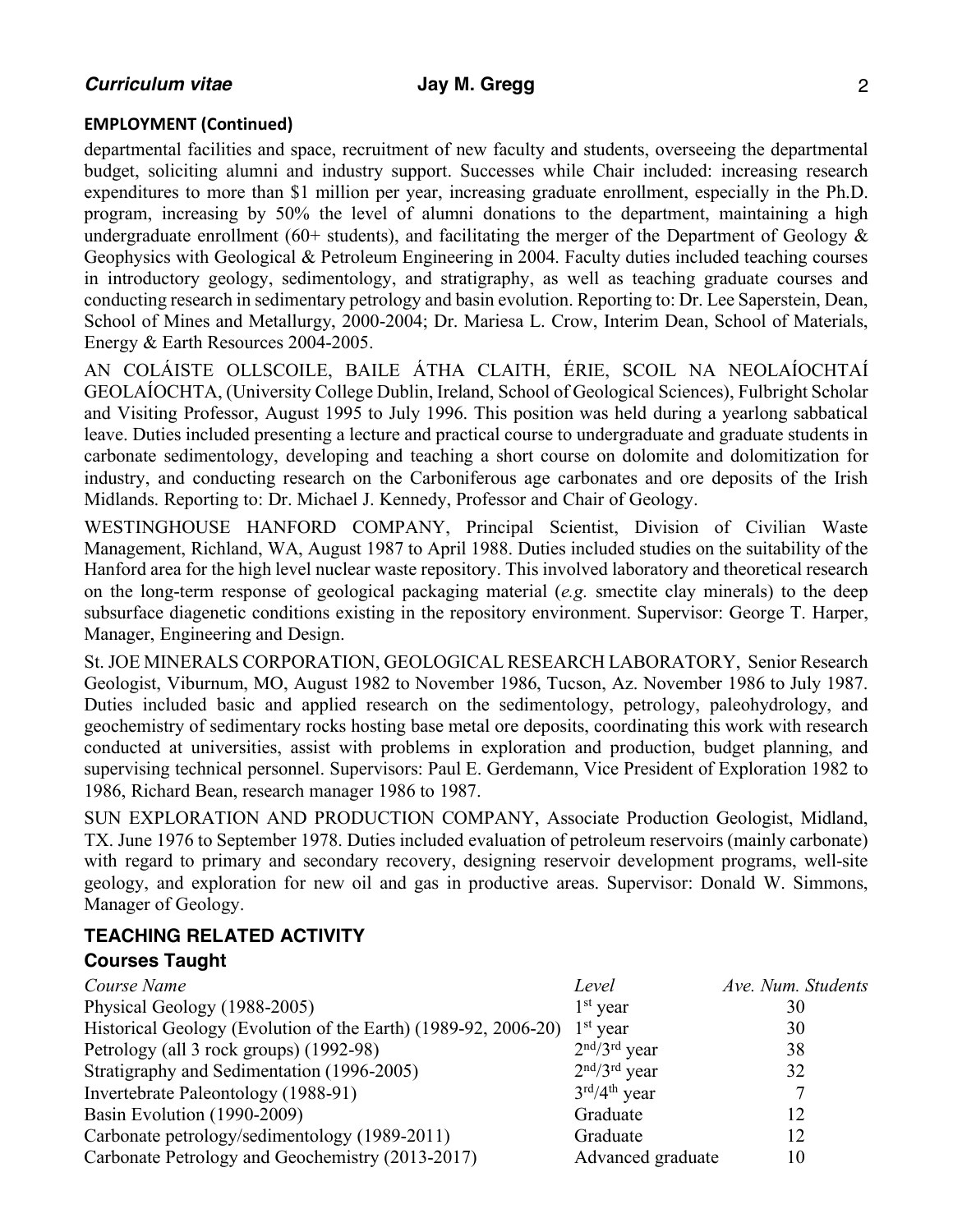# **TEACHING RELATED ACTIVITY (Continued)**

# **Courses Team Taught with Other Faculty**

| Course Name                                                                  | Level                              | Ave. Num. Students |
|------------------------------------------------------------------------------|------------------------------------|--------------------|
| Physical Geology (1988-2005)                                                 | $1st$ year                         | 30                 |
| Stratigraphy and Sedimentation Laboratory                                    | $2nd/3rd$ year                     | 18                 |
| Mineralogy & Petrology for Engineers (1998-1999)                             | $3^{\text{rd}}/4^{\text{th}}$ year | 48                 |
| Geological Field Studies (2002, 2004)                                        | All levels                         | 15                 |
| Student evaluations of courses have always been above the University average |                                    |                    |

Student evaluations of courses have always been above the University average.

## **Graduate Research**

Have supervised two Postdoctoral associates (1996-1998, 2016-2018), six Ph.D. students (dissertations completed 7/95, 12/99, 10/01, 12/03, 12/16, 7/19), co-supervised two Ph.D. students (dissertations completed 9/01, 8/03), and 15 M.S. students.

## **Undergraduate Research**

Have directed nine undergraduate student research projects.

# **University Extension and Distance Learning**

1996, Developed independent study course in introductory Physical Geology (4 credit hours) for the Center for Independent Study. This included writing the 237-page study guide.

Developed an on-line version of Historical Geology (*Evolution of the Earth*) Oklahoma State University.

# **SELECTED UNIVERSITY SERVICE**

## **Oklahoma State University**

Arts & Sciences Faculty Council, 2015 to 2018.

Space, Undergraduate, and Graduate Committees, Boone Pickens School of Geology, 2013-present. Search committee (Paleontology & Geophysics), Boone Pickens School of Geology, 2015-present. Search committee (Hydrology & Geochemistry), Boone Pickens School of Geology, 2013-14. Council of Heads & Chairs, College of Arts & Sciences, Oklahoma State University, 2005-12. Research Building Planning Committee 2005 to 2007.

## **University of Missouri-Rolla**

Mines and Metallurgy Committee of Chairs, 2000 to 2005.

Chancellors Council, 2000-2005.

School Policy Committee, School of Mines and Metallurgy, 2000-2005.

University of Missouri Research Board 1998-2000 and 2000-2002 terms.

Missouri-Dublin exchange program Committee, Chair, 1997 to 2002.

Search Committee, Dean of Enrollment Management, 2000-2001.

Curriculum Task Force, 1993-1995.

Academic Council, 1992-95, 1998-00 Terms.

Academic Council Tenure Committee, 1993-1995 and 1997-1999.

Admissions and Academic Standards Committee, 1993-1995.

Staff Council Committee on Child Care, 1992-1993.

Committee on Library & Learning Resources, 1991-1995, 1996-1998.

Search Committee, Dean of School of Mines and Metallurgy, 1992.

Search Committee, Director of UMR Library and Learning Resource Center, 1992.

Campus Committee on Faculty Conduct, 1989-1990 Term.

Jackling Institute, faculty lecture, 1990 through 2001; Jackling II faculty advisor for high school student research, August, 1990, 1991, 1993, 1997, & 2001.

Recruiting Committee, Department of Geology and Geophysics, August, 1988 to 2005.

Freshman Advisor, Department of Geology and Geophysics, August, 1988 to May 2000,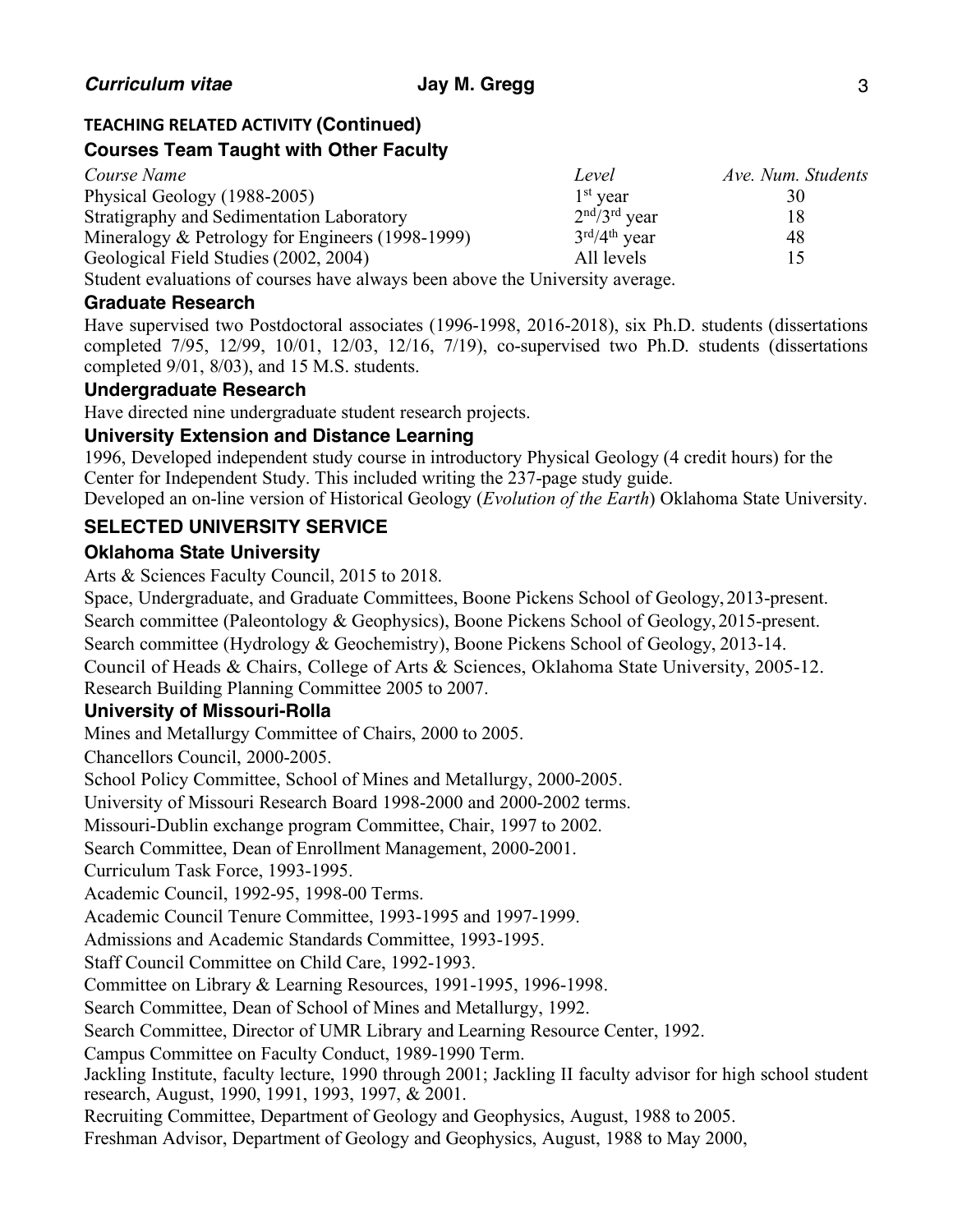# **PROFESSIONAL ACTIVITIES**

## **Affiliations**

Geological Society of America, SEPM (Society for Sedimentary Geology), International Association of Sedimentologists, American Association of Petroleum Geologists, Oklahoma City Geological Society, American Association for the Advancement of Science, Sigma Xi, The Fulbright Association.

## **Awards, Honors, Honorary Positions**

Fellow of the Geological Society of America, elected May 2003.

- Honorary Research Associate, Faculty of Science, Ollscoile na hÉireann, Baile Átha Cliath (National University of Ireland, University College Dublin) 2001-2004.
- Fulbright Scholarship, The United States Information Agency (Department of State), for lecturing and research at University College Dublin, Ireland, September 1995 to June, 1996.
- Faculty Excellence Awards, (for teaching, research, and service), University of Missouri-Rolla, academic years 1991-1992 and 1992-93.

American Men and Women of Science, 34<sup>th</sup> Ed., Biographee

# **Professionally Related Community Service**

University of Missouri-Rolla Speakers Bureau, Summer 2000 to 2005.

Faculty Advisor, UMR Wesley Foundation (Student Organization), Fall 1988 to 2005.

- Presentation to Rolla Rotary, Education in Ireland: Past and Present, June 6, 1997 and again on October 13, 1997.
- Boy Scouts of America, Merit Badge Counselor for Environmental Science, Geology, and Oceanography, 1993-1995.

Geology Class for Cub Scout Pack 83, Rolla, January, 1993.

- Geology Consultant (Instructor and field trip leader), Girl Scouts of America, Rolla Neighborhood Day Camp, June, 1990.
- Middle School & High School Presentations and Field Trips, in Rolla area, 1993 to 2005.

Numerous Elementary School Presentations, 1989 to present.

Second Vice Chair, Geological Society of America, Sedimentology Section, 1993-1994.

## **Short Courses Instructed, Conferences Chaired, and Field Trips Lead**

- Short Course, Dolomite and Dolomitization: American Association of Petroleum Geologists, with H. G. Machel, AAPG Annual Convention, April 2014, Educational Conference, November, 2014, November 2015, and May 2018.
- Field Trip, Oklahoma City Geological Society: Cambro-Ordovician facies of the St. Francis Mountains of Missouri, including an underground tour of a working Mississippi Valley-type lead/zinc mine in the Viburnum Trend, April 30-May 2, 2010.
- Short Course, Dolomite and Dolomitization: Canadian Association for Petroleum Geology, with H. G. Machel, Calgary Canada, May 2008 and May 2009.
- Short Course, Dolomite and Dolomitization: With an Emphasis on Epigenetic (Hydrothermal) Processes, Chesapeake Energy, Charleston, West Virginia, December 2007.
- AGU Workshops for Heads and Chairs, (one of several presenters), American Geophysical Union, December 2006 and 2007.
- Short Course, Dolomite: Mineralogy, Sedimentology, and Petrology, Irish Association for Economic Geology, University College Dublin, Ireland, June 1996.
- Short Course, Dolomite Petrology, Amoco, Houston, developed with Duncan Sibley, presented by Sibley in September 1995.
- Short Course, Cathodoluminescence Microscopy and Spectroscopy, Society for Sedimentary Geology (SEPM), Denver, CO., June 1994
- Convener, Society for Sedimentary Geology (SEPM), with I. P. Montañez and K. L. Shelton, Research Conference on Basin-Wide Diagenetic Patterns, Lake Ozark, MO, May 1994.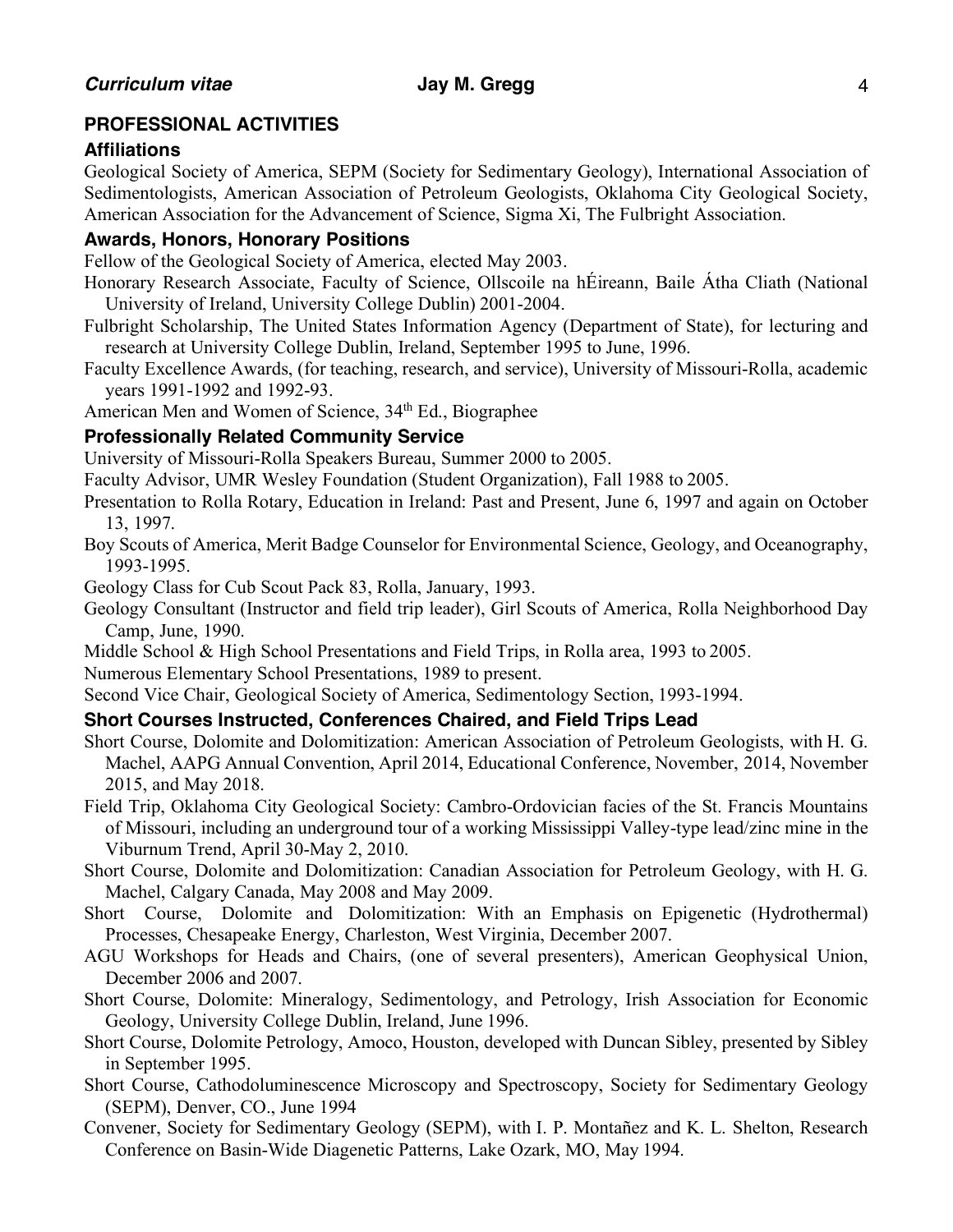# **Short Courses Instructed, Conferences Chaired, and Field Trips Lead (Continued)**

Convener, International Symposium on the Bonneterre Formation (Cambrian), southeastern Missouri, stratigraphy, sedimentology, diagenesis, geochemistry, and economic geology, Rolla, MO, April 1986.

Field Trip Leader: A Trip Back in Time in the St. Francois Mts. North Central Section G.S.A. Annual Meeting, St. Louis, MO, April 2004. International Field Conference on Carbonate-Hosted Lead-Zinc Deposits, Society of Economic Geologists, St. Louis, MO, June 1995.

Viburnum Trend Pb-Zn Deposits and Ozark Region Carbonate Depositional Environments, North Central Section G.S.A. Annual Meeting, Rolla, MO, March 1993.

Field Trip, Mississippi Valley-type Mineralization of the Viburnum Trend, GSA-SEG, November 1989. Field Trip, Upper Cambrian of Southeastern Missouri, SEPM Midcontinent Section, October 1989.

## **Committees, Editorial Activity, and Offices Held**

Editorial Board, *Facies*, 2013 to present.

Co-Editor AAPG memoir 122, Mississippian Reservoirs of the Midcontinent:.

Committee of Department Heads and Chairs, American Geophysical Union, 2006-2011 term.

Chair of *Ad Hoc* Committee on Global Climate Change, American Association of Petroleum Geologists, 2006-2007.

Chair of *Ad Hoc* Congressional Climate White Paper Committee, American Association of Petroleum Geologists, 2006.

Editorial Board, Society of Economic Geologists 75th Anniversary Volume, 1994-1996.

Co-Editor SEPM Special Publication No. 57, Basin-wide diagenetic patterns: integrated petrological, geochemical, and hydrologic considerations, 1995-97.

Sigma Xi, UMR Chapter, President, 1999-2000 term. Sigma Xi, Treasurer, UMR Chapter, 1993- 1994 term, Vice-Chair, 1994-1995 term, Chair *in absentia*, 1995-1996.

Co-Editor of special issue of *Carbonates and Evaporites* on Platform Carbonates and Mississippi Valleytype Mineralization, v. 4 no. 2, 1989.

## **Selected Consulting Activities**

Mid-Con Energy Operating, Jan. – Aug. 2015, Hunton reservoir petrography, Oklahoma.

Chesapeake Energy Corporation, December 2007, Short course and consultation on "Dolomite Petroleum Reservoirs" for geological personel in Hunington, West Virginia.

- Armstrong Teasdale LLP Attorneys, 2001-02, Teracorp Indiustries, Inc. vs. Fabricated Products, Inc. Consultation and expert testimony in the matter of the use of radioactive lead originating from the Pitinga Tin Mine, Brazil in the manufacture of medical X-ray safety shielding.
- LaFarge, 1998-2001, Suitability of Middle Paleozoic carbonate rocks for cement manufacture. Polarized light petrography, X-ray diffraction, geochemical analysis.
- RTZ (Rio Tinto Group), 1995, Petrology and geochemistry of a carbonate hosted Zn-Pb deposit, Bolivia. Polarized light and CL petrography, and fluid inclusion studies.
- Amoco Production Company, 1994-95, Developed short course on dolomite textures with D. F Sibley and performed petrographic evaluation of the Smackover dolomite, eastern Texas. This work included polarized light and cathodoluminescence petrography.
- Ralston Purina Company, 1994, Evaluation of absorbent clays in Missouri, Tennessee, South Carolina, and southern California. Field observations, and evaluation of third party laboratory analysis.

## **Other Selected Professional Activities**

IODP Expedition 307, Porcupine Basin Carbonate Mounds, Dublin Ireland to Ponta Delgada, Sao Miguel Island, Azores, March 2 to April 5 2005, shipboard scientific party.

Keynote Address, Conference on the Geometry and Petrogenesis of Dolomite Hydrocarbon Reservoirs, The Geological Society, London, U.K., December 2002.

Visiting Professor, University of the Western Cape, Cape Town, S. Africa, May to June 1998.

Registered Geologist, State of Missouri, December 1995 to present.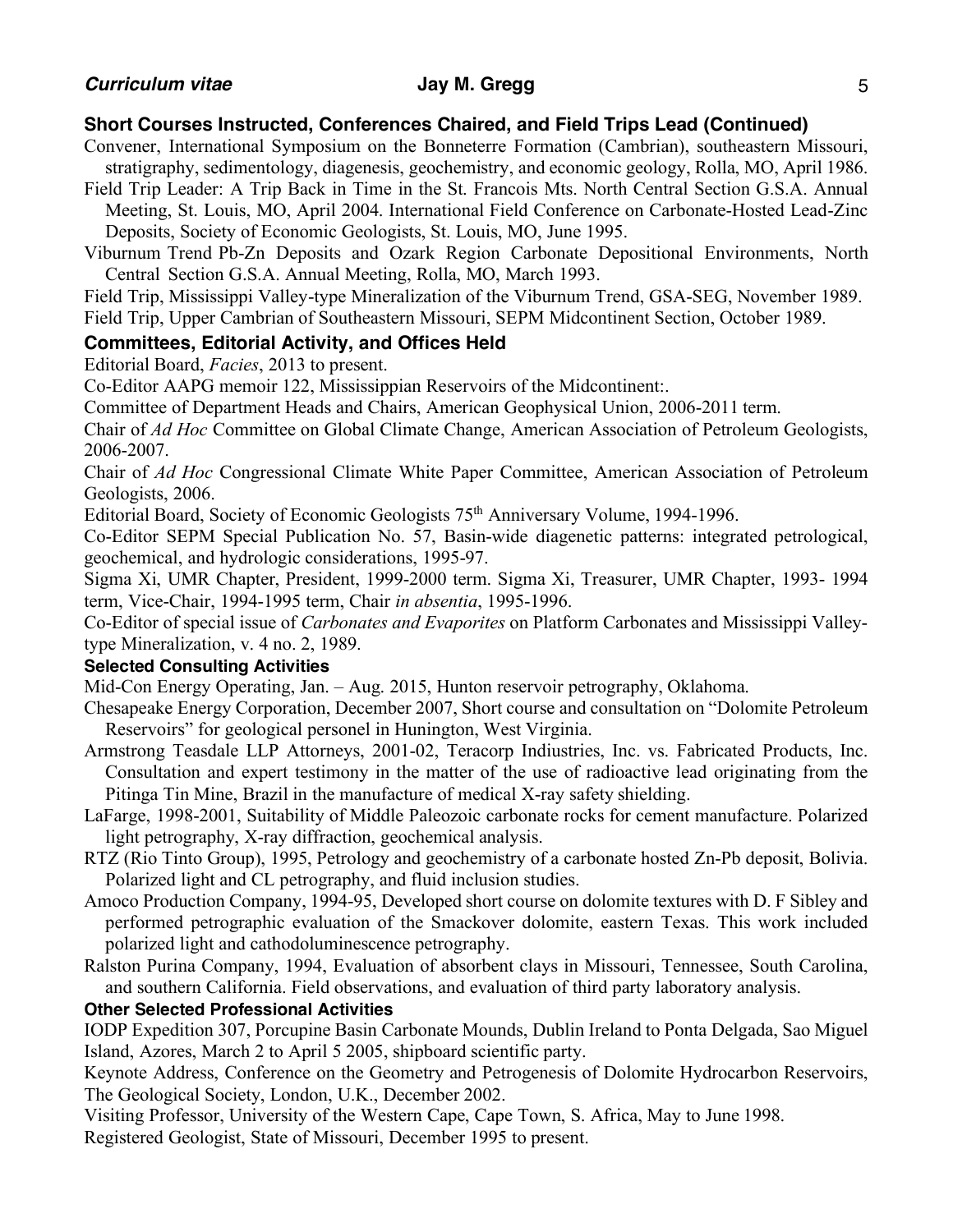## **Other Selected Professional Activities (Continued)**

- Gordon Conference, Inorganic Geochemistry of Hydrothermal Ore Deposits, Invited presenter, Tilton, NH, August 1993.
- Invited Speaker, 1992 National Conference on Earth Sciences (Canada) Short Course, Dolomite— from process and models to porosity and reservoirs, September 1992.

Session Chair for numerous GSA, SEPM, AAPG and other professional meetings 1984 to present.

Peer Reviewer for numerous journals, special publications, and funding agencies 1982 to present.

## **BIBLIOGRAPHY**

## **Peer Reviewed Archival Journal Articles and Book Chapters**

<sup>1</sup>Denotes corresponding author when other than first author. <sup>2</sup>Denotes student author.

- Gregg, J. M.<sup>2</sup>, Goldstein, S. T.<sup>2</sup>, and Walters, L. J.<sup>1</sup>, 1977, Occurrence of strained quartz in the siliceous frustules of cultured fresh water diatoms: Journal of Sedimentary Petrology, v. 47, p. 1623-1629.
- Gregg, J. M.<sup>2</sup>, and Sibley, D. F., 1984, Epigenetic dolomitization and the origin of xenotopic dolomite texture: Journal of Sedimentary Petrology, v. 54, p. 908-931. (Nominated for Outstanding Paper Award).
- **Gregg, J. M.**, 1985, Regional epigenetic dolomitization in the Bonneterre Dolomite (Cambrian), southeastern Missouri: Geology, v. 13, p. 503-506.
- Lloyd, R. V., Lumsden, D. N., and **Gregg, J. M.**, 1985, Relationship between paleotemperatures of metamorphic dolomites and ESR determined Mn(II) partitioning ratios: Geochimica et Cosmochimica Acta, v. 49, p. 2565-2568.
- **Gregg, J. M.**, and Hagni, R. D., 1987, Irregular cathodoluminescent banding in late dolomite cements: evidence for complex faceting and metalliferous brines: Geological Society of America Bulletin, v. 98, p. 86-91.
- Mazzullo, S. J., Reid, A. M., and **Gregg, J. M.**, 1987, Dolomitization of Holocene supratidal deposits, Ambergris Cay, Belize: Geological Society of America Bulletin, v. 98, p. 224-231.
- Sibley, D. F., and **Gregg, J. M.**, 1987, Classification of dolomite rock textures: Journal of Sedimentary Petrology, v. 57, p. 967-975.
- **Gregg, J. M.**, 1988, Origins of dolomite in the offshore facies of the Bonneterre Formation (Cambrian), Missouri, *in* Shukla, V., and Baker, P. A., eds., Sedimentology and Geochemistry of Dolostones: SEPM Special Publication No. 43, p. 67-83.
- Haefner, R. J.<sup>2</sup>, Mancuso, J. J.<sup>1</sup>, Frizado, J. P., Shelton, K. L., and Gregg, J. M., 1988, Crystallization temperatures and stable isotope compositions of Mississippi Valley-type carbonates and sulfides of the Trenton Limestone, Wyandot County, Ohio: Economic Geology, v. 83, p. 1061-1069.
- **Gregg, J. M.**, and Shelton, K. L., 1989, Minor and trace element distributions in the Bonneterre Dolomite (Cambrian), southeast Missouri: Evidence for possible multiple basin fluid sources and pathways during lead-zinc mineralization: Geological Society of America Bulletin, v. 101, p. 221- 230.
- Mazzullo, S. J., and **Gregg, J. M.**, 1989, Mississippi Valley-type sulfide mineralization and re- lationships to carbonate diagenesis: introductory remarks: Carbonates and Evaporites, v. 4, p. 131- 135.
- **Gregg, J. M.**, and Shelton, K. L., 1989, Geochemical and petrographic evidence for fluid sources and compositions during southeast Missouri lead-zinc mineralization: A review: Carbonates and Evaporites, v. 4, p. 153-175.
- Voss, R. L.<sup>2</sup>, Hagni, R.D., and Gregg, J. M., 1989, Sequential deposition of zoned dolomite and its relationship to sulfide mineral paragenetic sequence in the Viburnum Trend, southeast Missouri: Carbonates and Evaporites, v. 4, p. 195-209.
- **Gregg, J. M.**, and Shelton, K.L., 1990, Dolomitization and dolomite neomorphism in the back reef facies of the Bonneterre and Davis Formations (Cambrian), southeast Missouri: Journal of Sedimentary Petrology, v. 60, p. 549-562.
- Gregg, J. M., and Karakus, M.<sup>2</sup>, 1991, A technique for Successive cathodoluminescence and reflected light petrography: Journal of Sedimentary Petrology, v. 61, no. 4, 613-614.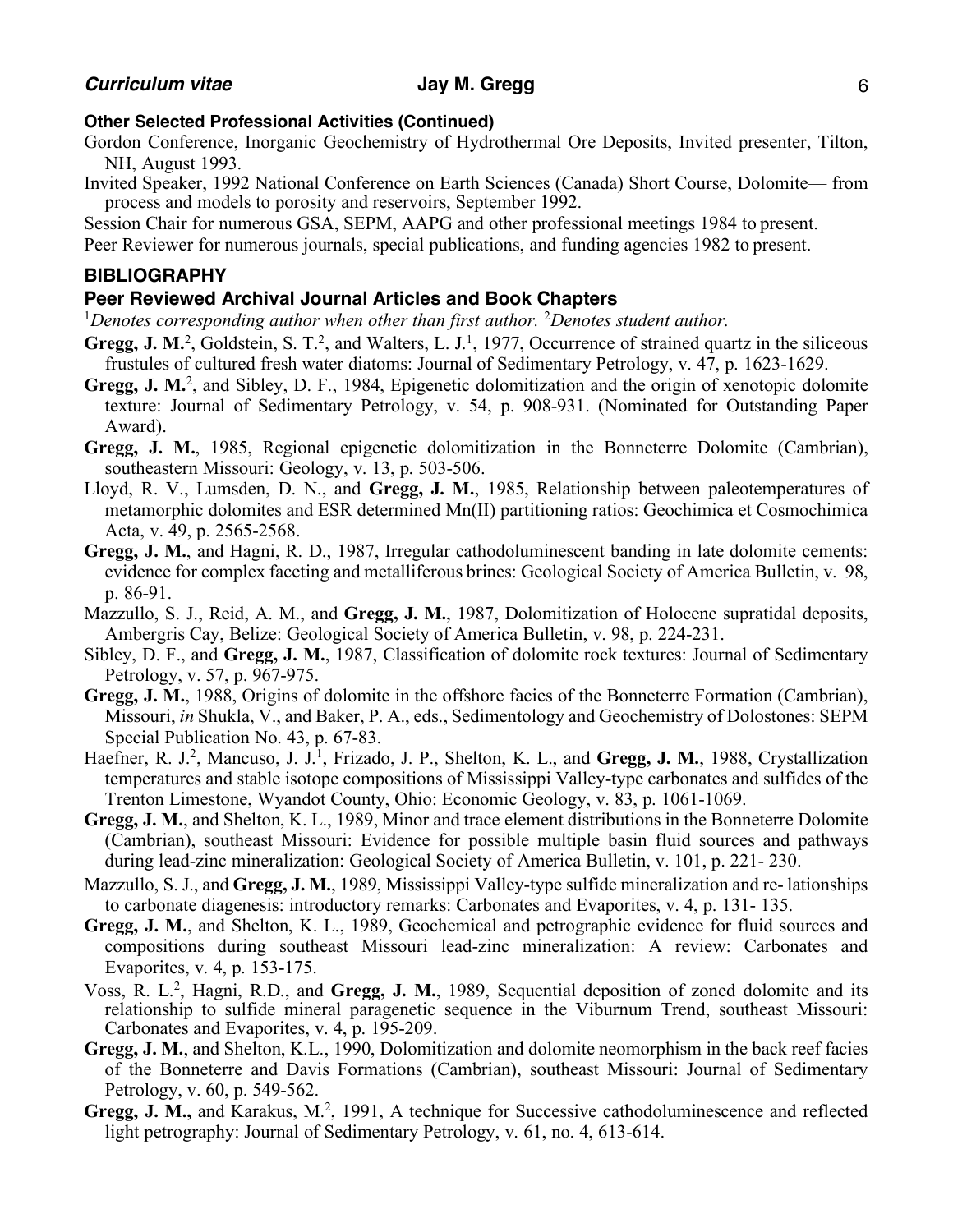- Tian, S. and **Gregg, J. M.**1, 1991, Application of multivariate statistical analysis to identification and classification of dolomite: Carbonates and Evaporites, v. 6, no. 1, p. 75-81.
- Tian, S. and **Gregg, J.M.**, 1991, Application of multivariate statistical analysis to classification and identification of dolomite in the facies of the Bonneterre Formation: Journal of the Jianghan Petroleum Institute, v. 13, no. 1, p. 11-16.
- **Gregg, J.M.**, Howard, S.A., and Mazzullo, S.J., 1992, Early diagenetic recrystallization of Holocene (<3000 year old) peritidal dolomites, Ambergris Cay, Belize: Sedimentology, v. 39, no. 1, p. 143-160.
- **Gregg, J.M.**, Shelton, K.L., and Bauer, R.M.2, 1992, Geochemical and fluid inclusion evidence for regional alteration of Upper Cambrian carbonates by basinal fluids in southern Missouri, *in* Johnson, K.S., and Cardott, B.J., ed., Source Rocks in the Southern Midcontinent: Oklahoma Geological Survey, Circular 93, p. 313-320.
- Shelton, K.L., Bauer, R.M.<sup>2</sup>, and **Gregg, J.M.**, 1992, Fluid inclusion studies on regionally extensive epigenetic dolomites in southeastern Missouri: Geological Society of America Bulletin, v. 104, no. 4, p. 675-683.
- Gregg, J. M., Laudon, P. R.<sup>2</sup>, Woody, R. E.<sup>2</sup>, and Shelton, K. L., 1993, Porosity evolution of the Bonneterre Dolomite (Cambrian) southeastern Missouri, U.S.A.: Sedimentology, v. 40, p. 1153-1169.
- Sibley, D. F., Gregg, J. M., Brown, R. G.<sup>2</sup>, and Laudon, P. R.<sup>2</sup>, 1993, Dolomite crystal size distribution, *in* Rezak, R. and Lavoie, D. eds., Carbonate microfabrics: New York, Springer-Verlag, p. 195-204.
- Woody, R. E.<sup>2</sup>, Gregg, J. M.<sup>1</sup>, and Koederitz, L. F., 1996, Effect of texture on petrophysical properties of Dolomite: Evidence from the Cambro-Ordovician of southeastern Missouri: American Association of Petroleum Geologists Bulletin, v. 80, no. 1, p. 119-132.
- He, Z.<sup>2</sup>, Gregg, J. M., Shelton, K. L., and Palmer, J. R., 1997, Sedimentary facies control of fluid flow and mineralization in Cambro-Ordovician strata, southern Missouri, *in* Montañez, I. P., Gregg, J. M., and Shelton, K. L., eds., Basin-wide diagenetic patterns: integrated petrological, geochemical, and hydrologic considerations: SEPM Special Publication No. 57, 81-99.
- Oboh-Ikuenobe, F. E., Yepes, O.<sup>2</sup>, and Gregg, J. M., 1998, 25. Palynostratigraphy, palynofacies, and thermal maturation of Cretaceous-Paleocene sediments from the Côte D'Ivoire-Ghana transform margin, *in* Mascle, J., Lohmann, G. P., and Moullade, M., eds., Proceedings of the Ocean Drilling Program, Scientific Results: v. 159, p. 277-318.
- Moullade, M., Watkins, D.K., Oboh-Ikuenobe, F.E., Bellier, J.-P., Masure, E., Holbourn, A.E.L., Erbacher, J., Kuhnt, W., Pletsch, T., Kaminski, M.A., Rauscher, R., Shafik, S., Yepes, O., Dejax, J., **Gregg, J.M.**, Shin, I.C., and Schuler, M., 1998, Mesozoic biostratigraphic, paleoenvironmental, and paleobiogeographic synthesis, equatorial Atlantic: Proceedings of the Ocean Drilling Program, Scientific Results , v. 159, p. 481-490.
- Yoo, C. M., Gregg, J. M.<sup>1</sup>, and Shelton, K. L., 2000, Dolomitization and dolomite neomorphism: Trenton and Black River Limestones (Middle Ordovician) northern Indiana, U.S.A.: Journal of Sedimentary Research, v. 70, p. 265-274.
- Wright, W. R.<sup>2</sup>, Johnson, A. W.<sup>2</sup>, Shelton, K. L., Somerville, I. D., and Gregg, J. M., 2000, Fluid Migration and rock interactions during dolomitisation of the Dinantian Irish Midlands and Dublin Basin: Journal of Geochemical Exploration, v. 69-70, 159-164.
- Keller, T. J.<sup>2</sup>, Gregg, J. M.<sup>1</sup>, and Shelton, K. L., 2000, Fluid migration and associated diagenesis in the greater Reelfoot Rift region, Midcontinent, U.S.A.: Geological Society of America Bulletin, v. 112, 1680-1693.
- Gregg, J. M., Shelton, K. L., Johnson, A. W.<sup>2</sup>, Somerville, I. D., and Wright, W. R.<sup>2</sup>, 2001, Dolomitization of the Waulsortian Limestone (Lower Carboniferous) Irish Midlands: Sedimentology, v. 48, p. 745- 766.
- Santi, P. M., and **Gregg, J. M.**, 2002, Engineering stratigraphic columns: Environmental and Engineering Geoscience, v. VIII, n. 3, p. 237-241.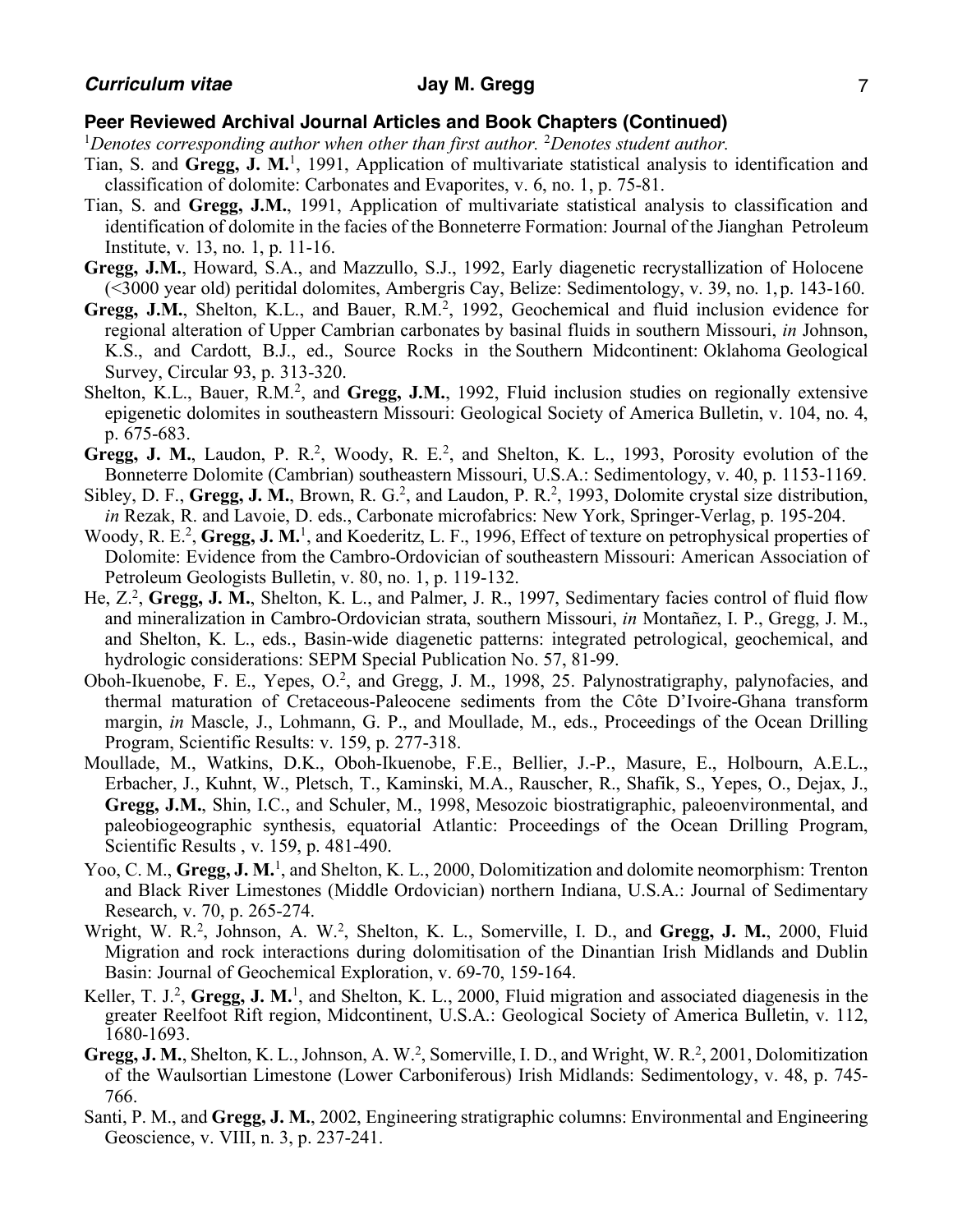- Overstreet, R. B.<sup>2</sup>, Oboh-Ikuenobe, F. E.<sup>1</sup>, Gregg, J. M., 2002, Sequence stratigraphy and depositional facies of Lower Ordovician cyclic carbonates, Southern Missouri: Journal of Sedimentary Research, p. 421-433.
- Wright, W. R.<sup>2</sup>, Somerville, I. D., Gregg, J. M., Johnson, A. W.<sup>2</sup> and Shelton, K. L., 2003, Dolomitization and Neomorphism of Irish Lower Carboniferous (Early Mississippian) limestones: evidence from petrographic and isotopic data, *in* Ahr, W., Harris, A. P., Morgan, W. A. and Somerville, I. D. eds., Permo-Carboniferous Carbonate Platforms and Reefs: SEPM Special Publication 78 / AAPG Memoir 83, p. 395-408.
- **Gregg, J. M.**, 2004, Basin fluid flow, base metal mineralization, and the development of dolomite petroleum reservoirs, *in* Rizzi, G., Darke, G, and Braithwaite, C. eds., The Geometry and Petrogenesis of Dolomite Hydrocarbon Reservoirs: London, Geological Society Special Publication 235, p. 157- 175.
- Nagy, Z. R.<sup>2</sup>, Gregg, J. M., Becker, S.<sup>2</sup>, Shelton, K. L, Johnson, A. W.<sup>2</sup>, Somerville, I, D., and Wright, W. R.<sup>2</sup>, 2004, Early dolomitisation and fluid migration through the Lower Carboniferous carbonate platform in the southeast Irish Midlands: Implications for reservoir attributes, *in* Rizzi, G., Darke, G, and Braithwaite, C. eds., The Geometry and Petrogenesis of Dolomite Hydrocarbon Reservoirs: London, Geological Society Special Publication 235, p. 367-392.
- Wright, W. R.<sup>2</sup>, Somerville, I. D., Gregg, J. M., Shelton, K. L, Johnson, A. W.<sup>2</sup>, 2004, Irish Lower Carboniferous replacement dolomite: isotopic modelling evidence for a diagenetic origin involving low-temperature modified seawater, *in* Rizzi, G., Darke, G, and Braithwaite, C. eds., The Geometry and Petrogenesis of Dolomite Hydrocarbon Reservoirs: London, Geological Society Special Publication 235, p. 75-97.
- Nagy, Z. R.<sup>2</sup>, Somerville, I. D., Gregg, J. M., Becker, S. P.<sup>2</sup>, Shelton, K. L., and Johnson, A. W.<sup>2</sup>, 2005, Lower Carboniferous peritidal carbonates and associated evaporites adjacent to the Leinster Massif, southeast Irish Midlands: Geological Journal, v. 40, p. 173-193.
- Nagy, Z. R.<sup>2</sup>, Somerville, I. D., Gregg, J. M., Becker, S. P.<sup>2</sup>, Shelton, K. L., and Johnson, A. W.<sup>2</sup>, 2005, Sedimentation in an actively tilting half-graben: sedimentology and stratigraphy of Late Tournaisian– Vise´an (Mississippian, Lower Carboniferous) carbonate rocks in south County Wexford, Ireland: an example of sedimentation in an actively tilting half-graben: Sedimentology, v. 52, p. 489-512.
- Johnson, A. W.<sup>2</sup>, Shelton, K. L., **Gregg, J. M.**, Somerville, I. D., Wright, W. R.<sup>2</sup>, and Nagy, Z. R.<sup>2</sup>, 2009, Regional studies of dolomites and their included fluids: Recognizing multiple chemically distinct fluids during the complex diagenetic history of the Irish Zn-Pb ore field: Mineralogy and Petrology, v. 96, p. 1-18.
- **Gregg, J. M.**, and Frank, T. D., 2009, Data report: dolomite in Neogene sediments of the Belgica carbonate mound province, Porcupine Seabight, North Atlantic, *in* Ferdelman, T. G., Kano, A., Williams, T., Henriet, J. -P., and the Expedition 307 Scientists, Proceedings of the Integrated Ocean Drilling Program*,* Volume 307, doi:10.2204/iodp.proc.307.207.2009.
- Shelton, K. L., **Gregg, J. M.**, and Johnson, A. W.<sup>2</sup>, 2009, Replacement Dolomites and Ore Sulfides as Recorders of Multiple Fluids and Fluid Sources in the Southeast Missouri Mississippi Valley-Type District: Halogen- $87\text{Sr}/86\text{Sr}-\delta^{18}\text{O}-\delta^{34}\text{S}$  Systematics in the Bonneterre Dolomite: Economic Geology, v. 104, p. 733-748.
- Persellin, C. J.<sup>2</sup>, Gregg, J. M.<sup>1</sup>, Shelton, K. L., Somerville, I. D., and Atekwana, E. A., 2010, Base-Metal sulfide mineralization in Lower Carboniferous strata, northwest Ireland: Exploration and Mining Geology Journal, v. 19, p. 35-54.
- Shelton, K. L., Beasley, J. M.<sup>2</sup>, Gregg, J. M., Appold, M. S., Crowley, S. F., Hendry, J. P., and Somerville, I. P., 2011, Evolution of a Carboniferous carbonate-hosted sphalerite breccia deposit, Isle of Man: *Mineralium Deposita*, v. 46, p. 859-880.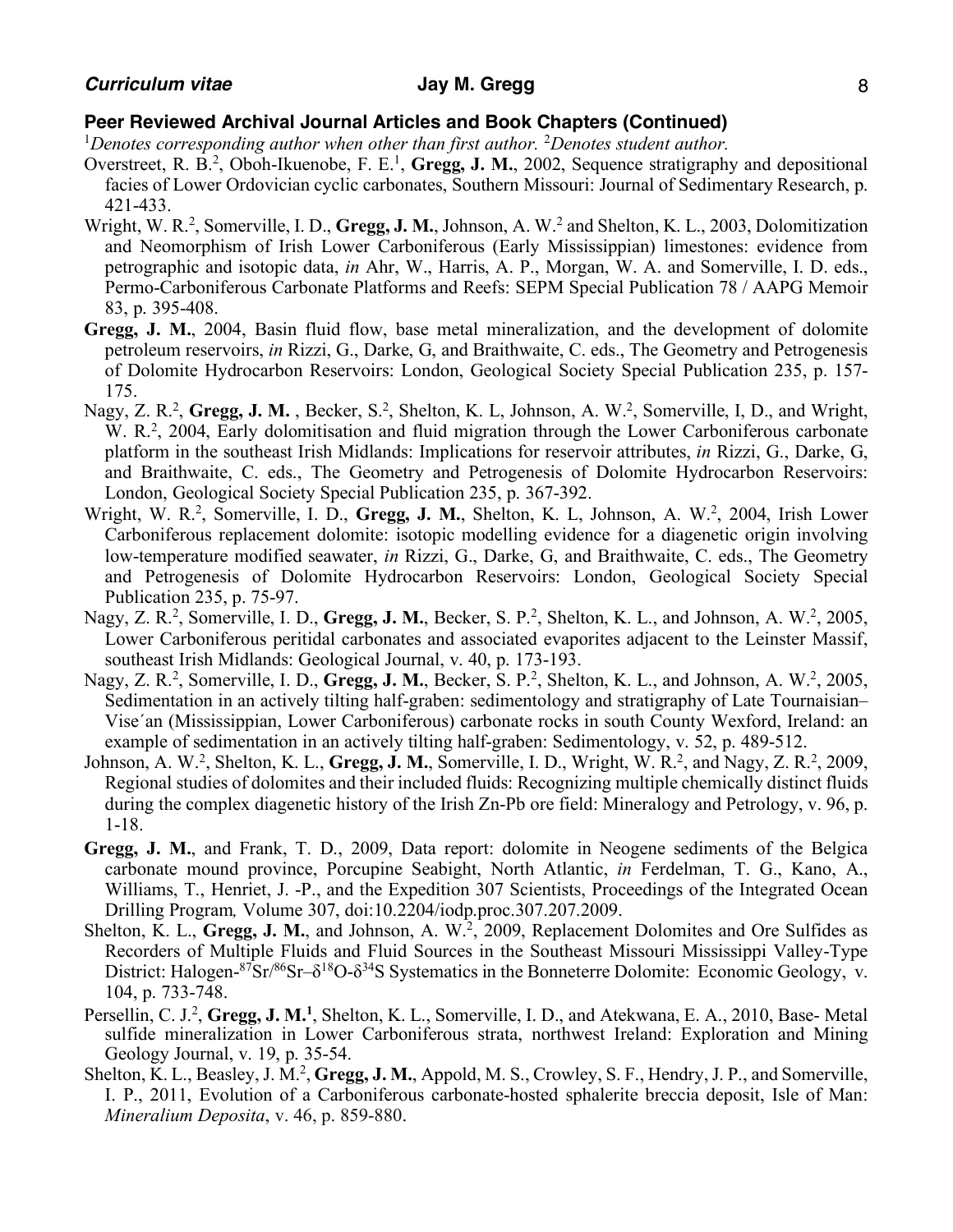- **Gregg, J. M.**, and Shelton, K. L., 2012, Mississippi Valley-type mineralization and ore deposits in the Cambrian – Ordovician Great American Carbonate Bank, *in* Derby, J. R., Fritz, R. D., Longacre, S. A., Morgan, W. A., and Sternbach, C. A., eds., The great American carbonate bank: The geology and economic resources of the Cambrian – Ordovician Sauk megasequence of Laurentia: American Association of Petroleum Geologists Memoir 98, p. 163-186.
- Palmer, J., Thompson, T. L., Seeger, C., Miller, J. F., and **Gregg, J. M.**, 2012, The Sauk Sequence from the Reelfoot Rift to Southwestern Missouri, *in* Derby, J. R., Fritz, R. D., Longacre, S. A., Morgan, W. A., and Sternbach, C. A., eds., The great American carbonate bank: The geology and economic resources of the Cambrian – Ordovician Sauk megasequence of Laurentia: American Association of Petroleum Geologists Memoir 98, 1013-1030.
- Hendry, J. P., **Gregg, J. M.**, Shelton, K. L., Somerville, I. P., and Crowley, S. F., 2015, Origin, characteristics and distribution of fault and fracture related dolomitisation: Insights from Lower Carboniferous carbonates, Isle of Man, UK: Sedimentology, v. 62, p 717-752.
- **Gregg, J. M.**, Bish, D. L., Kaczmarek, S. E., and Machel, H. G., 2015, Mineralogy, nucleation and growth of dolomite in the laboratory and sedimentary environment: A review: Sedimentology, v.62, p. 1749- 1769.
- Yang, Y. Q., Qiu, L. W., **Gregg, J.**, Shi, Z., and Yu, K. H., 2016, Formation of fine crystalline dolomites in lacustrine carbonates of the Eocene Sikou Depression, Bohai Bay Basin, East China: Petroleum Science, v. 13, 642-656, DOI 10.1007/s12182-016-0128-z.
- Yang, Y. Q., Qiu, L. W., **Gregg, J. M.**, Liu, K., 2017, Characterization of lacustrine carbonate reservoirs in the Eocene Sikou Sag, Bohai Bay Basin, East China: Carbonates and Evaporites, v.32, p. 75-93, DOI 10.1007/s13146-016-0301-x.
- Kaczmarek, S. E., **Gregg, J. M.**, Bish, D. L., Machel, H. G., and Fouke, B. W., 2017, Dolomite, veryhigh magnesium calcite, and microbes – implications for the microbial model of dolomitization, in MacNeil, A. J., Lonnee, J., Wood, R., McIlreath, I., Characterization and Modeling of Carbonates– Mountjoy Symposium 1: SEPM Special Publication 109, p. 7-20, DOI 10.2110/sepmsp .109. 01.
- Schiffbauer, J. D., Huntley, J. W., Fike, D. A., Jeffrey, M. J.<sup>2</sup>, Gregg, J. M., and Shelton, K. L., 2017, Decoupling biogeochemical records, extinction, and environmental change during the Cambrian SPICE event: Science Advances, v. 3, e1602158.
- Lukoczki, G.2 , Haas, J., **Gregg, J. M.**, Machel, H. G., Kele, S., John, C. M., 2019, Multi-phase dolomitization and recrystallization of Middle Triassic shallow marine-peritidal carbonates from the Mecsek Mts. (SW Hungary), as inferred from petrography, carbon, oxygen, strontium and clumped isotope data: Marine and Petroleum Geology, v. 101, 440-458, doi.org/10.1016/j.marpetgeo.2018.12. 004.
- Shelton, K. L., Hendry, J. P., Gregg, J. M., Truesdale, J. P.<sup>2</sup>, and Somerville, I. D., 2019, Fluid circulation and fault-fracture – related diagenesis in Mississippian syn-rift carbonate rocks on the northeast margin of the metaliferous Dublin Basin, Ireland: Journal of Sedimentary Research, v. 89, p. 508-536, DOI: http://dx.doi.org/10.2110/jsr.2019.31.
- Unrast, M. A.<sup>2</sup>, Puckette, J. O., Gregg, J. M., Somerville, I. P., 2019, Tournaisian (Mississippian) carbonate mounds in the Ozark Region, North America and Ireland a comparison: *in* Grammer, G. M., Gregg, J. M., Puckette, J. O., Jaiswal, P., Mazzullo, S. J., Pranter, M., and Goldstein, R. H., eds., Mississippian Reservoirs of the Midcontinent: American Association of Petroleum Geologists Memoir 122, p. 151-178, DOI 10.1306/13632146M1162874.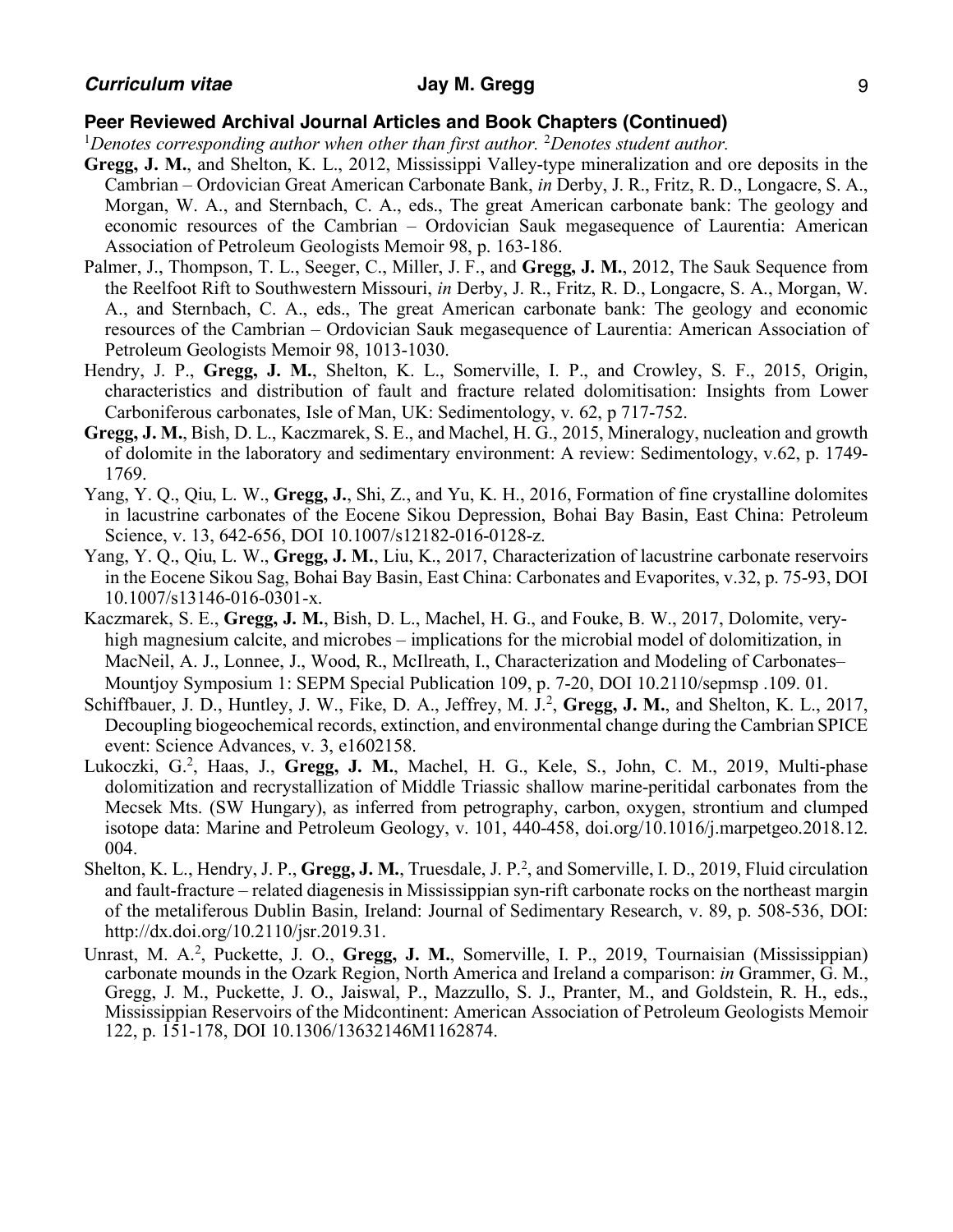<sup>1</sup>Denotes corresponding author when other than first author. <sup>2</sup>Denotes student author.

- Mohammadi, S.<sup>2</sup>, Gregg, J. M., Shelton, K. L., Appold, M. S., and Puckette, J. O., 2019, Influence of late diagenetic fluids on Mississippian carbonate rocks on the Cherokee–Ozark Platform, Northeast Oklahoma, Northwest Arkansas, Southwest Missouri, and Southeast Kansas: *in* Grammer, G. M., Gregg, J. M., Puckette, J. O., Jaiswal, P., Mazzullo, S. J., Pranter, M., and Goldstein, R. H., eds., Mississippian Reservoirs of the Midcontinent: American Association of Petroleum Geologists Memoir 122, p. 325-352, DOI 10.1306/13632154M1163791.
- Mohammadi, S.<sup>2</sup>, Ewald, T. A.<sup>2</sup>, Gregg, J. M., Shelton, K. L., 2019, Diagenesis of Mississippian carbonate rocks in north-central Oklahoma, USA, *in* Grammer, G. M., Gregg, J. M., Puckette, J. O., Jaiswal, P., Mazzullo, S. J., Pranter, M., and Goldstein, R. H., eds., Mississippian Reservoirs of the Midcontinent: American Association of Petroleum Geologists Memoir 122, p. 353-378, DOI 10.1306/13632150M1163698.
- Jaiswal, P., Gregg, J. M., Parks, S.<sup>2</sup>, Holman, R.<sup>2</sup>, Mohammadi, S.<sup>2</sup>, and Grammer, G. M., 2019, Fault/Fracture "Hydrothermal" Carbonate Reservoirs: A Potential Mississippian Play on the Southern Midcontinent: *in* Grammer, G. M., Gregg, J. M., Puckette, J. O., Jaiswal, P., Mazzullo, S. J., Pranter, M., and Goldstein, R. H., eds., Mississippian Reservoirs of the Midcontinent: American Association of Petroleum Geologists Memoir 122, p. 513-525, DOI 10.1306/13632161M1163366.
- Lukoczki, G.<sup>2</sup>, Haas, J., Gregg, J. M., Machel, H. G., Kele, S., and John, C. M., 2020, Early dolomitization and partial burial recrystallization: a case study of Middle Triassic peritidal dolomites in the Villány Hills (SW Hungary) using petrography, carbon, oxygen, strontium and clumped isotope data: International Journal of Earth Sciences, v. 109, p. 1051-1070, DOI.org/10.1007/s00531-020-01851-7.
- Silva, C.<sup>2</sup>, Smith, B. J.<sup>2</sup>, Ray, J. T.<sup>2</sup>, Derby, J. R., and Gregg, J. M.<sup>1</sup>, 2020, Diagenesis of Hunton Group Carbonates (Silurian) West Carney Field, Logan and Lincoln Counties, Oklahoma, U.S.A.: Midcontinent Geoscience, v. 1, p. 30-52.
- Dunseith, R. F.<sup>2</sup>, Gregg, J. M.<sup>1</sup>, Grammer, G. M., 2021, Fluid histories of Middle Ordovician fault– fracture hydrothermal dolomite oil fields in the southern Michigan Basin, U.S.A.: Journal of Sedimentary research, v. 91, p. 1067-1092. DOI: 10.2110/jsr.2020.170

## **Guidebooks, Proceedings, Extended Abstracts, and Other (Peer reviewed as noted)**

<sup>1</sup>Denotes corresponding author when other than first author. <sup>2</sup>Denotes student author.

- Gregg, J. M.<sup>2</sup>, 1975, Geology of the oil shales in the Piceance basin, *in*, Johnson, K. S., instructor, Energy Fuels Field Course and Workshop: Grand Junction, CO, University of Oklahoma, p. 19-29.
- **Gregg, J. M.**2, and Sibley, D. F., 1983, Xenotopic dolomite texture Implications for dolomite neomorphism and late diagenetic dolomitization in the Galena Group (Ordovician) Wisconsin and Iowa, *in* Delgado, D. J., ed., Ordovician Galena Group of the Upper Mississippi Valley - Deposition, Diagenesis, and Paleoecology: Guidebook for the 13th Annual Field Conference, Great Lakes Section SEPM, p. G1-G15. *(Peer reviewed)*
- Gregg, J. M.<sup>2</sup>, 1983, On the formation and occurrence of saddle dolomite discussion: Journal of Sedimentary Petrology, v. 53, p. 1025-1026.
- **Gregg, J. M.**, and Sibley, D. F., 1986, Epigenetic dolomitization and the origin of xenotopic dolomite texture-reply: Journal of Sedimentary Petrology, v. 56, p. 735-736.
- Gerdemann, P. E., and **Gregg, J. M.**, 1986, Field trip to the Upper Cambrian Lamotte, Bonneterre, and Davis Formations, St. Francois Mts. area, Missouri, *in* Society of Economic Geologists in conjunction with the 1986 Annual Meeting of the Geological Society of America, Sediment-Hosted Pb-Zn-Ba Deposits of the Midcontinent, Pre-meeting Field Trip No. 1: Missouri Department of Natural Resources Division of Geology and Land Survey, p. 37-49. *Reprinted in* Hagni, R. D., 1989, Mississippi Valleytype mineralization of the Viburnum trend, Missouri: Society of Economic Geologists, Guidebook Series, v. 5, p. 132-140.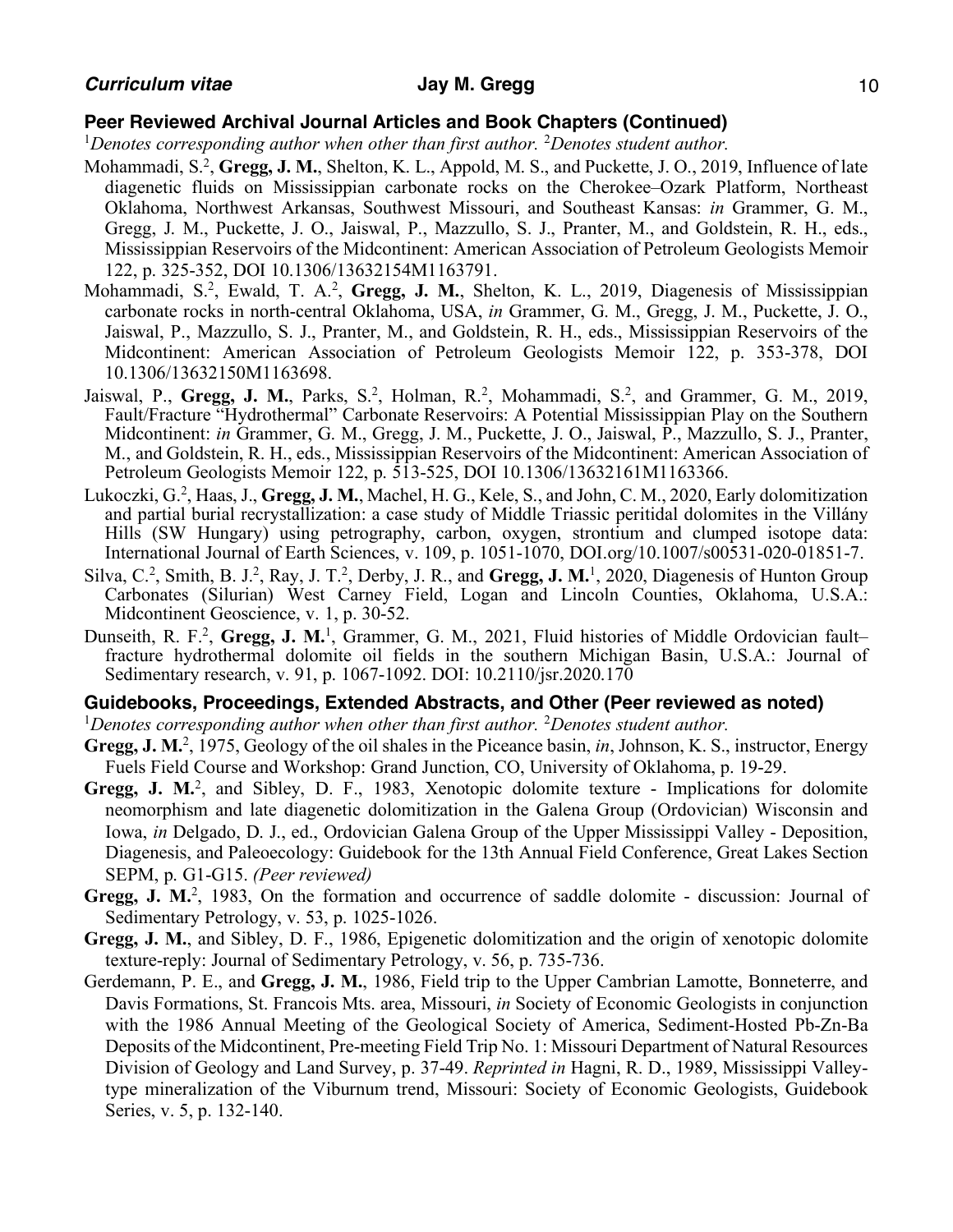- Gerdemann, P. E., and **Gregg, J. M.**, 1986, Sedimentary facies in the Bonneterre Formation (Cambrian), southeast Missouri and their relationship to ore distribution, *in* Society of Economic Geologists in conjunction with the 1986 Annual Meeting of the Geological Society of America, Sediment-Hosted Pb-Zn-Ba Deposits of the Midcontinent, Pre-meeting Field Trip No. 1: Missouri Department of Natural Resources Division of Geology and Land Survey, p. 37-49. *(Peer reviewed)*
- **Gregg, J. M.**, and Hagni, R. D., 1986, The use of cathodoluminescence microscopy to reveal hidden crystal faces in gangue dolomite cements, Viburnum Trend, southeast Missouri, *in* Hagni, R. D., ed., Process Mineralogy VI, Applications to Precious Metals Deposits, Industrial Minerals, Coal, Liberation, Mineral Processing, Agglomeration, Metallurgical Products, and Refractories, with Special Emphasis on Cathodoluminescence Microscopy: The Metallurgical Society, Warrendale, PA, p. 89- 102.
- **Gregg, J. M.**, Palmer, J. R., and Kurtz, V. E., 1989, Field trip stop descriptions, *in* Gregg, J. M., Palmer, J. R., and Kurtz, V. E., eds., Field Guide to the Upper Cambrian of southeastern Missouri: Stratigraphy, sedimentology, and economic geology: University of Missouri-Rolla, p. 117-124.
- Gerdemann, P. E., and **Gregg, J. M.**, 1989, Field trip guide to the Upper Cambrian Lamotte, Bonneterre, and Davis Formations, St. Francois Mts. area, Missouri, *in* Baxter, J. W., Kisvarsanyi, E. B., and Hagni, R. D., leaders, Precambrian and Paleozoic Geology and Ore Deposits in the Midcontinent Region, 28th International Geological Congress Field Trip Guidebook T147: American Geophysical Union, Washington D.C., p. 64-68.
- **Gregg, J. M.**, and Gerdemann, P. E., 1989, Sedimentary facies, diagenesis, and ore distribution in the Bonneterre Formation (Cambrian), southeast Missouri, *in* Gregg, J. M., Palmer, J. R., and Kurtz, V. E., eds., Field Guide to the Upper Cambrian of southeastern Missouri: Stratigraphy, sedimentology, and economic geology: University of Missouri-Rolla, p. 43-55. *Reprinted in* Hagni, R. D., 1989, Mississippi Valley-type mineralization of the Viburnum trend, Missouri: Society of Economic Geologists, Guidebook Series, v. 5, p. 141-154. *(Peer reviewed)*
- Burstein, I. B.<sup>2</sup>, Shelton, K. L., Gregg, J. M., and Hagni, R. D., 1993, Complex multiple ore fluids in the world class Southeast Missouri Pb-Zn-Cu MVT deposits: Sulfur isotope evidence, *in* Shelton, K. L., and Hagni, R. D., eds., Mineralogy and geochemistry of MVT deposits: Rolla, MO, University of Missouri-Rolla, p. 1-16.
- Furman, F. C.<sup>2</sup>, Woody, R. E.<sup>2</sup>, Rasberry, M. A.<sup>2</sup>, Keller, D. J.<sup>2</sup>, and Gregg, J. M., 1993, Carbonate and evaporite mineralogy of Holocene (<1900 RCYBP) sediments at Salt Pond, San Salvador Island, Bahamas: Preliminary study, *in* White, B., Proceedings of the Sixth Symposium on the Geology of the Bahamas, p. 47-54. *(Peer reviewed)*
- Gregg, J. M., Shelton, K. L., Keller, T. J.<sup>2</sup>, Palmer, J. R., 1993, Petrology, geochemistry, and fluid/rock interactions in Cambro-Ordovician carbonates from the Reelfoot Rift: Initial findings, *in* Shelton, K. L., and Hagni, R. D., eds., Mineralogy and geochemistry of MVT deposits: Rolla, MO, University of Missouri-Rolla, p. 73-86.
- Shelton, K. L., Bauer, R. M.<sup>2</sup>, and Gregg, J. M., 1993, Fluid inclusion studies on regionally extensive epigenetic dolomites in southeastern Missouri: Reply: Geological Society of America Bulletin, v. 105, p. 972-978.
- Shelton, K. L., Burstein, I. B.<sup>2</sup>, Gregg, J. M., Hagni, R. D., 1993, In the absence of a regional thermal gradient, does the Viburnum Trend fit into a common regional hydrologic flow model with other Ozark region MVT deposits? *in* Shelton, K. L., and Hagni, R. D., eds., Mineralogy and geochemistry of MVT deposits: Rolla, MO, University of Missouri-Rolla, p. 17-30.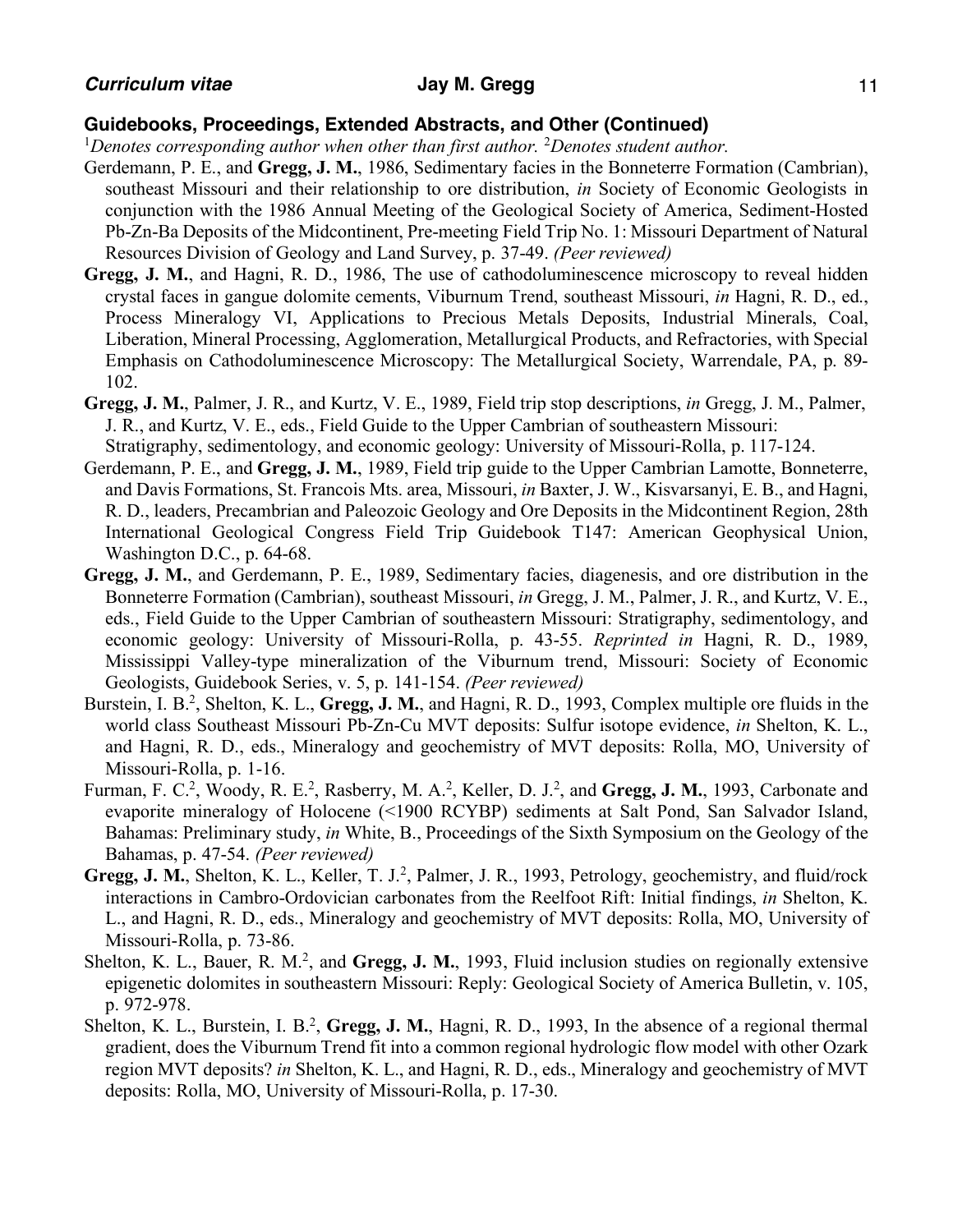<sup>1</sup>Denotes corresponding author when other than first author. <sup>2</sup>Denotes student author.

- Furman, F. C.<sup>2</sup>, Ablin, V. C.<sup>2</sup>, Moore, R. E., and **Gregg, J. M.**, 1995, The influence of dolomite genesis on sinterability, *in* Hagni, R. D., ed., Process Mineralogy XIII: Applications to beneficiation problems, pyrometallurgical products, advanced mineralogical techniques, precious metals, environmental concerns, ceramic materials, hydrometallurgy, and minerals exploration: The Minerals, Metals, & Materials Society (TMS), p. 287-305. *(Peer reviewed)*
- Furman, F. C.<sup>2</sup>, Gregg, J. M., Jones, H. D., Kesler, S. E., and Shelton, K. L., 1995, Thermochemical sulfate reduction origin of east Tennessee Knox Mississippi Valley-type sulfur, Society of Economic Geologists International Field Conference on Carbonate-Hosted Lead-Zinc Deposits, St. Louis, MO, Extended Abstract Volume, p. 90-92.
- Furman, F. C.2, **Gregg, J. M.**, Jones, H. D., Kesler, S. E., Shelton, K. L., and Sassen, R., 1995, Source and evolution of Tennessee and Kentucky Mississippi Valley-type sulfur, Society of Economic Geologists International Field Conference on Carbonate-Hosted Lead-Zinc Deposits, St. Louis, MO, Extended Abstract Volume, p. 93-95.
- He, Z.<sup>2</sup>, Gregg, J. M.<sup>1</sup>, Shelton, K. L., and Palmer, J. R., 1995, Carbon and oxygen isotope systematics of sedimentary facies and epigenetic carbonate cements of Cambro-Ordovician rocks of southern Missouri: Implications for origin of regional Mississippi Valley-type mineralization: Society of Economic Geologists International Field Conference on Carbonate-Hosted Lead-Zinc Deposits, St. Louis, MO, Extended Abstract Volume, p. 131-132.
- Seeger, C. M., and **Gregg, J. M.**, 1995, Geology and mineralization in the St. Francois Terrane (Proterozoic) and Bonneterre Dolomite (Cambrian), southeast Missouri, *in* Misra, K. C., ed., Carbonate-hosted lead-zinc-fluorite-barite deposits of North America: Society of Economic Geologists, Guidebook Series, v., p. 136-151.
- Seeger, C. M., and **Gregg, J. M.**, 1995, Field trip to the Precambrian and Upper Cambrian formations, St. Francois Mountains area, Missouri, *in* Misra, K. C., ed., Carbonate-hosted lead-zinc-fluorite-barite deposits of North America: Society of Economic Geologists, Guidebook Series, v. , p. 152-157.
- **Gregg, J. M.**, and Shelton, K. L., 1997, Fluid flow and mineralization in Cambro-Ordovician rocks of southern Missouri, U.S.A. – A summary of recent advances, *in* Hendry, J. P., Carey, P. F., Parnell, J., Ruffell, A. H., and Worden, R. H., Geofluids II '97, Contributions to the Second International Conference on Fluid Evolution, Migration and Interaction in Sedimentary Basins and Orogenic Belts: Belfast, The Queen's University, p. 179-182. *(Peer reviewed)*
- Keller, T. J.<sup>2</sup>, Shelton, K. L., and Gregg, J. M., 1997, Fluid-rock interactions and fluid migration in the Reelfoot Rift system, Midcontinent, U.S.A., *in* Hendry, J. P., Carey, P. F., Parnell, J., Ruffell, A. H., and Worden, R. H., Geofluids II '97, Contributions to the Second International Conference on Fluid Evolution, Migration and Interaction in Sedimentary Basins and Orogenic Belts: Belfast, The Queen's University, p. 187-189. *(Peer reviewed)*
- Somerville, I. D., Strogen, P., **Gregg, J. M.**, and Shelton, K. L., 1997, Fluid flow, dolomitization, and mineralization in Lower Carboniferous carbonate rocks, southern Irish Midlands: a preliminary report, *in* Hendry, J. P., Carey, P. F., Parnell, J., Ruffell, A. H., and Worden, R. H., Geofluids II '97, Contributions to the Second International Conference on Fluid Evolution, Migration and Interaction in Sedimentary Basins and Orogenic Belts: Belfast, The Queen's University, p. 209-212. **(Peer reviewed)**
- Dillon, R. W.<sup>2</sup>, Anderson, N. L., Gregg, J. M., and Cawlfield, J. D., 1998, Fire clay mining in central Missouri: Geology and mining hazards, *in* Anderson, N. L., Cardimona, S., and Newton, T., eds., Highway applications of engineering geophysics with emphasis on previously mined ground: Jefferson City, Missouri Department of Transportation, p. 190-199. *(Peer reviewed)*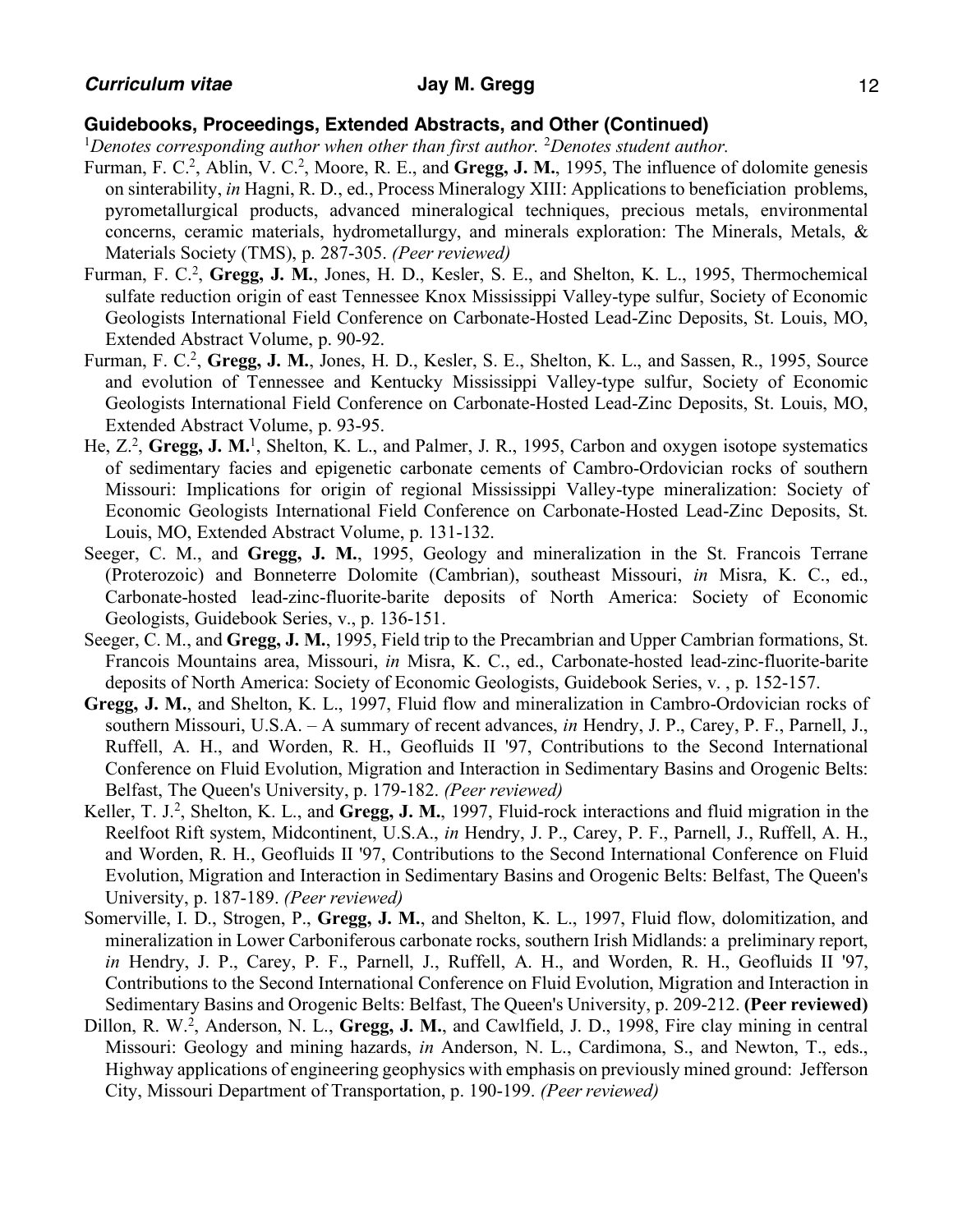<sup>1</sup>Denotes corresponding author when other than first author. <sup>2</sup>Denotes student author.

- Dillon, R. W.<sup>2</sup>, Anderson, N. L., Gregg, J. M., Cawlfield, J. D., Shoemaker, M.<sup>2</sup>, and Webb, D.<sup>2</sup>, 1998, Central Missouri: reflection seismic study of clay pits and previously mined ground (fire clay) of the Southern Fire Clay District, *in* Anderson, N. L., Cardimona, S., and Newton, T., eds., Highway applications of engineering geophysics with emphasis on previously mined ground: Jefferson City, Missouri Department of Transportation, p. 200-210. *(Peer reviewed)*
- Wright, W. R.<sup>2</sup>, Somerville, I. D., **Gregg, J. M.**, and Shelton, K. L., 1999, Dolomite CL and  $\delta^{18}O \delta^{13}C$ data from Irish Midlands and Dublin Basin, Carboniferous, in Mineral Deposits: Processes to Processing, Stanley, *et al.* (eds), Proceedings of the Fifth Biennial SGA Meeting and the Tenth Quadrennial IAGOG Symposium, London, UK, 1999, v. 2, p. 913-916. *(Peer reviewed)*
- Johnson, A. W.<sup>2</sup>, Shelton, K. L., Gregg, J. M., Somerville, I. D., and Wright, W. R.<sup>2</sup>, 2001, Fluid inclusion evidence for the presence of multiple fluids in Zn-Pb hosting Carboniferous carbonate rocks in the Irish Midlands: Initial Findings, *in* Hagni, R. D., ed., Studies on Ore Deposits, Mineral Economics, and Applied Mineralogy: With Emphasis on Mississippi Valley-type Base Metal and Carbonatite-related Ore Deposits: Rolla, University of Missouri-Rolla, p. 18-30.
- Hogan, J. P., and **Gregg, J. M.**, 2004, A trip back in time in the St. Francois Mts., *in* Kirschner, D. L., ed., Field Trip Guidebook: North-Central Section, Geological Society of America, p. 49-65.
- **Gregg, J. M.**, and Shelton, K. L., 2008, Epigenetic Dolomitization and Mississippi Valley-Type Mineralization in Cambro-Ordovician Carbonates of North America: American Association of Petroleum Geologists, Search and Discovery #50140, www.searchanddiscovery.com.
- **Gregg, J. M.**, 2011, The Inola Limestone at its type locality on Inola Hill, Rogers County, Oklahoma: Shale Shaker, v. 62, n. 3, p. 202-211.
- Palmer, J., Thompson, T. L., Seeger, C., Miller, J. F., and **Gregg, J. M.**, 2012, Extended Abstract The Sauk Sequence from the Reelfoot Rift to Southwestern Missouri, *in* Derby, J. R., Fritz, R. D., Longacre, S. A., Morgan, W. A., and Sternbach, C. A., eds., The great American carbonate bank: The geology and economic resources of the Cambrian – Ordovician Sauk megasequence of Laurentia: American Association of Petroleum Geologists Memoir 98, 435a-443a. *(Peerreviewed)*
- Hendry, J., **Gregg, J.**, Shelton, K., Somerville, I., Crowley, S., 2013, Origin of Fault-Fracture-Related Dolomitisation, Mississippian Limestones, Isle of Man, UK: American Association of Petroleum Geologists, Search and Discovery #50825, www.searchanddiscovery.com.
- Grammer, M., Boardman, D., Puckette, J., **Gregg, J.**, Jaiswal, P., Childress, M.2, Price, B.2, Vanden Berg, B.<sup>2</sup>, and LeBlanc, S.<sup>2</sup>, 2013, Integrated Reservoir Characterization of Mississippian-Age Mid-Continent Carbonates: American Association of Petroleum Geologists, Search and Discovery #30297, www.searchanddiscovery.com.
- Mohammadi Dehcheshmehi, S.<sup>2</sup>, Gregg, J. M., Shelton, K. L., Appold, M. S., 2015, Influence of diagenetic fluids on Mississippian carbonate rock properties in the southern Midcontinent: American Association of Petroleum Geologists Search and Discovery #51165, www.searchanddiscovery.com.
- Gregg, J. M., Gentry, N. E.<sup>2</sup>, and Shelton, K. L., 2015, Petrology and geochemistry of MVT deposits in the Southwest Davis Zinc Field, Arbuckle Mountains, Oklahoma, USA: Shale Shaker, v. 66, n. 1, p. 496-509.
- Dunseith, R. F.<sup>2</sup>, Gregg, J. M., and Grammer, G. M., 2018, Fluid Histories of Middle Ordovician Fault-Fracture Dolomite Oil Fields of the Southern Michigan Basin: American Association of Petroleum Geologists, Search and Discovery #20437, www.searchanddiscovery.com.
- Hammes, U., Grammer, G. M., and **Gregg, J. M.**, 2018, Recent Pleistocene immature mudrocks of anoxic basins of Venezuela and West Africa: analogs for unconventional shale oil/gas reservoirs? Unconventional Resources Technology Conference, URTeC:2902917, 8 p.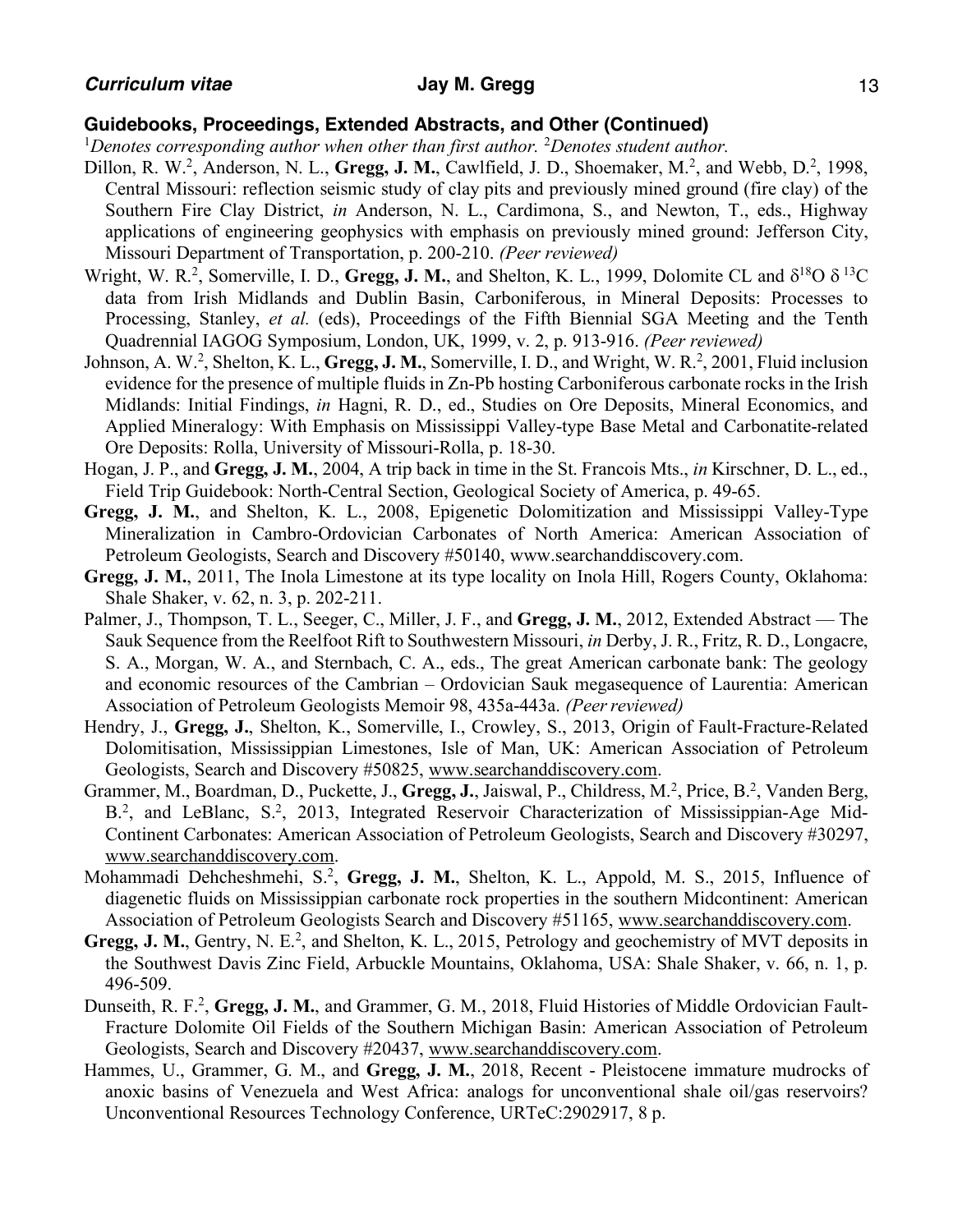- Gregg, J. M., Kaczmarek, S. E., Bish, D. L., Machel, H. G., Fouke, B. W., 2019, Forum Comment A dolomitization event at the oceanic chemocline during the Permian-Triassic transition: Geology, v. 47, p. e468.
- Temple, B. J.<sup>2</sup>, Bailey, P. A.<sup>2</sup>, and Gregg, J. M., 2020, Carbonate diagenesis of the Arbuckle Group north central Oklahoma to southeastern Missouri: Shale Shaker, v. 71, p. 10-30.
- Bailey, P. A.<sup>2</sup>, Temple, B. J.<sup>2</sup>, and Gregg, J. M., 2021, Diagenesis of the Arbuckle Group on the Southern Midcontinent (Missouri and Oklahoma) *in* Anderson, N. L., Ortega-Ariza, D, Bode-Omoleye, I., Hasiuk, F. J., Mohammadi, S., and Franseen, E. K., eds., Midcontinent Carbonate Research Virtual Symposium Extended Abstracts, Kansas Geological Survey Technical Series 24, p. 6-9. ISBN 978-1- 58806-337-2

## **Edited Volumes**

- **Gregg, J. M.**, and Hagni, R. D., eds., 1986, Symposium on the Bonneterre Formation (Cambrian), southeastern Missouri, stratigraphy, sedimentology, diagenesis, geochemistry, and economic geology (Abstracts): Rolla, MO, Department of Geology and Geophysics, University of Missouri-Rolla, 24 p.
- **Gregg, J. M.**, Palmer, J. R., and Kurtz, V. E., eds., 1989, Field Guide to the Upper Cambrian of southeastern Missouri: Stratigraphy, sedimentology, and economic geology: University of Missouri-Rolla, 124 p.
- Mazzullo, S. J., and **Gregg, J. M.**, eds., 1989, Mississippi Valley-type sulfide diagenesis and its relationships to carbonate diagenesis and basin hydrologic systems: Carbonates and Evaporites, Special issue, v. 4, p. 131-255.
- **Gregg, J. M.,** Montañez, I. P., and Shelton, K. L., eds., 1994, Basinwide diagenetic patterns: Integrated petrologic, geochemical, and hydrologic considerations, SEPM Research Conference, Abstracts and Field Trip Guide, University of Missouri-Rolla, 121 p.
- Montañez, I. P., **Gregg, J. M.**, and Shelton, K. L., eds., 1997, Basin-wide diagenetic patterns: integrated petrological, geochemical, and hydrologic considerations: SEPM Special Publication no. 57, 302 p.
- Grammer, G. M., **Gregg, J. M.**, Puckette, J. O., Jaiswal, P., Mazzullo, S. J., Pranter, M., and Goldstein, R. H., eds., Mississippian Reservoirs of the Midcontinent: American Association of Petroleum Geologists Memoir 122, 560 p.

# **Published Educational Material**

- **Gregg, J. M.**, 1993, Evolution of the Ozark region of Missouri: Historical and physical geology, Field Trip Guide and Resources for J-12 Teachers, Geological Society of America North Central Section premeeting field trip, University of Missouri-Rolla, 10 p.
- **Gregg, J. M.**, 1997, Geological Sciences 1, Geology 51 Study Guide: Columbia, University of Missouri Center for Independent Study, 237 p.

## **Published Abstracts** (*2Denotes student author.*)

- Gregg, J. M.<sup>2</sup>, and Stewart, G. F., 1977, Coal stratigraphy and reserves in southeastern Rogers County, Oklahoma: Geological Society of America, South Central Section, Abstracts with Programs, v. 9, no. 1, p. 22-23.
- Gregg, J. M.<sup>2</sup>, and Sibley, D. F., 1982, The effect of temperature on dolomite replacement textures: Abstracts of Papers, Eleventh International Congress on Sedimentology, McMaster University, Hamilton, Ontario, Canada, p. 124.
- **Gregg, J. M.**, and Sibley, D. F., 1983, A genetically useful classification system for dolomite crystal textures: Geological Society of America Abstracts with Programs, v. 15, no. 6, p. 586.
- **Gregg, J. M.**, 1985, Regional dolomitization by basinal water Evidence from the Upper Cambrian of southeastern Missouri: SEPM Annual Midyear Meeting Abstracts, v. II, p. 37.
- Lumsden, D. N., Lloyd, R. V., and **Gregg, J. M.**, 1985, ESR determined Mn(II) partitioning ratios of metamorphosed dolomites may provide sensitive paleothermometer: Geological Society of America Abstracts with Programs, v. 17, no. 7, p. 648.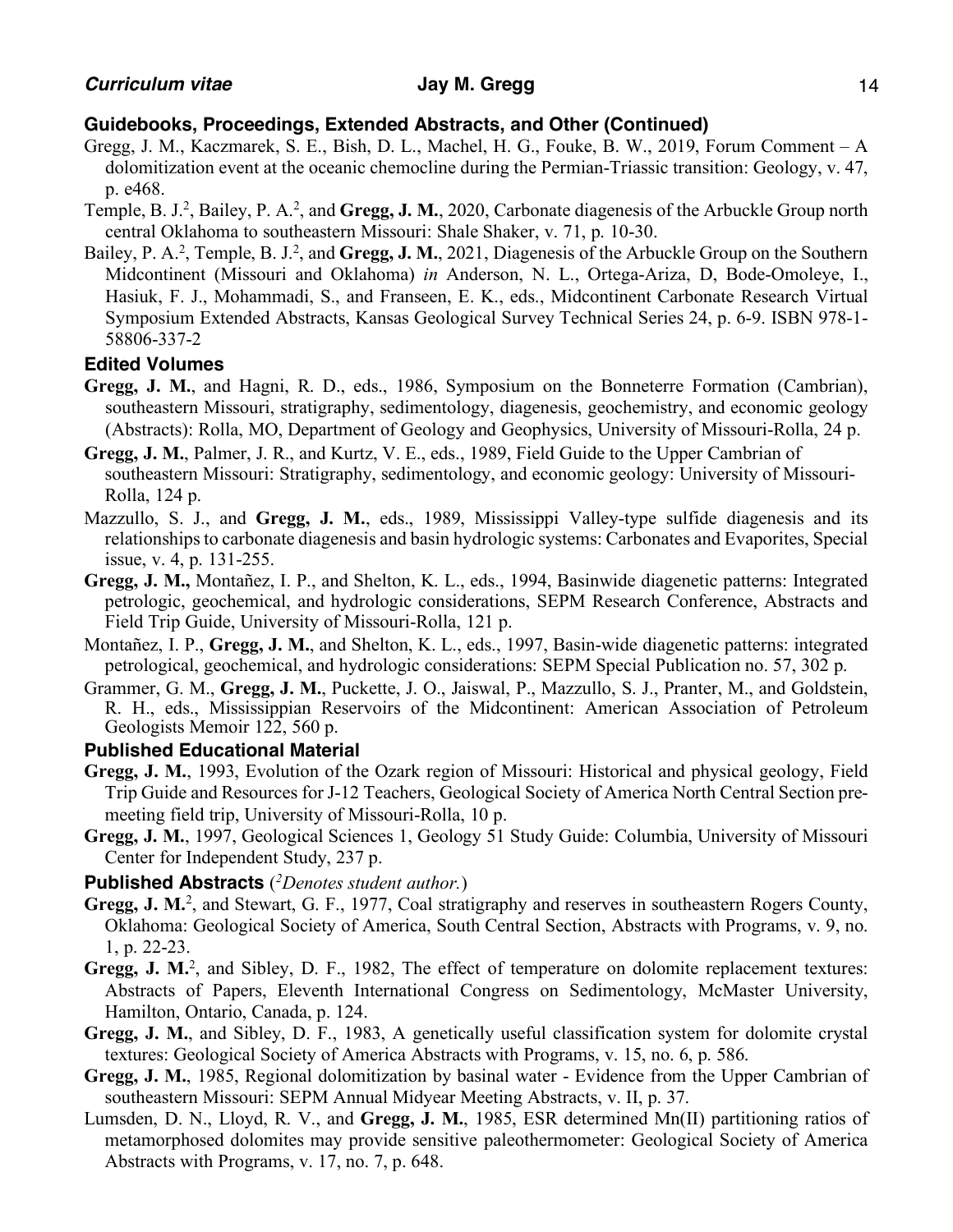- **Gregg, J. M.**, 1986, Dolomitization by clay diagenesis in a transgressive facies of the Bonneterre Formation (Cambrian), southeast Missouri: SEPM Annual Midyear Meeting Abstracts, v. III, p. 47.
- **Gregg, J. M.**, and Hagni, R. D., 1986, The use of cathodoluminescence microscopy to reveal hidden crystal faces in gangue dolomite cements, Viburnum Trend, southeastern Missouri: Symposium on the Application of Cathodoluminescent Microscopy to Geological Problems, 115th AIME Annual Meeting, p. 34.
- **Gregg, J. M.**, and Shelton, K. L., 1986, Minor and trace element distributions in dolomites at the Bonneterre Dolomite/Lamotte Sandstone contact (Cambrian), S E Missouri: Evidence for basinal fluid pathways: Geological Society of America Abstracts with Programs, v. 18, no. 6, p. 621.
- Haefner, R. J.2, Mancuso, J. J., Frizado, J. P., Shelton, K. L., and **Gregg, J. M.**, 1986, Crystallization temperatures and carbon and oxygen isotopes of Mississippi Valley-type sulfides and associated carbonates, Trenton Limestone (Ordovician), Wyandot Co., Ohio: Geological Society of America Abstracts with Programs, v. 18, no. 6, p. 624.
- Furman, F. C.<sup>2</sup>, Gregg, J. M., and Shelton, K. L., 1995, Depositional and diagenetic effects of sulfur isotope compositions of Cambro-Ordovician Knox Group evaporites, East Tennessee: American Association of Petroleum Geologists 1995 Annual Convention, v. 4, p.
- Gregg, J. M., Woody, R. E.<sup>2</sup>, and Koederitz, L. F., 1995, Effect of crystal texture on petrophysical properties of dolomite: British Sedimentological Research Group, Abstracts Volume, 34th Annual Meeting, Abstracts, p. 34-35.
- Keller, T. J.2, Shelton, K. L., and **Gregg, J. M.**, 1995, Fluid/rock interactions and fluid migration in the Reelfoot Rift system: American Association of Petroleum Geologists 1995 Annual Convention, v. 4, p. 117.
- Mazzullo, S. J., Reid, A. M., and **Gregg, J. M.**, 1986, Extensive dolomitization of high-Mg calcite supratidal deposits, Ambergris Cay, Belize: SEPM Annual Midyear Meeting Abstracts, v. III, p. 72.
- Mazzullo, S. J., and **Gregg, J. M.**, 1987, MVT Sulfide genesis and its relation to carbonate paragenesis and basin hydrologic systems: Introductory remarks: SEPM Annual Midyear Meeting Abstracts, v. IV, p. 53.
- Moore, R. E., Ablin, V.<sup>2</sup>, Gregg, J. M., and Furman, F. C.<sup>2</sup>, 1995, The influence of dolomite genesis on sinterability: The Metallurgical Society 124th Annual Meeting and Exhibition, p. 158.Shelton, K. L., and **Gregg, J. M.**, 1987, Chemical reconstruction of basinal fluid pathways, S.E. Missouri -- Evidence for a northern source of fluid in the Viburnum Trend lead-zinc district: SEPM Annual Midyear Meeting Abstracts, v. IV, p. 76-77.
- Voss, R. L., Hagni, R. D., and **Gregg, J. M.**, 1987, Sequential deposition of zoned dolomite and its relationship to sulfide mineral deposition in the Viburnum Trend, southeast Missouri: SEPM Annual Midyear Meeting Abstracts, v. IV, p. 87.
- **Gregg, J. M.**, and Shelton, K. L., 1988, Neomorphism and remobilization of an eogenetic dolomite in the "back reef" facies of the Bonneterre and Davis Formations (Cambrian), southeast Missouri: SEPM Annual Midyear Meeting Abstracts, v. V, p. 21-22.
- **Gregg, J. M.**, and Shelton, K. L., 1988, Stable isotopes in the back reef facies of the Bonneterre and Davis Formations (Cambrian), MO -- Evidence for a complex diagenetic history: Geological Society of America, 1988 Centennial Celebration, Abstracts with Programs, v. 20, p. A120.
- Bauer, R. M.<sup>2</sup>, Shelton, K. L., and Gregg, J. M., 1989, Fluid inclusion studies of regionally extensive epigenetic dolomites, Bonneterre Dolomite, S. E. Missouri: evidence of multiple fluids during Pb-Zn mineralization: Geological Society of America, Abstracts with Programs, v. 21, n. 6, p. A3.
- **Gregg, J. M.**, 1989, Carbonate porosity evolution in the Bonneterre Dolomite (Cambrian) during Mississippi Valley-type mineralization in southeastern Missouri: Geological Society of America, Abstracts with Programs, v. 21, n. 6, p. A78.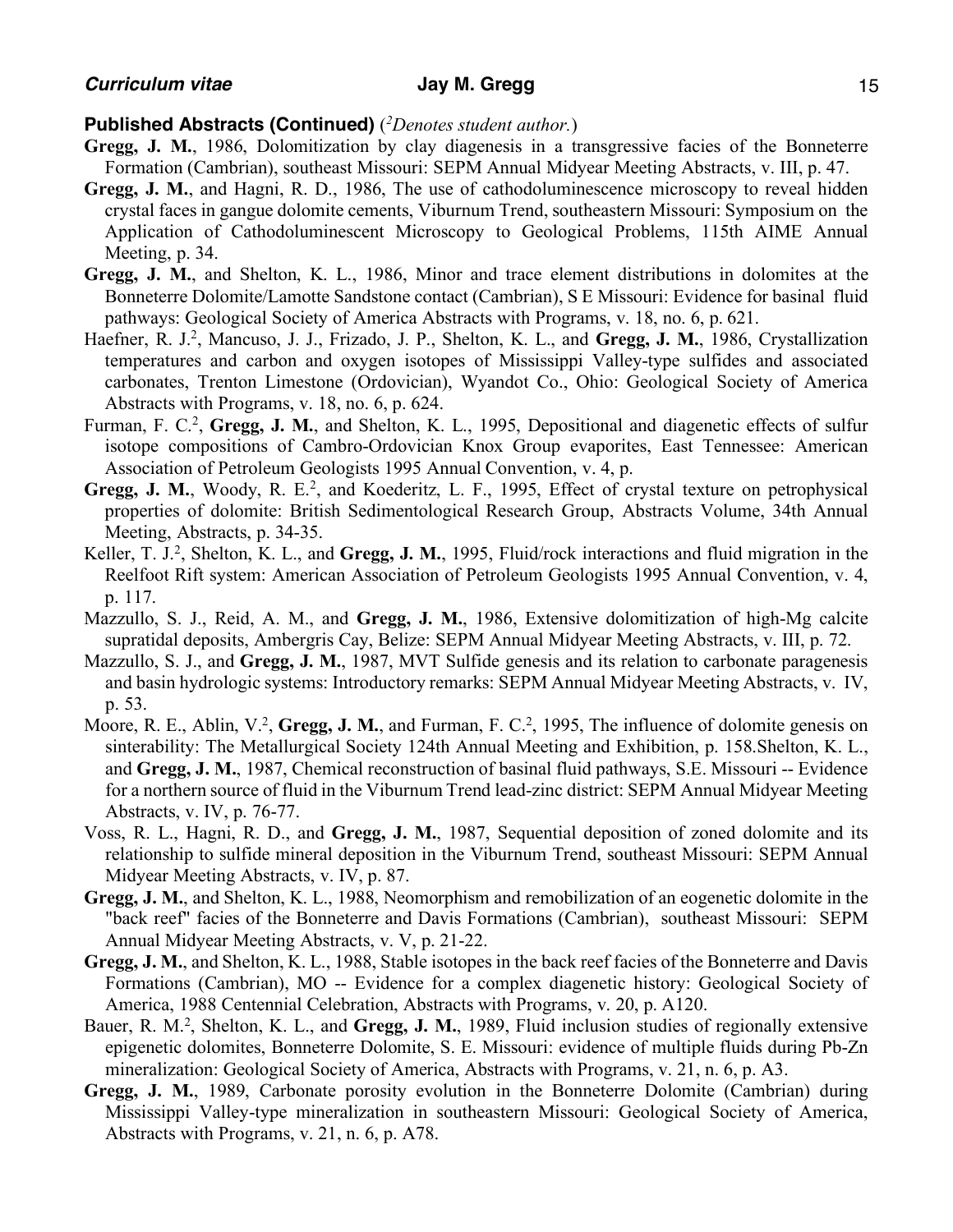- Gregg, J. M., Shelton, K. L., and Bauer, R. M.<sup>2</sup>, 1990, Geochemical, fluid inclusion, and petrographic evidence for regional late-diagenetic alteration of Upper Cambrian carbonates by basinal fluids, southern Missouri: Oklahoma Geological Survey, Source Rocks, Generation, and Migration of Hydrocarbons and Other Fluids in the Southern Midcontinent, Workshop, p. 26.
- **Gregg, J. M.**, and Howard, S. A., 1990, Crystallographic and mineralogic studies of Recent, peritidal dolomites, Ambergris Cay, Belize: Geological Society of America, Abstracts with Programs, v. 22, n. 7, p. A179.
- Sibley, D. F., Gregg, J. M., Brown, R. G.<sup>2</sup>, and Laudon, P. R.<sup>2</sup>, 1990, Dolomite crystal size distribution in the burial environment: Abstracts, Carbonate Microfabrics Symposium and Workshop, Texas A&M University and the Naval Oceanographic and Atmospheric Research Laboratory, p. 36.
- **Gregg, J. M.**, and Furman, F. C., 1991, Dolomite: geology, mineralogy and applications as a refractory material: American Iron and Steel Institute, Technical Collaboration Group on Refractories, 5-6 September.
- **Gregg, J. M.**, Howard, S. A., and Mazzullo, S. J., 1991, Early diagenetic recrystallization of recent peritidal dolomites, Ambergris Cay, Belize: Dolomieu Conference on Carbonate Platforms and Dolomitization, 16-21 September, Ortisei, Italy.
- Moore, R. E., and **Gregg, J. M.**, 1991, Geochemistry and sedimentology of dolomite used in refractories in metallurgical furnace construction: Dolomieu Conference on Carbonate Platforms and Dolomitization, 16-21 September, Ortisei, Italy.
- Moore, R. E., Furman, F. C., and **Gregg, J. M.**, 1992, A study of the geological factors affecting the utility of refractory dolomites of Missouri: Abstracts, 94th Annual Meeting & Exposition of the American Ceramic Society, Minneapolis, MN, April 12-16, p. 253.
- Furman, F. C.<sup>2</sup>, Woody, R. E.<sup>2</sup>, Rasberry, M. A.<sup>2</sup>, Keller, D. J.<sup>2</sup>, and Gregg, J. M., 1992, Recent dolomitization of Holocene (<1900 RCYBP) sediments at salt pond, San Salvador Island, Bahamas: Preliminary study: Abstracts, 6th Symposium on the Geology of the Bahamas, Bahamian Field Station, Bahamas, June 11-15, Abstracts with Program, p. 10.
- Gregg, J. M., Furman, F. C.<sup>2</sup>, Woody, R. E.<sup>2</sup>, Rasberry, M. A.<sup>2</sup>, and Keller, D. J.<sup>2</sup>, 1992, Evidence for a step-wise nucleation of calcian dolomite in sediments from an evaporite pond, San Salvador Island, Bahamas: Geological Society of America, Abstracts with Programs, v. 24, n. 7, p. A106.
- Shelton, K. L., Haeussler, G. T.<sup>2</sup>, Burstein, I. B.<sup>2</sup>, Gregg, J. M., Palmer, J. R., 1992, Dolomitization and fluid interaction in the Reelfoot Rift, southeastern Missouri: geochemical and petrologic studies: Geological Society of America, Abstracts with Programs, v. 24, n. 7, p. A57
- Woody, R.E.<sup>2</sup>, Keller, D. J.<sup>2</sup>, Rasberry, M. A.<sup>2</sup>, Furman, F. C.<sup>2</sup>, Gammill, B. J.<sup>2</sup>, He, Z.<sup>2</sup>, and **Gregg, J. M.**<sup>1</sup> , 1992, Occurrence of high temperature bassanite in salt pond, San Salvador Island, Bahamas: Abstracts, Missouri Academy of Science, v. 26.
- Burstein, I. B.<sup>2</sup>, Shelton, K. L., Gregg, J. M., and Hagni, R. D., 1993, Complex, multiple ore fluids in the world class Southeast Missouri Pb-Zn-Cu MVT deposits: Sulfur isotope evidence: Geological Society of America, Abstracts with Programs, v. 25, n. 3, p. 10.
- Furman, F. C.<sup>2</sup>, Gregg, J. M., Ablin, V. C.<sup>2</sup>, and Moore, R. E., 1993, Geological factors controlling the utility of refractory dolomite: the Cambrian Ledger Formation, a case study: Geological Society of America, Abstracts with Programs, v. 25, n. 3, p. 20.
- **Gregg, J. M.**, 1993, Porosity Reduction by Basinal Fluids During Mississippi Valley-type Mineralization, Bonneterre Dolomite (Cambrian) Southeastern Missouri (Abstract): American Association of Petroleum Geologists 1993 Annual Convention Program, p. 110.
- Gregg, J. M., Keller, T. J.<sup>2</sup>, Shelton, K. L., and Palmer, J. R., 1993, Petrology, geochemistry, and fluid/rock interactions in Cambro–Ordovician carbonates from the Reelfoot Rift: Geological Society of America, Abstracts with Programs, v. 25, n. 3, p. 22.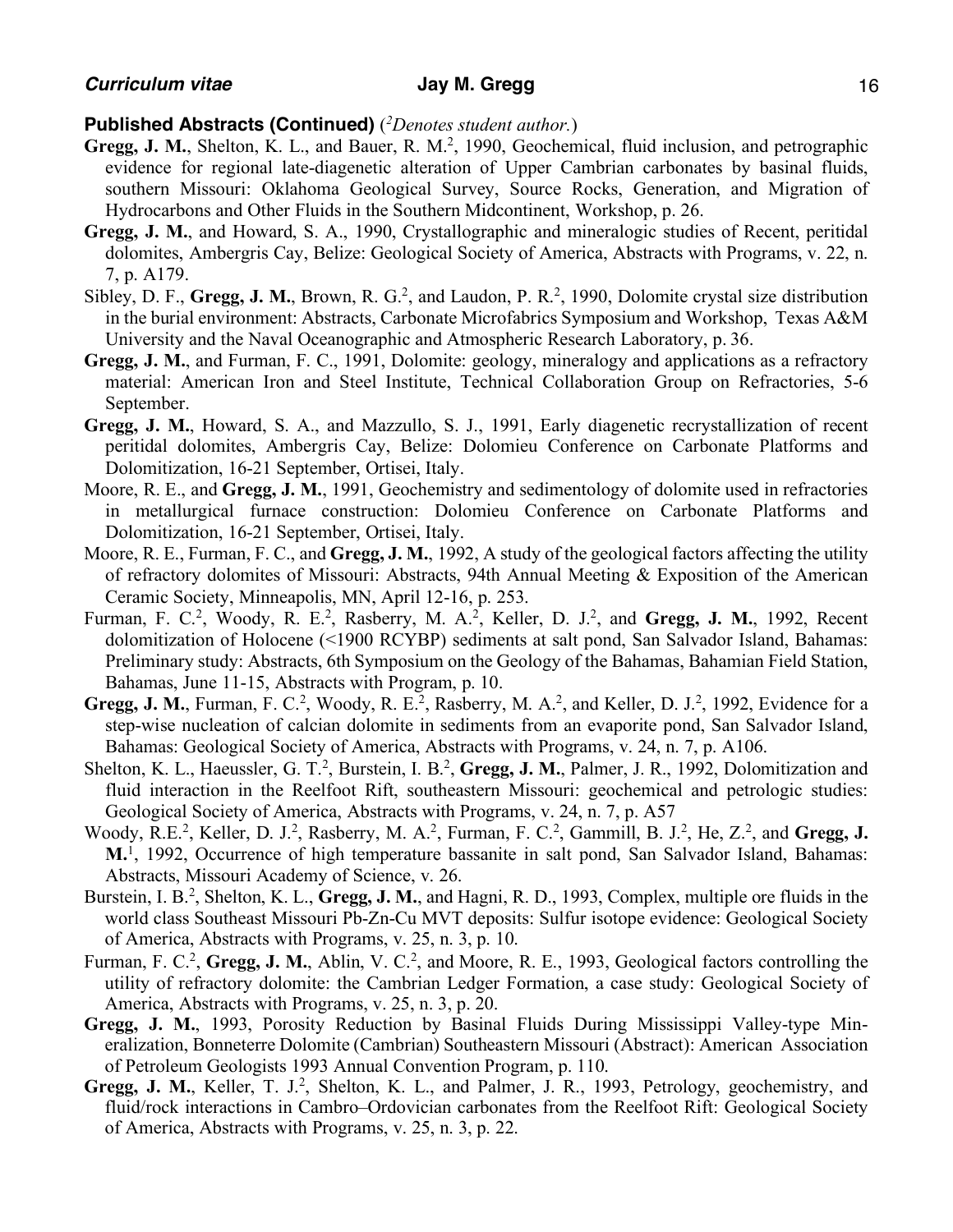- He, Z.<sup>2</sup>, Palmer, J. R., and Gregg, J. M., 1993, Cambrian depositional facies and history in southern Missouri: Geological Society of America, Abstracts with Programs, v. 25, n. 3, p. 25.
- Howard, S. A., and **Gregg, J. M.**, 1993, An isotropic broadening model for use in whole-pattern fitting and Rietveld analysis algorithms (abstract): ICDD, Abstracts, 42nd Annual Denver X-ray Conference.
- Shelton, K. L., Burstein, I. B.<sup>2</sup>, Gregg, J. M., and Hagni, R. D., 1993, In the absence of a regional thermal gradient, does the Viburnum Trend fit into a common regional hydrologic flow model with other Ozark region MVT deposits?: Geological Society of America, Abstracts with Programs, v. 25, n. 3, p. 81.
- Woody, R. E.<sup>2</sup>, and Gregg, J. M., 1993, Relationships between texture and petrophysical properties of Cambro–Ordovician dolomites from southeastern Missouri: Geological Society of America, Abstracts with Programs, v. 25, n. 3, p. 91.
- He, Z.2, **Gregg, J. M.**, and Shelton, K. L., 1994, Cathodoluminescence (CL) characteristics of cements in Upper Cambrian to Lower Ordovician dolomites of southeastern Missouri: Abstracts, Missouri Academy of Science, v. 28.
- Keller, T. J.<sup>2</sup>, Gregg, J. M., and Shelton, K. L., 1994, Dolomite cement stratigraphy of the Reelfoot Rift and the relationship of these cements to dolomite cements found in southeast Missouri: Abstracts, Missouri Academy of Science, v. 28.
- He, Z.<sup>2</sup>, Gregg, J. M., and Shelton, K. L., 1994, Carbonate facies control of basinal fluid flow in Cambro-Ordovician rocks of southern Missouri: *in* Gregg, J. M., Montañez, I. P., and Shelton, K. L., eds., Basinwide diagenetic patterns: Integrated petrologic, geochemical, and hydrologic considerations, SEPM Research Conference, Abstracts and Field Trip Guide, p. 32-33.
- Rodriguez, J.<sup>2</sup>, Iyoho, A. W., and Gregg, J. M., 1994, Characterization of slurry transport parameters using statistical and factorial techniques (abstract): IADC/SPE 1994 Drilling Conference, 15-18 Feb., Dallas, TX, U.S.A.
- Woody, R. E.<sup>2</sup>, Gregg, J. M., and Koederitz, L. F., 1994, Effect of Diagenetically Derived Texture on Petrophysical Properties of Dolomite: American Association of Petroleum Geologists 1994 Annual Convention, v. 3, p. 287.
- Furman, F. C.<sup>2</sup>, Gregg, J. M., and Shelton, K. L., 1995, Depositional and diagenetic effects of sulfur isotope compositions of Cambro-Ordovician Knox Group evaporites, East Tennessee: American Association of Petroleum Geologists 1995 Annual Convention, v. 4, p.
- Gregg, J. M., Woody, R. E.<sup>2</sup>, and Koederitz, L. F., 1995, Effect of crystal texture on petrophysical properties of dolomite: British Sedimentological Research Group, Abstracts Volume, 34th Annual Meeting, Abstracts, p. 34-35.
- Keller, T. J.<sup>2</sup>, Shelton, K. L., and Gregg, J. M., 1995, Fluid/rock interactions and fluid migration in the Reelfoot Rift system: American Association of Petroleum Geologists 1995 Annual Convention, v. 4, p. 117.
- Moore, R. E., Ablin, V.<sup>2</sup>, Gregg, J. M., and Furman, F. C.<sup>2</sup>, 1995, The influence of dolomite genesis on sinterability: The Metallurgical Society 124th Annual Meeting and Exhibition, p. 158.
- Dillon, R. W.<sup>2</sup>, Gregg, J. M., Cawlfield, J. D., Hatheway, A. W., and Anderson, N. L., 1997, Relationship of paleosink distribution to the geohydrology of the Southern Fire Clay district, south- central Missouri: Geological Society of America, Abstracts with Programs, v. 29, no. 6, p. A-183.
- **Gregg, J. M.,** Shelton, K. L., Somerville, I. D., and Strogen, P., 1997, Dolomite cement stratigraphy in Lower Carboniferous carbonates of the Irish Midlands -- Evidence for regional fluid flow during sulfide mineralization: Geological Society of America, Abstracts with Programs, v. 29, no. 6, p. A43.
- Yoo, C. M., and **Gregg, J. M.**, 1997, Dolomitization of the Trenton and Black River Limestones (Middle Ordovician) in northern Indiana: Geological Society of America, Abstracts with Programs, v. 29, no. 6, p. A-269.
- Dillon, R. W.<sup>2</sup>, Gregg, J. M., Anderson, N. L., and Cawlfield, J. D., 1998, Production and use of digital and analog maps to evaluate the environmental impacts of the Southern Fire Clay District of Missouri: Abstracts, Missouri Academy of Science, v. 32, April, 1998.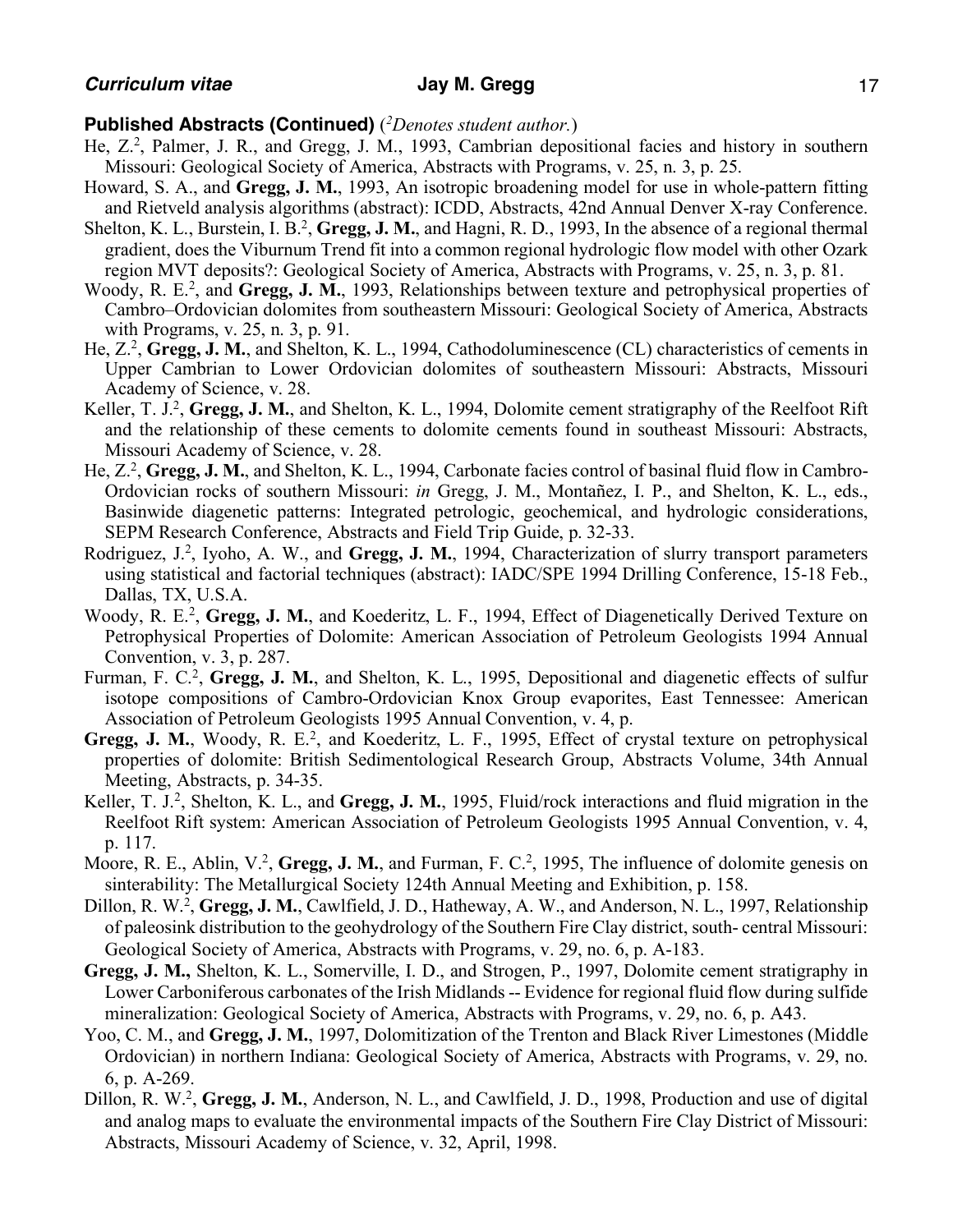- Wright, W. R.2, Somerville, I. D., Strogen, P., **Gregg, J. M.**, and Shelton, K. L., 1998, A regional study of dolomite, dolomitization and mineralization of the Irish Midlands Lower Carboniferous rocks: preliminary CL: 41st Annual Irish Geological Research Meeting, Abstracts with Programs, University College Galway, Galway, Ireland, p. 25.
- Wright, W. R.<sup>2</sup>, Somerville, I. D., **Gregg, J. M.**, and Shelton, K. L., 1998, Mineralization of the Irish Midlands Lower Carboniferous Rocks; cathodoluminescence (CL) evidence for a regional dolomite: British Sedimentological Research Group, Abstracts Volume, 37th Annual Meeting, Abstracts, p. 60.
- Yoo, C. M., **Gregg, J. M.**, and Shelton, K. L., 1998, Dolomitization patterns in the Trenton and Black River Limestones (Middle Ordovician) northern Indiana: Evidence for early and late diagenetic fluid flow, *in* Muldoon, M., Simo, T., Harris, M., and Bradbury, K. (conveners), Fluid flow in carbonates: interdisciplinary approaches: Program with Abstracts, SEPM Research Conference, September 20-24, 1998, p. 42.
- **Gregg, J. M.**, Shelton, K. L., Wright, W. R., and Somerville, I. D., 1999, Multiple Dolomitization of Waulsortian Limestone (Lower Carboniferous) in the Southern Irish Midlands, *in* 11<sup>th</sup> Bathurst Meeting, Cambridge England, 13-15 July, 1999: Journal of Conference Abstracts, v. 4, no. 2, p. 925.
- **Gregg, J. M.**, Shelton, K. L., Johnson, A. W., Wright, W. R., and Somerville, I. D., 1999, Diagenetic (seawater) and hydrothermal dolomitization of the Waulsortian limestone in the Irish Midlands: Geological Society of America, Abstracts with Programs, v. 31, no. 7, p. A457.
- Santi, P. M., and **Gregg, J. M.**, 1999, Adaption of stratigraphic columns and stiff patterns for engineering geologic mapping: Geological Society of America, Abstracts with Programs, v. 31, no. 7, p. A459.
- Gregg, J. M., Johnson, A. W.<sup>2</sup>, Shelton, K. L., Somerville, I. D., and Wright, W. R.<sup>2</sup>, 2000, Dolomitization of the Waulsortian Limestone (Lower Carboniferous) Irish Midlands, *in* Ahr, W. M., Harris, P. M., Morgan, W. A., Somerville, I. D., and Stanton, R. J., Permo-Carboniferous carbonate platforms & reefs, program and abstracts volume: SEPM and IAS Research and Field Conference, Society for Sedimentary Research, p. 69.
- Johnson, A. W.<sup>2</sup>, Shelton, K. L., Gregg, J. M., Somerville, I. D., and Wright, W. R.<sup>2</sup>, 2000, Multiple fluids during dolomitization of carboniferous carbonate rocks in the Irish Midlands: Initial fluid inclusion evidence, , *in* Ahr, W. M., Harris, P. M., Morgan, W. A., Somerville, I. D., and Stanton, R. J., Permo-Carboniferous carbonate platforms & reefs, program and abstracts volume: SEPM and IAS Research and Field Conference, Society for Sedimentary Research, p. 87.
- Wright, W. R.2, Somerville, I. D., **Gregg, J. M.**, Johnson, A. W.2, and Shelton, K. L., 2000, Dolomitization and neomorphism of Irish Lower Carboniferous (Early Mississippian) limestones: Evidence from petrographic and isotopic data, *in* Ahr, W. M., Harris, P. M., Morgan, W. A., Somerville, I. D., and Stanton, R. J., Permo-Carboniferous carbonate platforms & reefs, program and abstracts volume: SEPM and IAS Research and Field Conference, Society for Sedimentary Research, p. 149. Overstreet, B. R.2, **Gregg, J. M.**, and Oboh-Ikuenobe, F. E., 2000, Sequence stratigraphy and depositional facies of Lower Ordovician cyclic carbonates, southern Missouri: Geological Society of America, Abstracts with Programs, v. 32, no. 7, A177.
- Johnson, A. W.<sup>2</sup>, Wright, W. R.<sup>2</sup>, Somerville, I. D., Shelton, K. L., and Gregg, J. M., 2000, Fluid history of multiple dolomitization events in the Lower Carboniferous (Dinantian) rocks of the Irish Midlands - relation to sulfide mineral deposits: Geological Society of America, Abstracts with Programs, v. 32, no. 7, A84.
- Johnson, A. W.<sup>2</sup>, Shelton, K. L., Gregg, J. M., Somerville, I. D., Wright, W. R.<sup>2</sup>, and Glascock, M., 2001, Geochemistry of inclusion fluids in the Waulsortian of the Irish Midlands: Reconstructing multiplefluid interactions during dolomitization and base-metal ore formation: Geological Society of America Abstracts With Programs, v. 33, n. 4, p. A-47
- Baugaard, W. D.<sup>2</sup>, and **Gregg, J. M.**, 2001, Stratigraphy and fluid evolution of the Bushy Park Deposit, South Africa: Abstracts, Missouri Academy of Science, v. 35.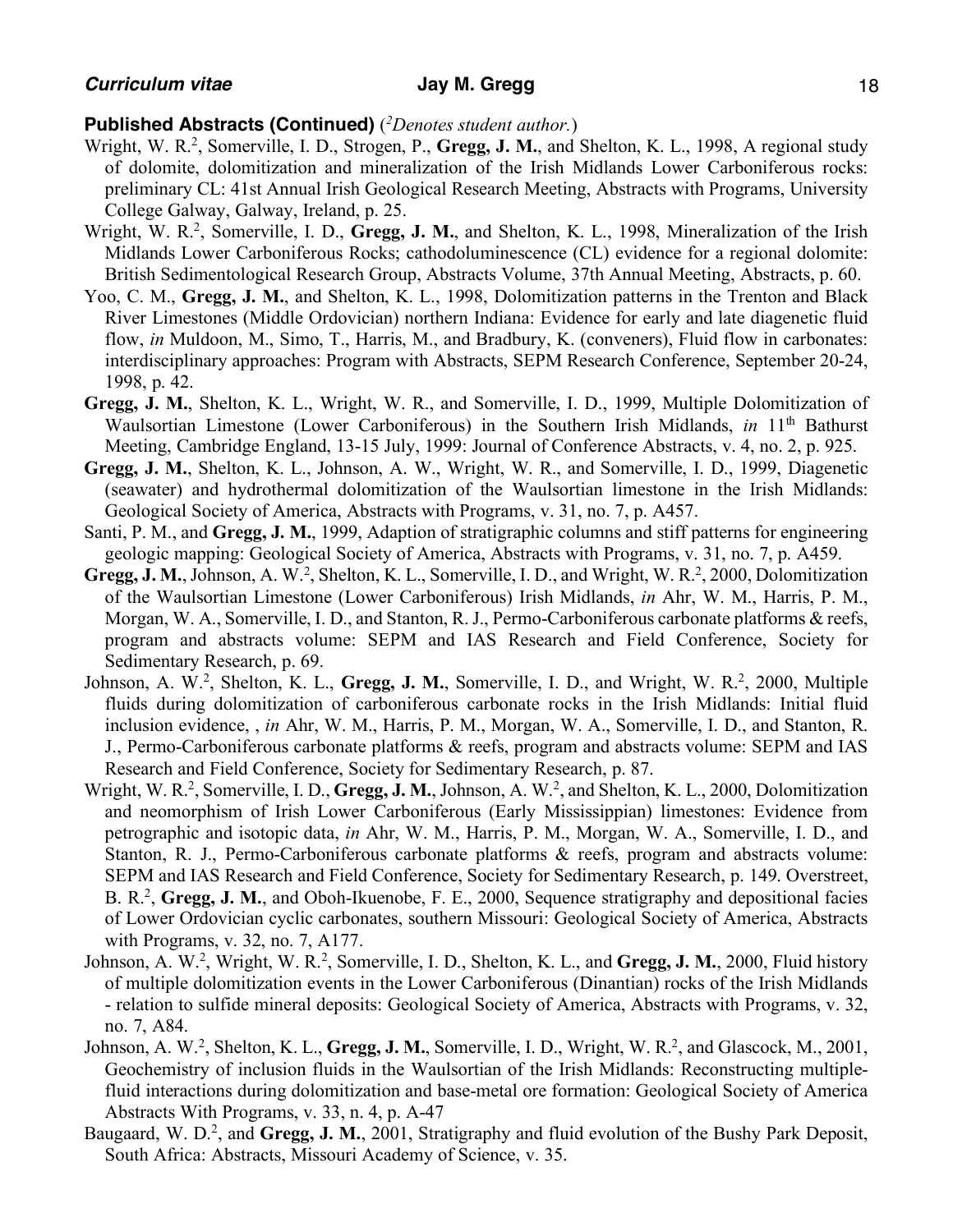- Wright, W. R.<sup>2</sup>, Somerville, I. D., Gregg, J. M., Johnson, A. W.<sup>2</sup>, and Shelton, K. L., 2001, From regional to micro-scale: keys to interpreting the genesis of the Irish Lower Carboniferous dolomite and Zn Pb mineralization: Geological Society of America Abstracts With Programs, v. 33, n. 6, p. A-338.
- Nagy, Z. R.<sup>2</sup>, Somerville, I. D., Becker, S.<sup>2</sup>, Gregg, J. M., Wright, W. R.<sup>2</sup>, and Shelton, K. L., 2001, Petrology and biostratigraphy of a peritidal environment from the ?early to late Viséan (Lower Carboniferous) Milford Formation, Co. Carlow, Ireland: Geological Society of America Abstracts With Programs, v. 33, n. 6, A-443.
- Baugaard, W. D.<sup>2</sup>, Gregg, J. M., and Ahler, B., 2001, Stratigraphy and diagenesis of the Paleoproterozoic Bushy Park zinc–lead deposit, South Africa: Geological Society of America Abstracts With Programs, v. 33, n. 6, p. A-337.
- Johnson, A. W.<sup>2</sup>, Shelton, K. L., Gregg, J. M., Nagy, Zs. R.<sup>2</sup>, Becker, S. P.<sup>2</sup>, Somerville, I. D., and Wright, W. R.<sup>2</sup>, 2002, The role of evaporites in brine evolution in lower Carboniferous carbonates of Ireland: Implications for dolomitization and Zn-Pb ore deposition. North-Central Section (36th) and Southeastern Section (51st), GSA Joint Annual Meeting (April 3-5, 2002) Lexington, Kentucky.
- Nagy, Z. R.<sup>2</sup>, Becker S. P.<sup>2</sup>, Gregg J. M., Johnson A. W.<sup>2</sup>, Shelton K. L. (2002) Petrologic and isotopic signatures of early dolomites from the Lower Carboniderous of the Irish Midlands. Missouri Academy of Sciences, Annual Meeting, Geoscience Section, Springfield, MO.
- Becker, S. P.<sup>2</sup>, Nagy, Z. R.<sup>2</sup>, Johnson, A. W.<sup>2</sup>, Gregg, J. M., Shelton, K. L., and Somerville, I. D. (2002) Relationship Between Lower Carboniferous Evaporites and Brine Migration in Southeast Ireland. Missouri Academy of Sciences, 2002 Spring meeting.
- Johnson, A. W.<sup>2</sup>, Shelton, K. L., Gregg, J. M., Nagy, Z. R.<sup>2</sup>, Becker, S. P.<sup>2</sup>, Somerville, I. D., and Wright, W. R.<sup>2</sup>, 2002, Regional-scale isotopic, geochemical, and petrologic studies of fluid migration and dolomitization of Dinantian rocks of the Irish Midlands: Relationship to base-metal ore formation. GEODE Workshop on geodynamic setting of major basin-hosted lead-zinc mineral provences, Program with Abstracts, p. 29-34.
- Becker, S. P.<sup>2</sup>, Nagy, Z. R.<sup>2</sup>, Gregg, J.M., Johnson, A. W.<sup>2</sup>, Shelton, K. L., and Somerville, I. D., 2002, Evaporites, brine migration, and ZN-PB mineralization in the Lower Carboniferous of southeast Ireland: Geological Society of America Abstracts With Programs, v. 34, n. 6, p. 338.
- Corbett, M. E.<sup>2</sup>, Oboh-Ikuenobe, F. E., and Gregg, J. M., 2002, Palynofacies and thermal maturation of Early Paleozoic rocks in southern Missouri: Preliminary comparison between the Reelfoot Rift and adjacent platform: Geological Society of America Abstracts With Programs, v. 34, n. 6, p. 427.
- Johnson, A. W.<sup>2</sup>, Shelton, K. L., and Gregg, J. M., 2002, Fluid inclusion halogen-sulfur isotope systematics in the Viburnum Trend MVT district, MO: evidence of fluid mixing throughout Cu-Zn-Pb sulfide ore deposition: Geological Society of America Abstracts With Programs, v. 34, n. 6, p. 338.
- Nagy, Z. R.<sup>2</sup>, Becker, S. P.<sup>2</sup>, Gregg, J. M., Shelton, K. L., Johnson, A. W.<sup>2</sup>, Somerville, I. D., and Wright, W. R.<sup>2</sup>, 2002, Early dolomitisation, brine migration and hydrothermal dolomite in the Lower Carboniferous platform carbonates of the southeast Irish Midlands, *in* Rizzi, G., Darke, G., and Braithwaite, C., Convenors, The Geometry and Petrogenesis of Dolomite Hydrocarbon Reservoirs: Final Programme and Abstracts, London, The Geological Society, Petroleum Group, p. 9.
- Wright, W. R.<sup>2</sup>, Somerville, I. D., Gregg, J. M., Shelton, K. L., and Johnson, A. W.<sup>2</sup>, 2002, The petrogenesis of dolomite, regional patterns of dolomitization and fluid flow in the Lower Carboniferous of the Irish Midlands and Dublin Basin, *in* Rizzi, G., Darke, G., and Braithwaite, C., Convenors, The Geometry and Petrogenesis of Dolomite Hydrocarbon Reservoirs: Final Programme and Abstracts, London, The Geological Society, Petroleum Group, p. 12.
- **Gregg, J. M.**, 2002, Basin fluid flow, base metal mineralisation, and the development of dolomite petroleum reservoirs, *in* Rizzi, G., Darke, G., and Braithwaite, C., Convenors, The Geometry and Petrogenesis of Dolomite Hydrocarbon Reservoirs: Final Programme and Abstracts, London, The Geological Society, Petroleum Group, p. 13.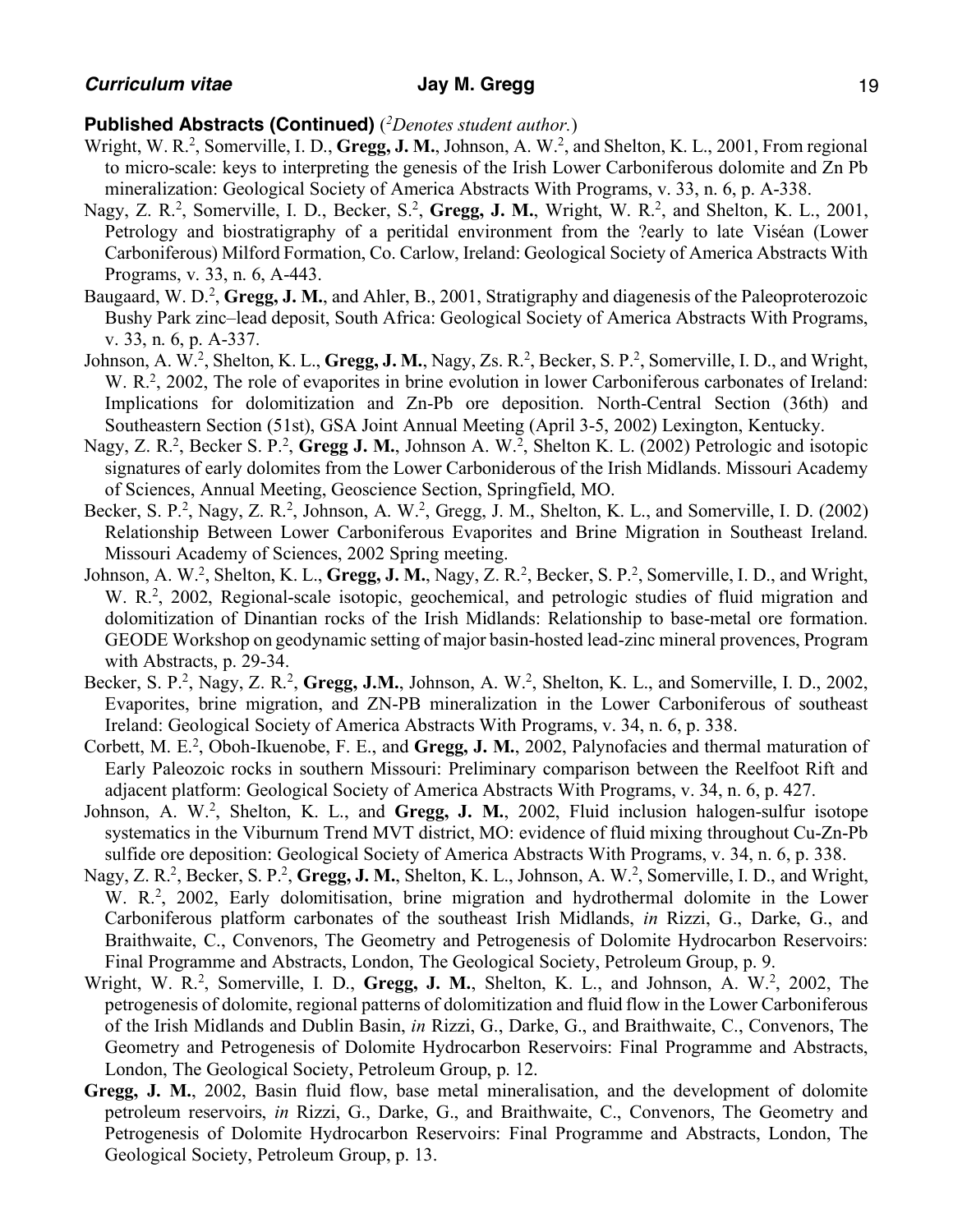- Johnson, A. W.<sup>2</sup>, Shelton, K. L., **Gregg, J. M.**, Somerville, I. D., Nagy, Z. R.<sup>2</sup>, and Wright, W. R.<sup>2</sup>, 2003, Recognizing ore-related hydrothermal fluids outside of mineralized areas: A regional study of fluid inclusion microthermometry-halogen geochemistry of dolomitizing fluids in the Irish ZN-PB ore field: Geological Society of America Abstracts With Programs, v. 35, no. 2, p. 11.
- Gregg, J., Shelton, K., Johnson, A.<sup>2</sup>, Becker, S.<sup>2</sup>, Nagy, Z.<sup>2</sup>, and Somerville, I., 2003, Fluid flow and mineralization in the southern Irish Midlands, relarionship to Lower Carboniferous evaporites: Abstract, SME Annual Meeting & Exhibit, Technical Program, p. 67.
- Nagy, Z. R.<sup>2</sup>, Becker, S. P.<sup>2</sup>, Gregg, J. M., Somerville, I. D., Johnson, A. W.<sup>2</sup>, and Shelton, K. L., 2003, Facies architecture and diagenesis of the Lower Carboniferous shallow marine carbonate rocks of the Irish Midlands: Implications for the fluid-flow system and mineralization: 2003 American Association of Petroleum Geologists Annual Convention, Official Program, v. 12, p. A126.
- Becker, S. P.<sup>2</sup>, Nagy, Z. R.<sup>2</sup>, Johnson, A. W.<sup>2</sup>, Gregg, J. M., Shelton, K. L., and Somerville, I. D., 2003, Geochemistry of Late Diagenetic Fluids in Evaporite-bearing Lower Carboniferous Strata of Southeastern Ireland, *in* 12<sup>th</sup> Bathurst Meeting, University of Durham, 8-10 July, 2003, p. 12.
- Nagy, Z. R.<sup>2</sup>, Becker, S. P.<sup>2</sup>, Johnson, A. W<sup>2</sup>., **Gregg, J. M.**, Somerville, I. D., and Shelton, K. L., 2003, Ramp-to-shelf evolution of shallow marine carbonates and complex fluid-flow history during the Viséan: an example from the southeastern Irish Midlands and the Wexford Outlier, *in* 12th Bathurst Meeting, University of Durham, 8-10 July, 2003, p. 72.
- Shelton, K. L., Johnson, A. W.<sup>2</sup>, Stone, R. E.<sup>2</sup>, Gill, B. C.<sup>2</sup>, and **Gregg, J. M.**, 2003, Replacement Dolomites as Recorders of Multiple Fluids and Fluid Sources: Halogen-87Sr/86Sr- $\delta^{18}O$  Systematics of the Bonneterre Dolomite (Cambrian) of Southeast Missouri, USA, *in* 12th Bathurst Meeting, University of Durham, 8-10 July, 2003, p. 100.
- Becker, S. P.<sup>2</sup>, Nagy, Z. R.<sup>2</sup>, Gregg, J. M., Johnson, A. W.<sup>2</sup>, Shelton, K. L., and Somerville, I. D., 2004, A local source for hypersaline mineralizing fluids in southeast Ireland: Implications for deep circulation along extensional faults in a tectonically complex region: American Association of Petroleum Geologists Annual Convention, Official Program, v. 13, p. A12.
- Johnson, A. W.<sup>2</sup>, Shelton, K. L., Gregg, J. M., Somerville, I. D., and Wright, W. R.<sup>2</sup>, 2004, Dolomite Cements and Their Included Fluids in the Irish Midlands: Coupling Solid (<sup>13</sup>C, <sup>18</sup>O and <sup>87</sup>Sr/<sup>86</sup>Sr) and Fluid (Halogens and Trace Elements) Geochemistry to Understand Multiple Fluid Interactions During Brine Migration: American Association of Petroleum Geologists Annual Convention, Abstracts Volume, v. 13, p. A72.
- **Gregg, J. M.**, 2004, Mississippi Valley-Type Mineralization and the Development of Dolomite Petroleum Reservoirs: American Association of Petroleum Geologists Annual Convention, Abstracts Volume, v. 13, p. A55.
- Hogan, J. M., Atekwana, E. A., Dunn-Norman, S., Elmore, A. C., **Gregg, J. M.**, Laudon, R. C, Maerz, N. H., Oboh-Ikuenobe, F., Rogers, J. D., and Wronkiewicz, D. J., 2004, Oh, take me out to the field: Geological excursions at the Department of Geological Sciences and Engineering University of Missouri-Rolla: Geological Society of America Abstracts With Programs, v. 36, no. 5, p. 160.
- **Gregg, J. M.**, Somerville, I. D., Foubert, A., and Doyle, I., 2006, Neogene Deep Water Carbonate Mud-Mounds and Their Paleozoic Counterparts – Comparisons of Geometry, Sedimentology, and Petrology: American Association of Petroleum Geologists Annual Convention, Abstracts Volume, v. 15, p. 40.
- **Gregg, J. M.**, Shelton, K. L., Somerville, I. D., Wright, W. R.<sup>2</sup>, Johnson, A. W.<sup>2</sup>, Nagy, Z. R.<sup>2</sup>, and Becker, S. P.<sup>2</sup>, 2006, Carbonate Diagenesis in a Geologically Complex Region – Lower Carboniferous of the Southern Irish Midlands: American Association of Petroleum Geologists Annual Convention, Abstracts Volume, v. 15, p. 40.
- **Gregg, J. M.**, and Frank, T. D., 2007, Deep cold-water dolomitization of Neogene sediments, Belgica Carbonate Mound Province, Porcupine Basin, North Atlantic Ocean: American Association of Petroleum Geologists Annual Convention, Abstracts Volume, v. 16, p. 56.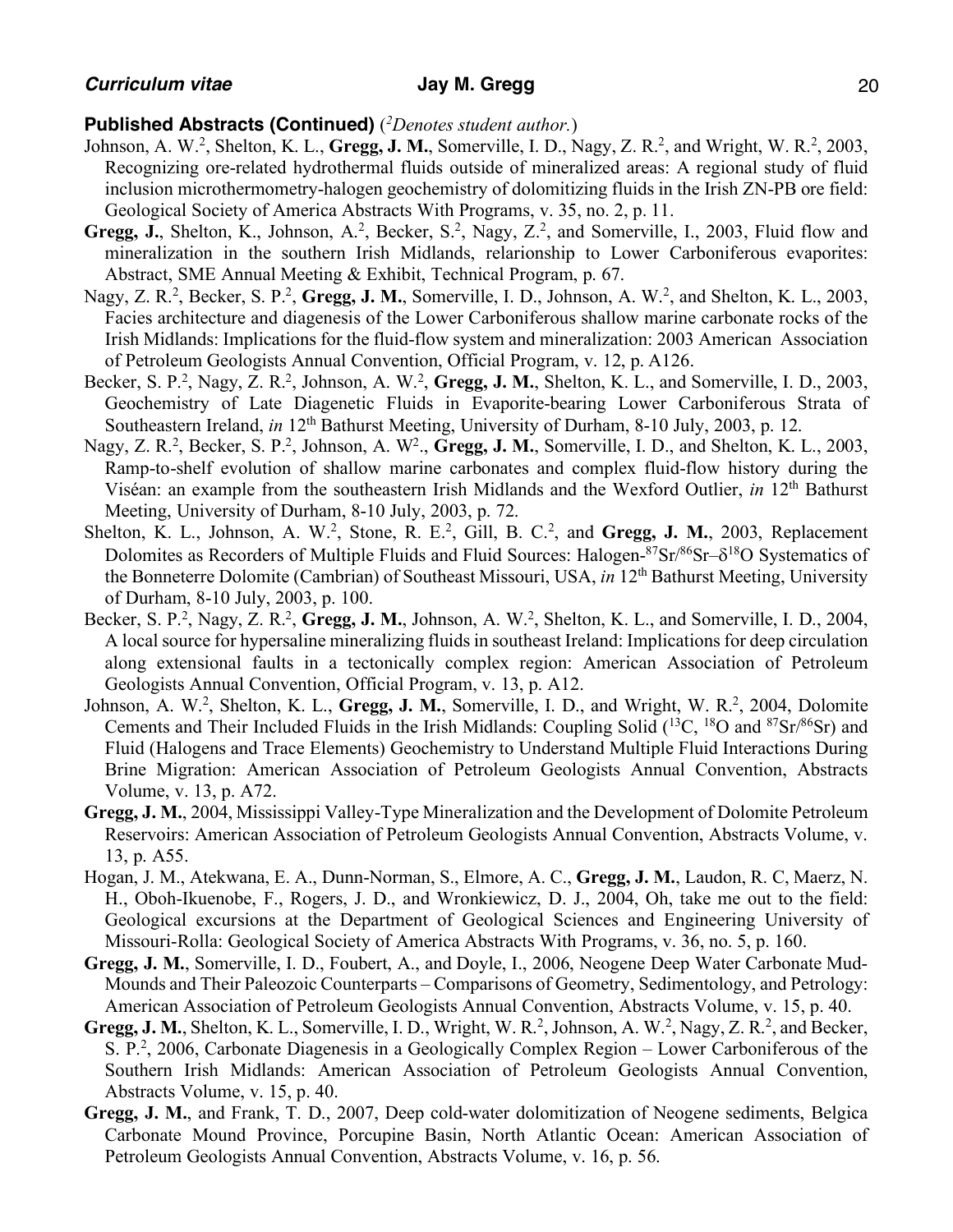- **Gregg, J. M.**, Frank, T. D., Heard, G., and Russell, M., 2007, Diagenesis of Neogene mixed carbonate and siliciclastic sediments of the Porcupine Seabight: A case for microbial mediated dolomitization? *in* 13th Bathurst Meeting, University of East Anglia, 16-18 July, 2007, p. 26.
- **Gregg, J. M.**, and Shelton, K. L., 2008, Epigenetic Dolomitization and Mississippi Valley-Type Mineralization in Cambro-Ordovician Carbonates of North America: American Association of Petroleum Geologists Annual Convention, Abstracts Volume, v. 15, p. 71.
- Shelton, K. L., Beasley, J. M.<sup>2</sup>, Gregg J. M., Hendry, J. P., and Somerville, I. D., 2008, Geochemistry and fluid evolution of a Carboniferous-hosted sphalerite breccia deposit, Isle of Man: Geological Society of America Abstracts, 257-6.
- Persellin, C. J.<sup>2</sup>, Gregg, J. M., and Shelton, K. L., 2008, Fluid Inclusion and Stable Isotope Studies of Carboniferous Limestone-Hosted Zn-Pb Mineralization In NW Ireland: Geological Society of America Abstracts, 257-7.
- Hendry, J. P., Shelton, K. L., Beasley, J. M.<sup>2</sup>, Gregg, J. M., Crowley, S. F., and Somerville, I. D., 2010, Epigenetic dolomitisation and hydrothermal mineralization of Lower Carboniferous platform carbonates on the Isle of Man (Irish Sea Basin), *in* Schwarz, E., Georgieff, S., Piovano, E., and Ariztegui, D., 18<sup>th</sup> International Sedimentological Congress, Mendoza, Argentina: Abstracts Volume, p. 430.
- Unrast, M. A.<sup>2</sup>, Gregg, J. M., Puckette, J. O., and Somerville, I. D., 2011, Sedimentology and petrology of Lower Mississippian carbonate mounds in the Ozark Region, North America: *in* 14th Bathurst Meeting of Carbonate Sedimentologists, University of Bristol, 12-14 July, 2011, p. 127.
- Unrast, M. A.<sup>2</sup>, Gregg, J. M., and Puckette, J. O., 2011, Sedimentology and petrology of Lower Mississippian carbonate mudmounds in the Ozark Region, North America: AAPG Mid-Continent Section Meeting, AAPG Search and Discovery Article #90133.
- **Gregg, J. M.**, and Shelton, K. L., 2013, Mississippi Valley-Type Ore Deposits in the Cambrian-Ordovician Great American Carbonate Bank: American Association of Petroleum Geologists Annual Convention, Pittsburgh, PA, Abstracts CD, 1548571.
- Gentry, N. E.<sup>2</sup>, and Gregg, J. M., 2013, Carbonate Hosted Sulfide Mineralization in the Southwest Davis Zinc Field, Southern Oklahoma: American Association of Petroleum Geologists Annual Convention, Pittsburgh, PA, Abstracts CD, 1556469.
- Hendry, J., **Gregg, J. M.**, Shelton, K. L., Somerville, I., Crowley, S., 2013, Origin of Fault-Fracture-Related Dolomitisation, Mississippian Limestones, Isle of Man, UK: American Association of Petroleum Geologists Annual Convention, Pittsburgh, PA, Abstracts CD, 1554616.
- Grammer, M., Boardman, D., Puckette, J., Gregg, J., Jaiswal, P., Childress, M.<sup>2</sup>, Price, B.<sup>2</sup>, Vanden Berg, B.<sup>2</sup>, and LeBlanc, S.<sup>2</sup>, 2013, Integrated Reservoir Characterization of Mississippian-Age Mid-Continent Carbonates: AAPG Mid-Continent Section Meeting, Wichita, Kansas, October 12-15.
- Ewald, T. A.<sup>2</sup>, Gregg, J. M., Grammer, G. M., 2015, Integrated Diagenesis and high-resolution sequence stratigraphy of the Mississippian Lime, North-Central Oklahoma: Geological Society of America Abstracts with Programs, v. 47, no. 1, p. 54.
- Mohammadi Dehcheshmehi, S.<sup>2</sup>, Gregg, J. M., Shelton, K. L., Appold, M. S., 2015, Influence of late diagenetic fluids on Mississippian carbonate rock properties in the southern Midcontinent: Geological Society of America, Abstracts with Programs, v. 47, no. 1, p.46.
- Mohammadi Dehcheshmehi, S.<sup>2</sup>, Gregg, J. M., Shelton, K. L., Appold, M. S., 2015, Influence of diagenetic fluids on Mississippian carbonate rock properties in the southern Midcontinent: American Association of Petroleum Geologists Annual Convention, Denver, CO, Abstracts CD, 2088245.
- Jaiswal P., Gregg, J. M., Holman R.<sup>2</sup>, Mohammadi Dehcheshmehi, S.<sup>2</sup>, Grammer, G. M., 2015, Negative Flower Structure in the Mississippian Lime: Evidence of Secondary Porosity and a Possible Play Concept: American Association of Petroleum Geologists Annual Convention, Denver, CO, Abstracts CD, 2103509.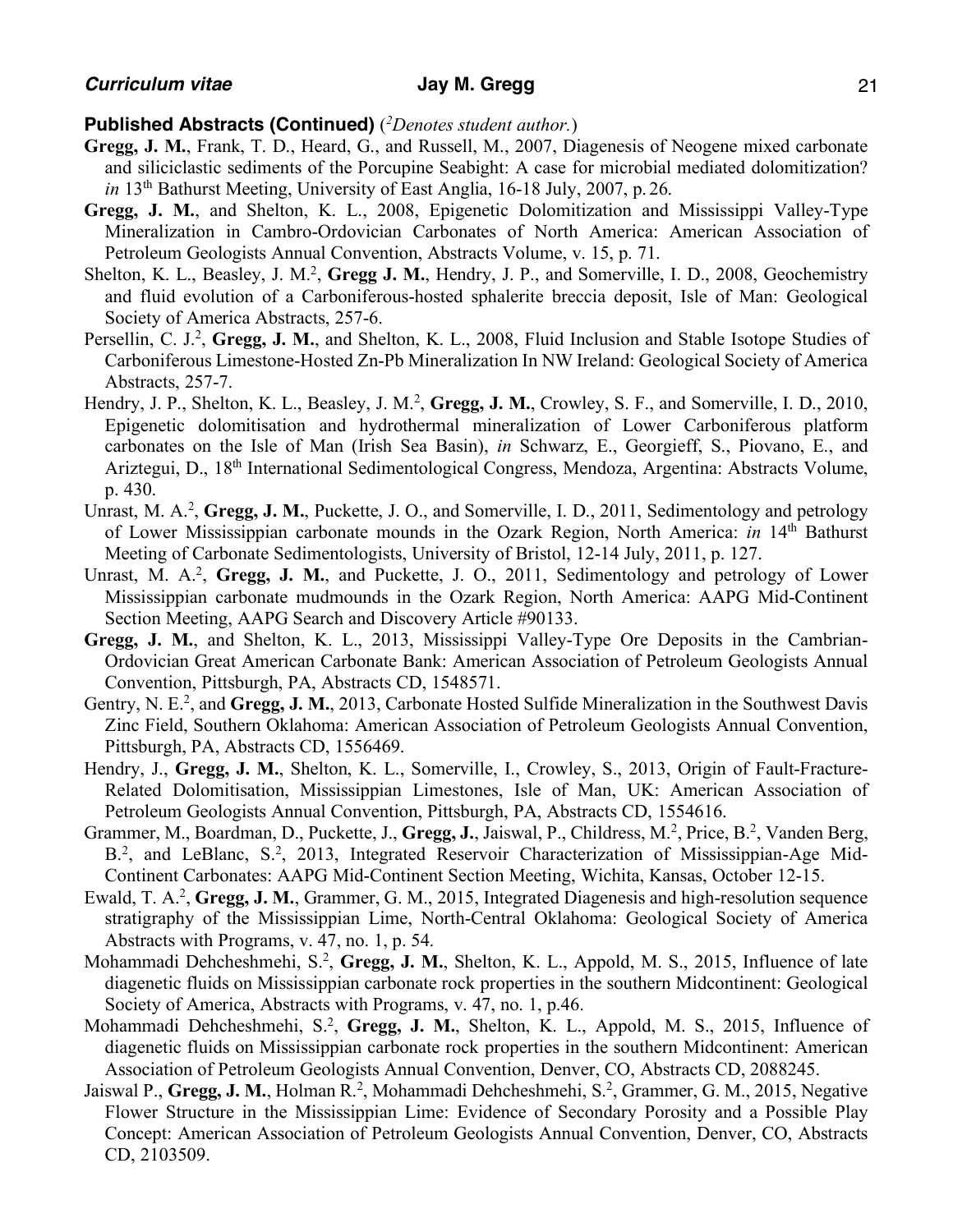- Machel, H. G., **Gregg, J. M.**, Bish, D. L., and Kaczmarek, S. E., 2015, Microbial dolomite that isn't dolomite: *in* 15<sup>th</sup> Bathurst Meeting, 13-16 July, 2015 University of Edinburgh, UK, p. 80.
- Gregg, J. M., Silva, C.<sup>2</sup>, Smith, B. J.<sup>2</sup>, Derby, J. R., and Puckette, J. O., 2015, Dolomitization of the lower Cochrane Formation (Early Silurian) in the West Carney Hunton Field, Central Oklahoma U.S.A.: Mixing zone or normal seawater? : *in* 15<sup>th</sup> Bathurst Meeting, 13-16 July, 2015 University of Edinburgh, UK, p. 60-61.
- Perry, L. E.<sup>2</sup>, Shelton, K. L., Cavender, B. D.<sup>2</sup>, and Gregg, J. M., 2015, A New Look at the CL Microstratigraphy of Dolomite Cements in the World-Class Southeast Missouri MVT Pb-Zn-Cu District: Interplay of Early Fault-Related Systems and Regional Fluid Flow: *in* 15<sup>th</sup> Bathurst Meeting, 13-16 July, 2015 University of Edinburgh, UK, p. 90.
- **Gregg, J. M**., Mohammadi, S.2, Ewald, T. A.2, Unrast, M. A.2, Shelton, K. L., and Appold, M. S., 2015, Diagenesis of Mississippian Carbonates on the Southern Midcontinent: The influence of sasinal fluids: The Inaugural Mountjoy Meeting Abstract Book, Advances in Characterization and Modeling of Complex Carbonate Reservoirs, Banff, Alberta, August 23-28, p. 35.
- Hendry, J. and **Gregg, J. M.**, 2015, Fault-related dolomites on the Isle of Man and implications for the hydrothermal dolomite play concept: The Inaugural Mountjoy Meeting Abstract Book, Advances in Characterization and Modeling of Complex Carbonate Reservoirs, Banff, Alberta, p. 37.
- Kaczmarek, S. E., **Gregg, J. M.**, Bish, D. L., and Machel, H. G., 2015, Dolomite, very high-magnesium calcite, and microbes: The Inaugural Mountjoy Meeting Abstract Book, Advances in Characterization and Modeling of Complex Carbonate Reservoirs, Banff, Alberta, August 23-28, p. 43.
- Perry, L. E.<sup>2</sup>, Shelton, K. L., Cavender, B. D. <sup>2</sup>, and Gregg, J. M., 2015, Variations in CL microstratigraphy and isotope compositions of dolomite cements in the world-class Southeast Missouri MVT Pb-Zn-Cu district: Early fault-related systems versus regional fluid flow: Geological Society of America, Abstracts with Programs, v. 47, no. 7, p. 678.
- Schiffbauer, J. D.<sup>2</sup>, Shelton, K. L., Huntley, J. W., Fike, D. A., and Gregg, J. M., 2015, Recognition of SPICE and other carbon isotope excursions in the Upper Cambrian of Southern Missouri: Interaction of local and global carbon factories: Geological Society of America, Abstracts with Programs, v. 47, no. 7, p. 704.
- Mohammadi, S.<sup>2</sup>, Ewald, T. A.<sup>2</sup>, Gregg, J. M., Shelton, K. L., and Appold, M. S., 2016, Diagenetic history of Mississippian carbonate rocks in the Nemaha Ridge area, north-central Oklahoma, USA: Pan American Current Research on Fluid Inclusions Conference XIII, May 24-26, 2016, University of Missouri-Columbia, p. 92-93.
- Temple, B.<sup>2</sup>, and Gregg, J. M., 2016, Petrology and Geochemistry of Upper Cambrian and Lower Ordovician (Arbuckle Group) carbonates, NE Oklahoma and SW Missouri: Pan American Current Research on Fluid Inclusions Conference XIII, May 24-26, 2016, University of Missouri-Columbia, p. 115-116.
- Schiffbauer, J. D., Huntley, J. W., Fike, D. A., Jeffrey, M. J.<sup>2</sup>, Gregg, J. M., and Shelton, K. L., 2016, Decoupling excursions, extinctions, and environmental change: the time-transgressive and faciesdependent Cambrian SPICE event: Geological Society of America Abstracts with Programs, v. 48, no. 7, doi: 10.1130/abs/2016AM-284431.
- Adelstein, T. A.<sup>2</sup>, Shelton, K. L., Perry, L. A.<sup>2</sup>, and Gregg, J. M., 2016, CL microstratigraphy and stable isotope compositions of dolomite cement in the zinc-rich West Fork MVT mine, Southeast Missouri: Geological Society *of America* Abstracts with Programs, v. 48, no. 7, doi: 10.1130/abs/2016AM-283339.
- Kaczmarek, S., **Gregg, J. M.**, Bish, D., and Machel, H., 2016, Unscrambling dolomite and highmagnesium calcite: 200+25 Dolomieu Conference, Wolkenstein, Italy, October 4-17, 2016.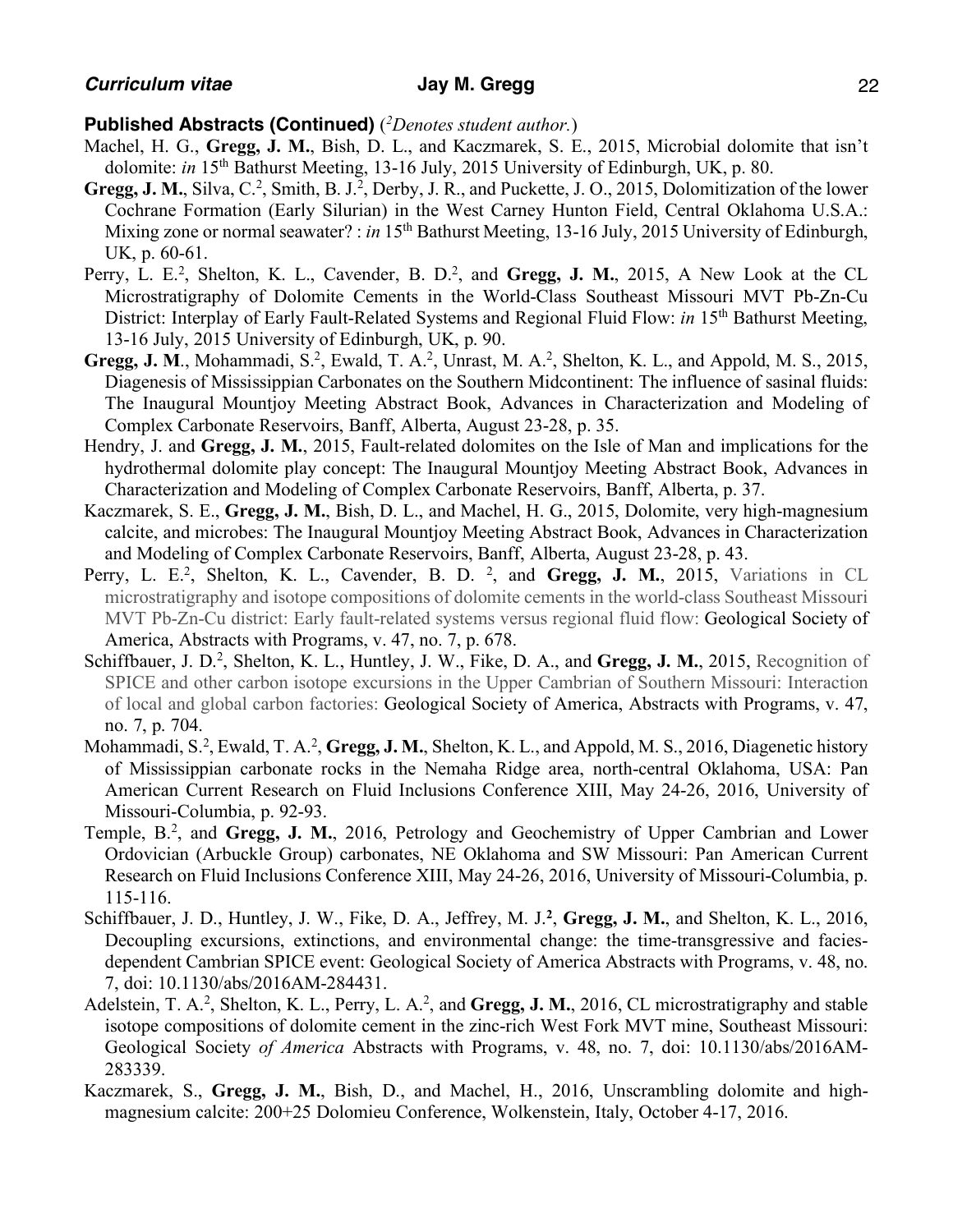- Lukoczki, G.**<sup>2</sup>**, **Gregg, J. M.**, Haas, J., 2017, Multi-phase dolomitization, recrystallization, and porosity development of Middle Triassic shallow marine–peritidal carbonates of the Mecsek Mountains (SW Hungary): Mountjoy II – Carbonate Pore Systems, Austin, Texas, June 25-29, p. 88.
- Mohammadi, S., Taylor, A. E., and **Gregg, J. M.**, 2017, Cement diagenesis of Mississippian carbonates in the southern midcontinent of the USA: Mountjoy II – Carbonate Pore Systems, Austin, Texas, June 25-29, p. 107.
- Shelton, K. L., Truesdale, J. P.<sup>2</sup>, Gregg, J. M., Hendry, J. P., and Somerville, I. D., 2018, Fault associated dolomitization and base-metal sulfide vein formation in carboniferous rocks of the north Dublin coast, Ireland: the interplay of basinal- and basement involved fluids: Geological Society of America Abstracts with Programs, v. 50, no. 4, doi: 10.1130/abs/2018NC-312898.
- Dunseith, R. F.2, **Gregg, J. M.**, and Grammer, G. M., 2018, Fluid Histories of Middle Ordovician Fault-Fracture Dolomite Oil Fields of the Southern Michigan Basin: AAPG Annual Convention and Exposition, Salt Lake City, May 20-23.
- Lukoczki, G.<sup>2</sup>, Sarin, P., Gregg, J. M., and John, C. M., 2018, Interpretation of Recrystallization Processes of Sedimentary Dolomites as Deduced From Crystal Structural and Geochemical Data With Implications for Reservoir Characterization: AAPG Annual Convention and Exposition, Salt Lake City, May 20-23.
- Gregg, J. M., Sarin, P., Lukoczki, G.<sup>2</sup>, 2018, Application of X-ray diffraction methods to understanding the diagenesis of dolomite: 20<sup>th</sup> International Sedimentological Congress, Ouebec City, August 13-17.
- Lukoczki, G.<sup>2</sup>, Gregg, J. M., Haas, J., Machel, H. G., and John, C. M., 2018, Multi-phase dolomitization and recrystallization of middle Triassic peritidal-shallow marine carbonates of SW Hungary: 20<sup>th</sup> International Sedimentological Congress, Quebec City, August 13-17.
- Lukoczki, G.<sup>2</sup>, Sarin, P., Gregg, J. M., 2018, Application of the Rietveld Refinement method for the study of dolomite diagenesis: 20th International Sedimentological Congress, Quebec City, August 13-17.
- Hendry, J. Shelton, K., Truesdale, J., **Gregg, J.**, Somerville, I., 2018, Dolomitisation and vein mineralisation of mississippian limestones on the faulted margins of a metalliferous basin, north Dublin coast, Ireland: 20th International Sedimentological Congress, Quebec City, August 13-17.
- Bailey, P.2, and **Gregg, J. M.**, 2019, Diagenesis of the Arbuckle Group in Eastern and Central Oklahoma: AAPG Annual Convention and Exposition, San Antonio, May 19-22.
- Lukoczki, G.<sup>2</sup>, Sarin, P., Gregg, J. M., John, C. M., 2019, Geochemistry and crystallography of recrystallized sedimentary dolomites: Goldschmidt, Barcelona, August 18-23.
- Dunseith, R. F.<sup>2</sup>, Gregg, J. M., Grammer, G. M., 2019, Middle Ordovician hydrothermal dolomite oil fields of the southern Michigan Basin: Geological Society of America Annual Meeting, September 22- 25, Abstracts T46 80-3.
- Lukoczki, G.<sup>2</sup>, Sarin, P., Gregg, J. M., John, C. M., 2020, Crystal structure of dolomites recrystallized at low vs. high water to rock ratios: Goldschmidt, Virtual2020, June 21-26.
- Jaiswal, P. Walter, J. I., Daigle, H., Gregg, J. M., and Verma, S., 2020, Oklahoma's induced seismicity: did we revive intraplate earthquakes? American Geophysical Union, Fall Meeting, https://agu2020fallmeeting-agu.ipostersessions.com/Default.aspx?s=F1-9E-D9-34-F1-3C-3D-B2-F7- 2E-C6-87-0A-DF-7A-DE.
- Mohammadi, S., and **Gregg, J. M.**, 2021, Diagenetic impact of basinal and hydrothermal fluids in the Mississippian rocks of the southern Midcontinent of USA: IAS Carbonate Forum 2021, Final Program, p. 42.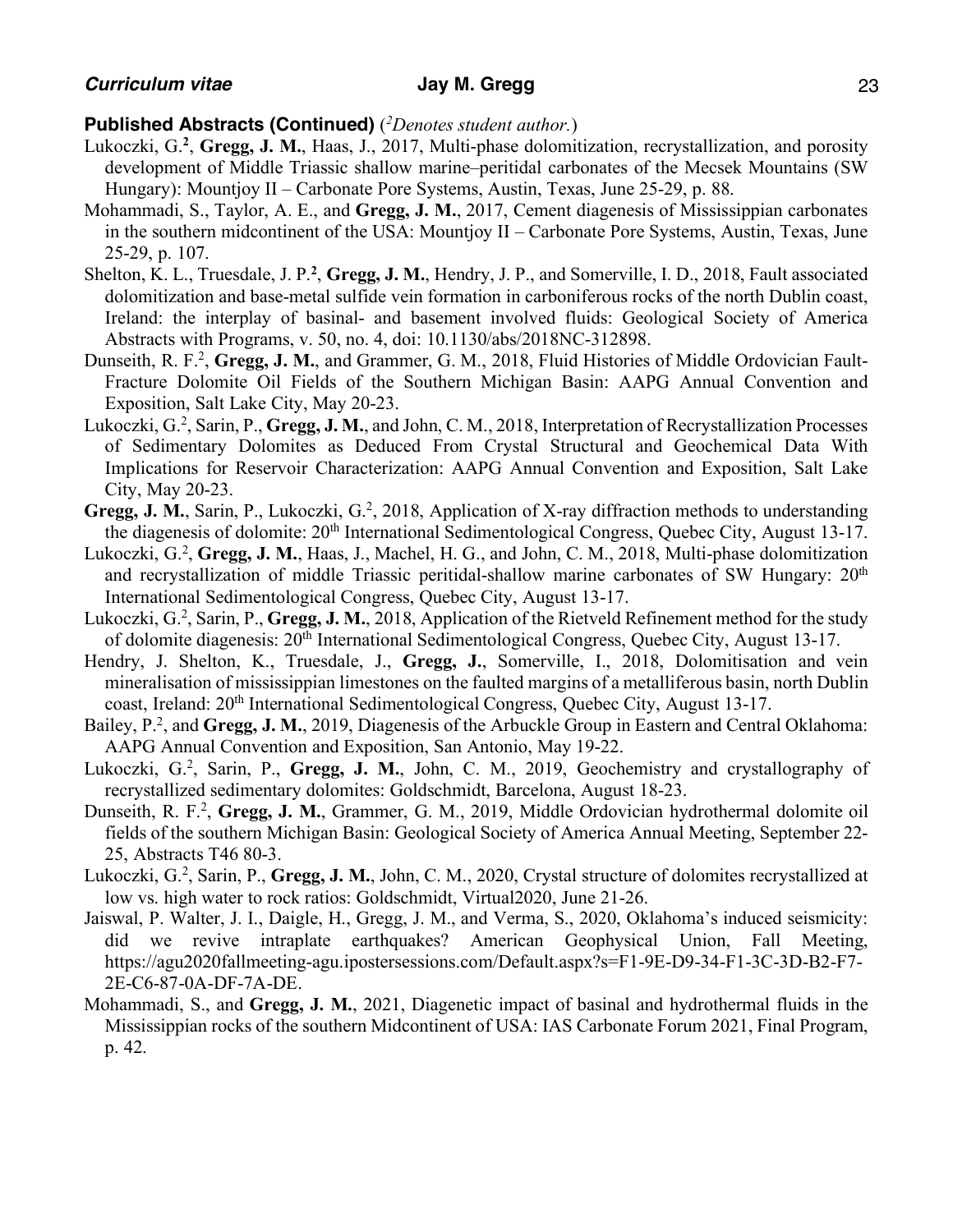### **INVITED TECHNICAL PRESENTATIONS**

- University of Idaho/Washington State University, Earth Science Seminar Series, September, 2020, *Dolomite and the "Dolomite Problem"*.
- Missouri University of Science and Technology, Program in Geology and Geophysics, February 2019, *Regional Diagenesis of Conventional and Unconventional Mississippian Petroleum Reservoirs on the Southern Midcontinent.*
- Oklahoma State University, School of Materials Science & Engineering, September 2017, *Dolomite: Mineral and Material.*
- King Fahd University of Petroleum and Minerals, Department of Earth Sciences, Dhahran, Kingdom of Saudi Arabia, May 2015, *Mineralogy of dolomite in the laboratory and sedimentary environment.*
- Saudi Aramco, Dhahran, Kingdom of Saudi Arabia, May 2015, *Fluid sources and flow paths in the Lower Carboniferous (Mississippian) of the southern Irish Midlands.*
- Vrije Universiteit Amsterdam, Faculty of Earth and Life Sciences, Amsterdam, The Netherlands, April 2013, presented a series of lectures to M.S. level students, *Dolomite and dolomitization.*
- University of Tulsa, Department of Geosciences, Tulsa, OK, November 2009, *Fluid Sources and Flow Paths in the Lower Carboniferous of the Southern Irish Midlands.*
- Oklahoma City Geological Society, Oklahoma City, OK, November 2006, *Mississippi Valley-Type Mineralization and the Development of Dolomite Petroleum Reservoirs.*
- Tulsa Geological Society, Tulsa, OK, September 2006, *Mississippi Valley-Type Mineralization and the Development of Dolomite Petroleum Reservoirs.*
- Oklahoma State University, Stillwater, OK, May 2006, V. Brown Monnett Chair of Petroleum Geology Inaugural Lecture, *The Impact of Geology on Society.*
- Department of Earth and Atmospheric Sciences, University of Alberta, Edmonton, Alberta, Canada, April 2003, *Fluid Flow and Mineralization in the Southern Irish Midlands, Relationship to Lower Carboniferous Evaporites.*
- Department of Geological Sciences, Wright State University, Dayton, Ohio, March 2003, *Fluid Flow and Mineralization in the Southern Irish Midlands, Relationship to Lower Carboniferous Evaporites.*
- Geological Society of London, Petroleum Group, Burlington House, London, England, December 2002, *Basin fluid flow, base metal mineralisation, and the development of dolomite petroleum reservoirs.*
- Fysico-Chemische Geologie, Katholieke Universiteit Leuven, Leuven, Belgium, June 2000, *Dolomitization of the Waulsortian Limestone (Lower Carboniferous) Irish Midlands.*
- School of Earth Science, Leeds University, Leeds, England, June 2000, *Dolomitization of the Waulsortian Limestone (Lower Carboniferous) Irish Midlands.*
- SURRC (Scottish Universities Research and Reactor Center), Glasgow, Scotland, July 1999, *Multiple Dolomitization of Waulsortian Limestone (Lower Carboniferous) in the Southern Irish Midlands.*
- Department of Geology, Imperial College of Science, Technology and Medicine, London, June 1998, *Recrystallization and Neomorphism of Dolomite: Petrographic and Geochemical Considerations.*
- Department of Geology, University of Arkansas, February 1997, *Carbonate Hosted Base Metal Deposits of the Irish Midlands — A Geological Perspective.*
- A.I.M.E., Southeast Missouri Section, December 1996, *Carbonate Hosted Base Metal Deposits of the Irish Midlands — A Geological Perspective.*
- Irish Association for Economic Geology, Geological Survey of Ireland, Dublin, May 1996, *Application of cathodoluminescence petrography to Mississippi Valley-type deposits*.
- Department of Geology, University College Dublin, Ireland, November 1995, *Basin fluid flow and epigenetic dolomitization*.
- Trinity College, Dublin, Joly Society Lecture, November 1995, *Control of Fluid Flow and Mineralization in Cambro-Ordovician Strata, Southern Missouri*.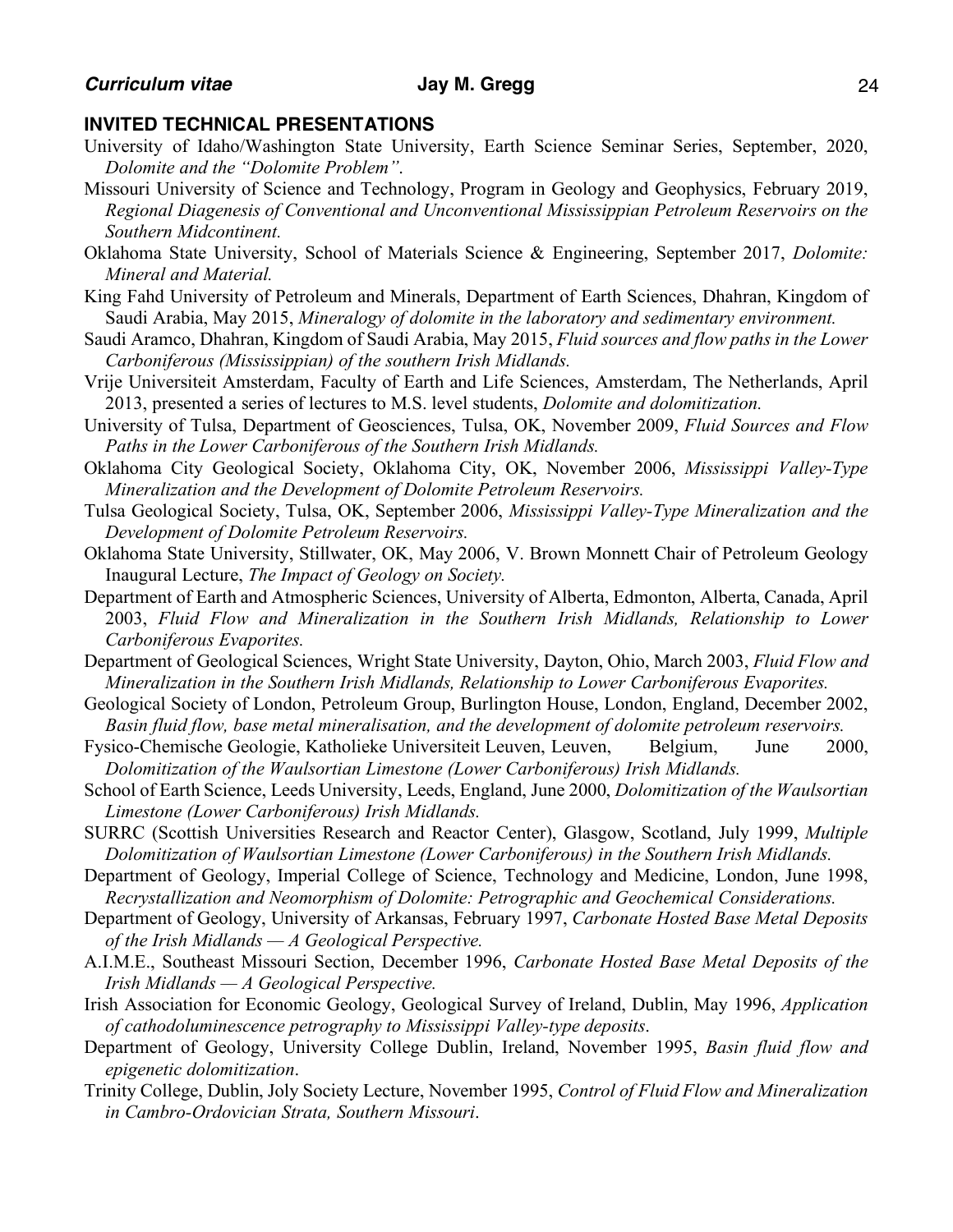### **INVITED TECHNICAL PRESENTATIONS (continued)**

- Queens University, Belfast, Northern Ireland, October 1995, 1) *Regional Dolomitization and Mississippi Valley-type (MVT) Mineralization in Southern Missouri, U.S.A.* 2) *Carbonate depositional environments on San Salvador Island, Bahamas*.
- A.I.M.E., Southeast Missouri Section, Salem, MO, January 1995, *Ongoing research in the southeast Missouri mineral district*.
- Irish Geological Association, Trinity College, Dublin, Ireland, October 1993, *Regional dolomitization and Mississippi Valley-type (MVT) mineralization in southern Missouri, U.S.A.*
- Department of Geology, University College, Dublin, Ireland, October 1993, 1) *Epigenetic dolo- mitization as related to basinal fluid flow and Mississippi Valley-type mineralization*. 2) *Recrystallization and neomorphism of dolomite: petrographic and geochemical considerations*.
- National Conference on Earth Science (Canada), Banff, Alberta, September 1992. Sponsored by the Canadian Association of Petroleum Geologists and the University of Alberta. Three invited short course lectures: 1) *Petrology and Classification of Dolomite*, 2) *Recrystallization and neomorphism of dolomite: petrographic and geochemical considerations*, 3) *Regional dolomitization and Mississippi Valley-type (MVT) mineralization in southern Missouri, U.S.A.*
- Shell Oil Company (Canada), Calgary, Alberta, September 1992, *Epigenetic dolomitization as related to basinal fluid flow and Mississippi Valley-type mineralization.*
- Sigma Xi, University of Missouri-Rolla, April 1992, *Early diagenetic recrystallization of Recent peritidal dolomites, Ambergris Cay, Belize*.
- University of Akron, Department of Geology, April 1992, *Early diagenetic evaporite and carbonate mineralogy of a hypersaline pond, San Salvador Island, Bahamas*.
- University of Illinois, Department of Geology, Urbana, IL, November 1991, *Early diagenetic recrystallization of Recent peritidal dolomites, Ambergris Cay, Belize*.
- Arkansas Mining and Mineral Institute, Russelville, AK, September 1991, *Geology of the southeast Missouri Mississippi Valley-type mineral district*.
- Department of Geological Sciences, University of Missouri-Columbia, February 1991, *Crystallographic and mineralogic studies of recent, peritidal dolomites, Ambergris Cay, Belize*.
- Department of Geological Sciences, Michigan State University, November 1990, First Presentation: *Geology of the southeast Missouri Mississippi Valley-type mineral district*. Second presentation: *Early diagenetic alteration of a Holocene peritidal dolomite - Ambergris Cay, Belize*.
- Department of Geology, University of Arkansas, September 1990, *Geology of the southeast Missouri Mississippi Valley-type mineral district*.
- School of Geology, Oklahoma State University, Stillwater, OK. February 1990, *Geochemical, Fluid inclusion, and petrographic evidence for regional late-diagenetic alteration of Upper Cambrian carbonates by basinal fluids, southern Missouri*.
- Department of Geological Sciences, Michigan State University, East Lansing, MI. Distinguished Alumni Lecture Series, March 1989, *Chemical reconstruction of basinal fluid pathways, southeastern Missouri -- Evidence for multiple basin fluid sources and pathways during lead-zinc mineralization*.
- Department of Ceramic Engineering, University of Missouri-Rolla, Rolla, MO. March 1989, *Geology and Geochemistry of Natural Dolomites*.
- Department of Geology, Washington State University, Pullman, Washington , September 1987, *Minor and trace element distributions in the Bonneterre Dolomite (Cambrian), southeast Missouri: Evidence for possible multiple basin fluid sources and pathways during lead-zinc mineralization.*
- Department of Geology, University of Kansas, Lawrence, Kansas, March, 1987: *Chemical reconstructtion of basinal fluid pathways, S.E. Missouri -- Evidence for a northern source of fluid in the Viburnum Trend lead-zinc district.*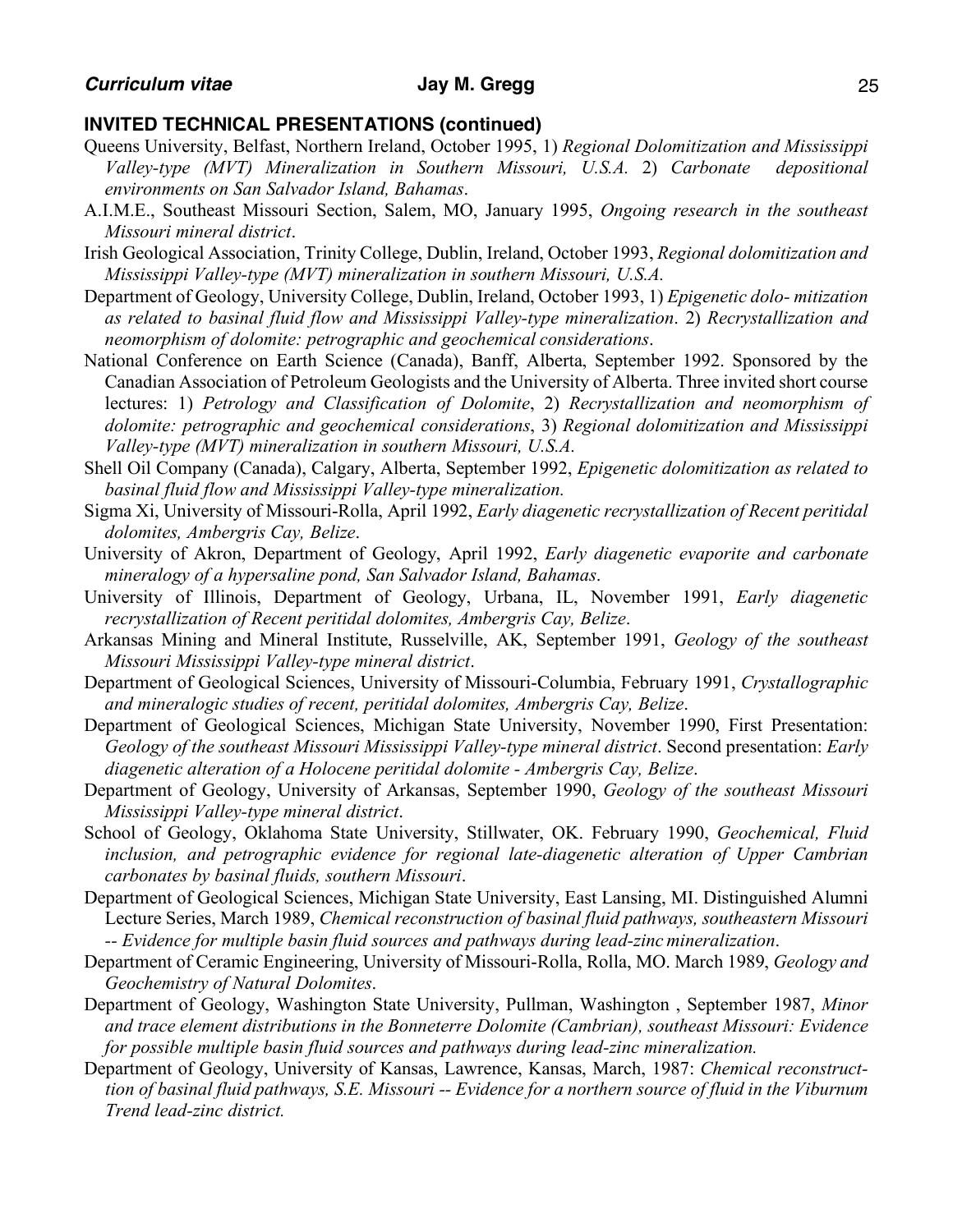## **LIVE EDUCATIONAL TELEVISION AND EDUCATIONAL VIDEOTAPES**

**Gregg, J. M.**, 1991, Evolution of the Earth and Natural Resources of the Earth: Two 15 minute videotape, produced by Tom Shipley, presented within a 50-minute live broadcast of *Teacher to Teachers* on Kansas City Public Television through UMR Media Based Programs, produced by Tom Shipley, broadcast on November 27, 1991 to 12 states via satellite communications.

## **M.S. THESES SUPERVISED**

- Laudon, Peter R., 1992, Dolomite neomorphism and water-rock relationships in the mineralized Bonneterre Dolomite (Cambrian), southeast Missouri: University of Missouri-Rolla, M.S. Thesis, 165 p.
- Woody, Robert E., 1994, The effect of texture on the petrophysical properties of dolomite: Evdidence from the Cambro-Ordovician of southeast Missouri: University of Missouri-Rolla, M.S. Thesis, 224 p.
- Keller, Timothy J., 1996, Fluid-rock interactions and fluid migration in the Reelfoot Rift system, Midcontinent U.S.A.: University of Missouri-Columbia, M.S. Thesis, 169 p. Co-supervisor with Kevin L. Shelton, University of Missouri-Columbia.
- Dillon, Robert W., 1999, Stability of paleosinks and karstic carbonates in the southern fire clay mining district of Missouri: University of Missouri-Rolla, Ph.D. Dissertation, 141 p.
- Overstreet, R. Brandon, 2000, Sequence stratigraphy and depositional facies of Lower Ordovician cyclic carbonates, southern Missouri: University of Missouri-Rolla, M.S. Thesis, 68 p. Co-supervised with Dr. Francisca Oboh-Ikuenobe, University of Missouri-Rolla.
- Baugaard, W. D. 2002, Stratigraphy and diagenesis of the Paleoproterozoic Bushy Park zinc–lead deposit, South Africa: University of Missouri-Rolla, M.S. Thesis, 174 p.
- Becker, S. P., 2003, A local source for hypersaline brines associated with ore mineralization in southeastern Ireland: University of Missouri-Rolla, M.S. Thesis, 159 p.
- Persellin, C. J., 2009, Dolomitization and sulfide mineralization of Lower Carboniferous strata, NW Ireland: Oklahoma State University, M.S. Thesis, 91 p.
- Unrast, M., 2012, Composition of Mississippian carbonate mounds in the Ozark region, north America and Ireland: Oklahoma State University, M.S. Thesis, 120.
- Berryman, J. R., 2012, Timing and paragenesis of the calcite fracture fill in the Woodford Shale: Oklahoma State University, M.S. Thesis, 44 p.
- Gentry, N. E., 2012, Carbonate-hosted sulfide mineralization in the Southwest Davis zinc field, southern Oklahoma: Oklahoma State University, M.S. Thesis, 53 p.
- Smith, B. J., 2012, Effects of sea level fluctuations on porosity and permeability of the Lower Cochrane Member, Chimneyhill Subgroup, Hunton Group West Carney Hunton Field Logan County, OK: Oklahoma State University, M.S. Thesis, 80 p.
- Silva, C., 2012, Reservoir and diagenetic characterization of the Lower Cochrane Member, Hunton Group – Lincoln and Logan Counties, Oklahoma: Oklahoma State University, M.S. Thesis, 64 p.
- Temple, B. J., 2016, Petrology and Geochemistry of the Lower Ordovician and Upper Cambrian (Arbuckle) carbonates, NE Oklahoma and SW Missouri: Oklahoma State University, M.S. Thesis, 70  $\mathfrak{p}$ .
- Ray, Jordan T., 2018, Reservoir and Diagenetic Characterization of the Clarita Formation, Hunton Group – Lincoln and Logan Counties, Oklahoma: Oklahoma State University, M.S. Thesis, 74 p.
- Bailey, Phillip A. III, 2018, Diagenesis of the Arbuckle Group in northeastern and north-central Oklahoma, U.S.A.: Oklahoma State University, M.S. Thesis, 76 p.
- Dunseith, Regina F., 2019, Fluid histories of Middle Ordovician fault-fracture dolomite oil fields of the southern Michigan Basin: Oklahoma State University, M.S. Thesis, 84 p.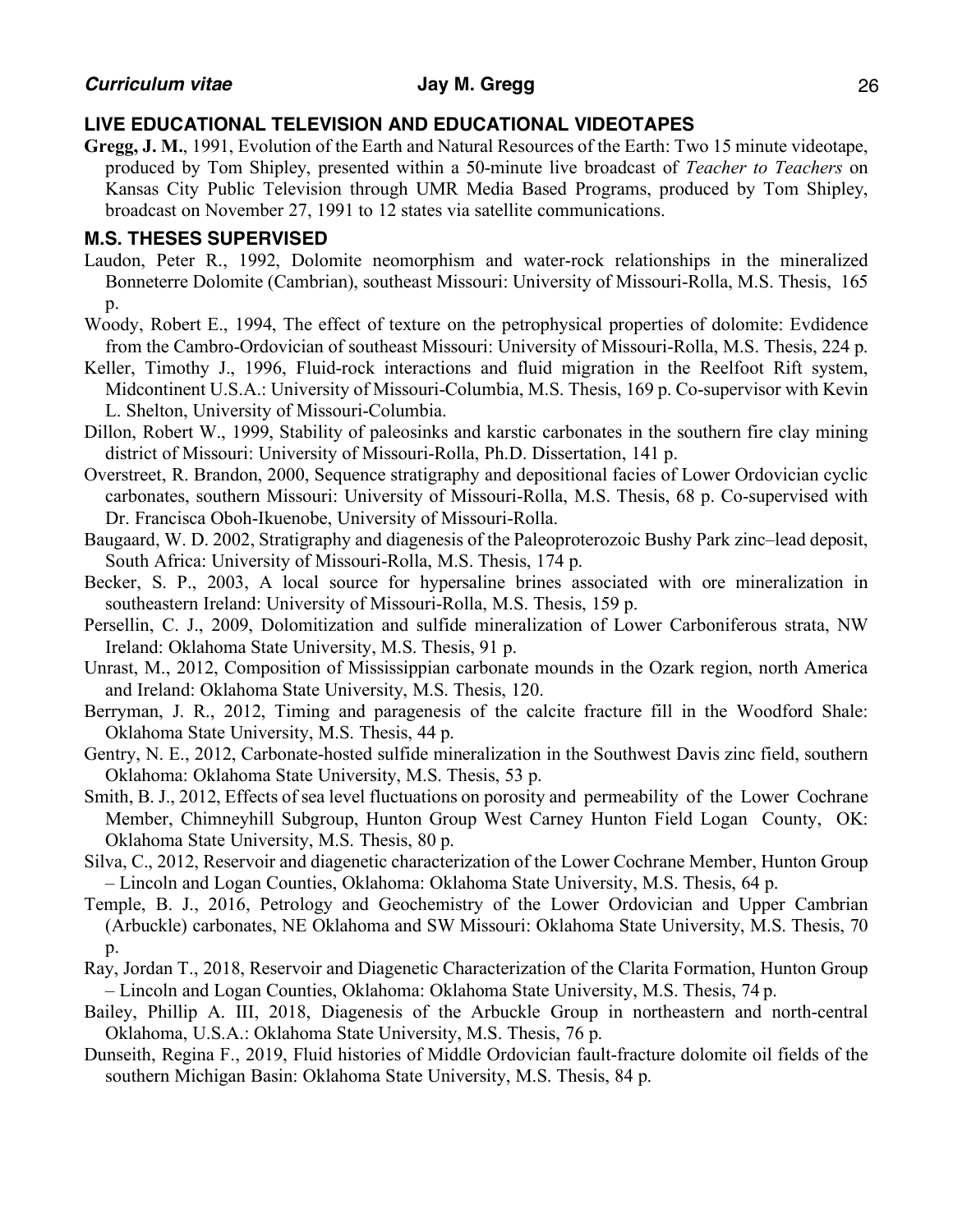# **PH.D. DISSERTATIONS SUPERVISED**

- He, Zhenhao, 1995, Sedimentary facies and variation of stable isotope composition of Upper Cambrian to Lower Ordovician strata in southern Missouri: Implications for the origin of MVT deposits, and the geochemical and hydrological features of regional ore forming fluids: University of Missouri- Rolla, Ph.D. Dissertation, 124 p.
- Wright, Wayne R., 2001, Dolomitization, fluid-flow and mineralization of the Lower Carboniferous rocks of the Irish Midlands and Dublin Basin Regions: University College Dublin, Ph.D. Dissertation, 407 p. Co-supervisor with Ian D. Summerville, University College Dublin, 407 p.
- Spooner, J. D., 2002, The evolution of the lower Missouri River: Stratigraphy, geomorphology, and habitat dynamics at Lisbon Bottom: University of Missouri-Rolla, Ph.D. Dissertation, 151 p.
- Johnson, A. W., 2003, Regional-Scale geochemical analysis of carbonate cements: Reconstructing multiple fluid interactions related to dolomitization and mineralization in Lower Carboniferous rocks of the Irish Midlands: University of Missouri-Columbia, Ph.D. Dissertation, 323 p. Co-supervisor with Dr. Kevin L. Shelton, University of Missouri-Columbia, 323 p.
- Nagy, Z. R., 2003, Sedimentology, biostratigraphy, early diagenesis and low temperature (early) dolomitization of the supra-Waulsortian (Chadian-Brigantian, Lower Carboniferous) shallow marine carbonate rocks in the southeast Irish Midlands and Wexford: University of Missouri-Rolla, Ph.D. Dissertation, 309 p.
- Mohammadi Dehcheshmehi, Sahar, 2016, Regional Diagenesis of Mississippian Strata of the Southern Mid-Continent, USA, Ph.D. Dissertation, 133 p.
- Lukoczki, Georgina, 2019, Geochemistry and crystal structure of recrystallized dolomites: Oklahoma State University, Ph.D. Dissertation, 197 p.

# **GRANT SUPPORT**

- Mississippian Consortium (15 Energy Companies and OSU BPSG), 2012-2017, Reservoir Distribution and Characterization of Mid-Continent Mississippian Carbonates – A Major Unconventional Resource Play. With Darwin Boardman, G. Michael Grammer, Pryank Jaiswal, and James Puckette, \$1,200,000.
- Joint Oceanographic Institutions, 2005-07, Dolomite and dolomitization processes in Neogene sediments of the Belgica Carbonate Mound Province, Porcupine Seabight, North Atlantic, \$19,228.
- National Science Foundation, 2001-2004, Deciphering the Complex History of Fluid Flow in Lower Carboniferous Carbonate Rocks, Irish Midlands: Geochemistry of Multiple Dolomitizing and Ore-Forming Events. With Kevin L. Shelton (lead PI), University of Missouri-Columbia, \$95,000.
- American Chemical Society, Petroleum Research Fund, 2000-2003, Carbonate diagenesis in an extensional/compressional setting with a complex fluid flow history: Lower Carboniferous of the Irish Midlands. With Kevin L. Shelton, University of Missouri-Columbia, \$60,000.
- BHP Ireland (1999-2000), Sr isotope geochemistry of Upper Carboniferous dolomites in the southern Irish Midlands. With Ian D. Somerville (lead PI), University College Dublin, IR£2,000 (for use at University College Dublin).
- University of Missouri South Africa Education Program Exchange Participant Proposal to Visit the University of the Western Cape (May 25, through June 19, 1998), For travel Cape Town, South Africa to teach sedimentary geology and explore possible research opportunities with faculty at the University of Western Cape, \$5,935.
- The Doe Run Company, 1998-1999, Determination of concentrations of lead and other contaminants in soils of the Crooked Creek Watershed. With Dr. David J. Wronkiewicz (lead PI) and Dr. Nord Gale, \$10,281.
- University of Missouri Research Board (Jan. 1, to Dec. 31, 1998), Dolomitization of the Trenton and Black River Limestones (Ordovician) northern Indiana, \$12,450
- National Science Foundation, 1997-2000, Dolomitization and fluid flow in Lower Carboniferous carbonate rocks, Irish Midlands: Cooperative Research with University College Dublin. With Dr. Kevin L. Shelton, University of Missouri-Columbia, \$21,480.